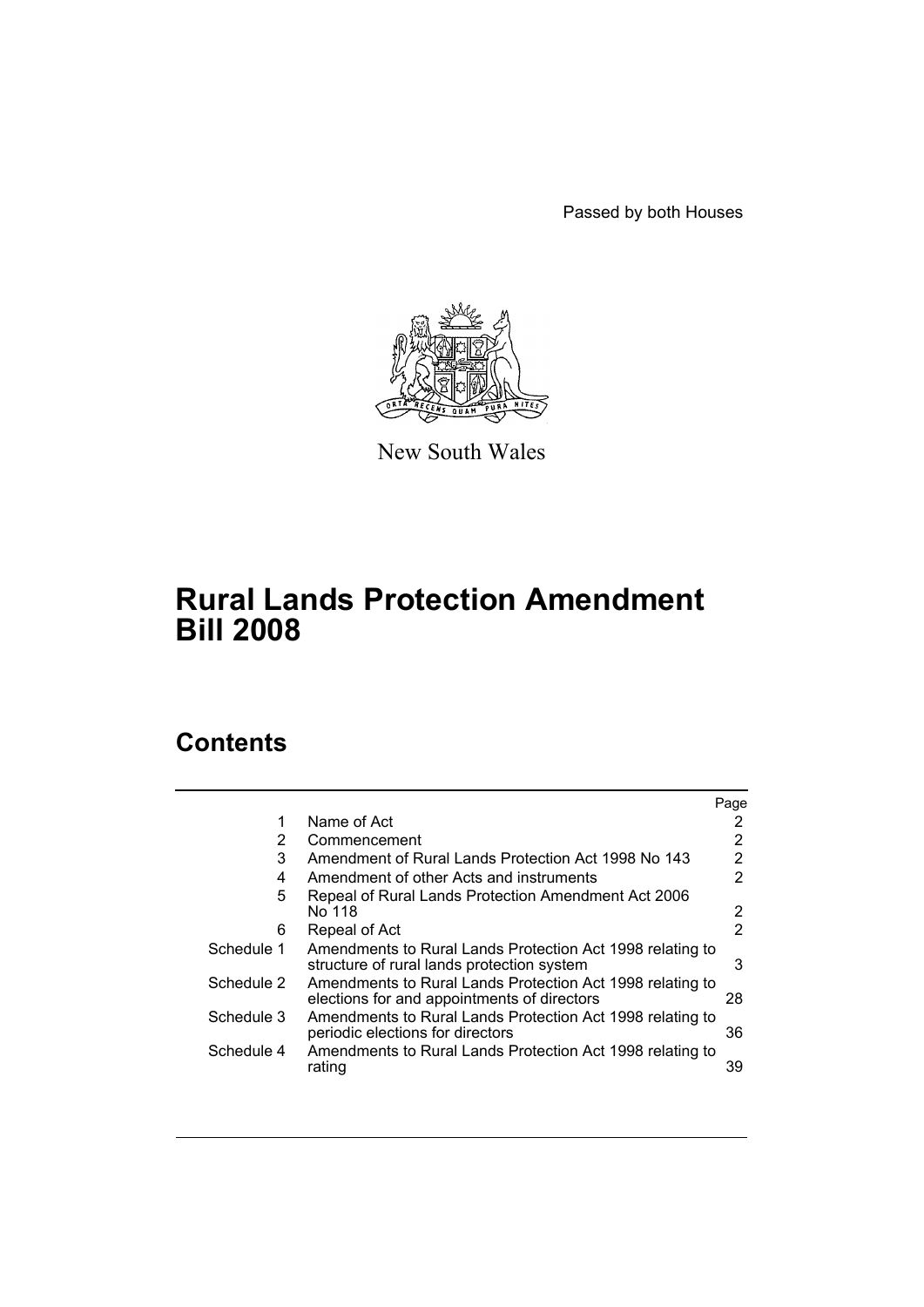**Contents** 

| Page |
|------|
|      |
| 40   |
| 53.  |
|      |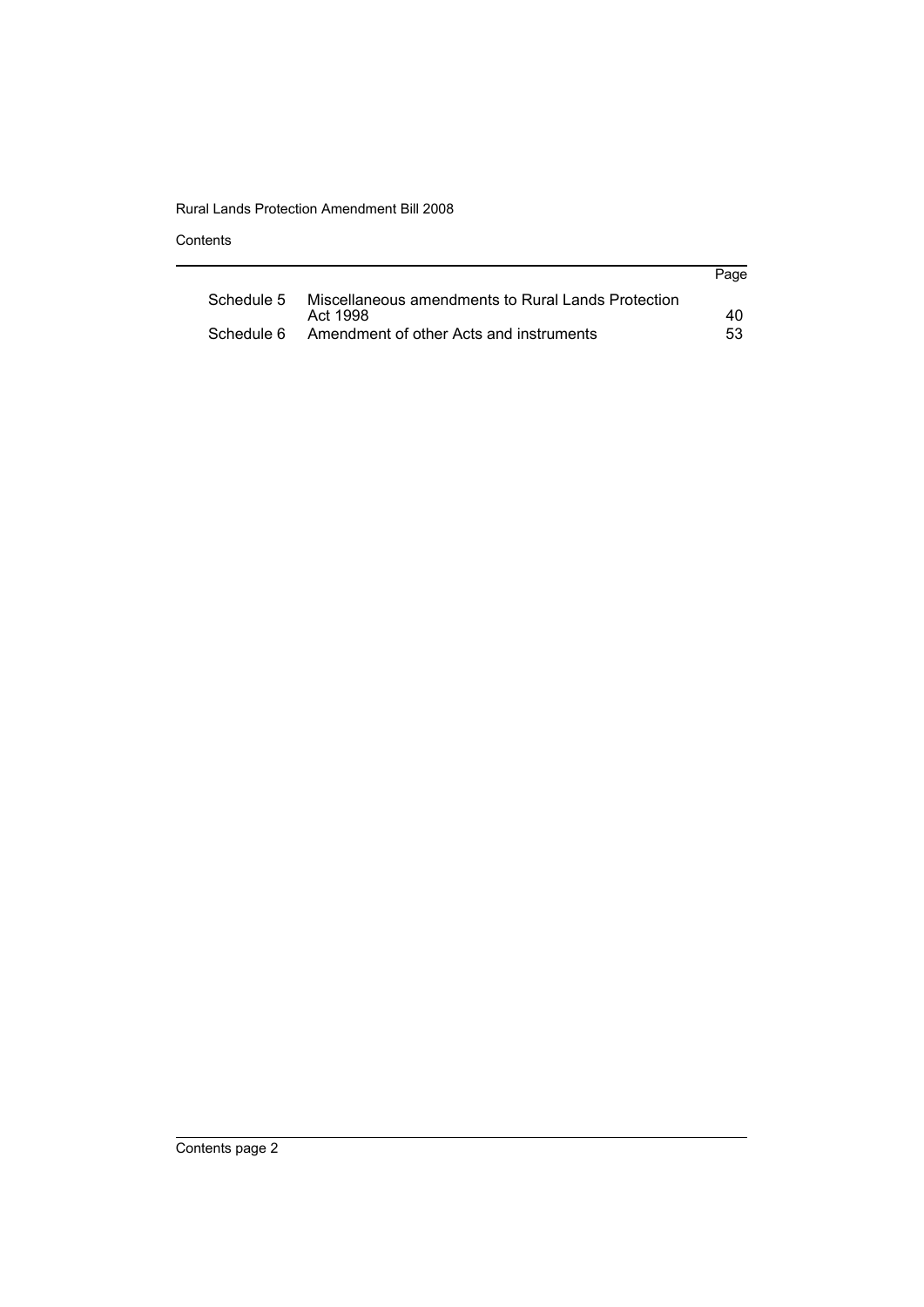*I certify that this public bill, which originated in the Legislative Assembly, has finally passed the Legislative Council and the Legislative Assembly of New South Wales.*

> *Clerk of the Legislative Assembly. Legislative Assembly, Sydney, , 2008*



New South Wales

# **Rural Lands Protection Amendment Bill 2008**

Act No , 2008

An Act to amend the *Rural Lands Protection Act 1998* to make further provision with respect to the protection of rural lands, to provide for the establishment of the State Policy Council of Livestock Health and Pest Authorities and the constitution of livestock health and pest authorities and the State Management Council of Livestock Health and Pest Authorities and to provide for the functions of those bodies; and for other purposes.

*I have examined this bill and find it to correspond in all respects with the bill as finally passed by both Houses.*

*Assistant Speaker of the Legislative Assembly.*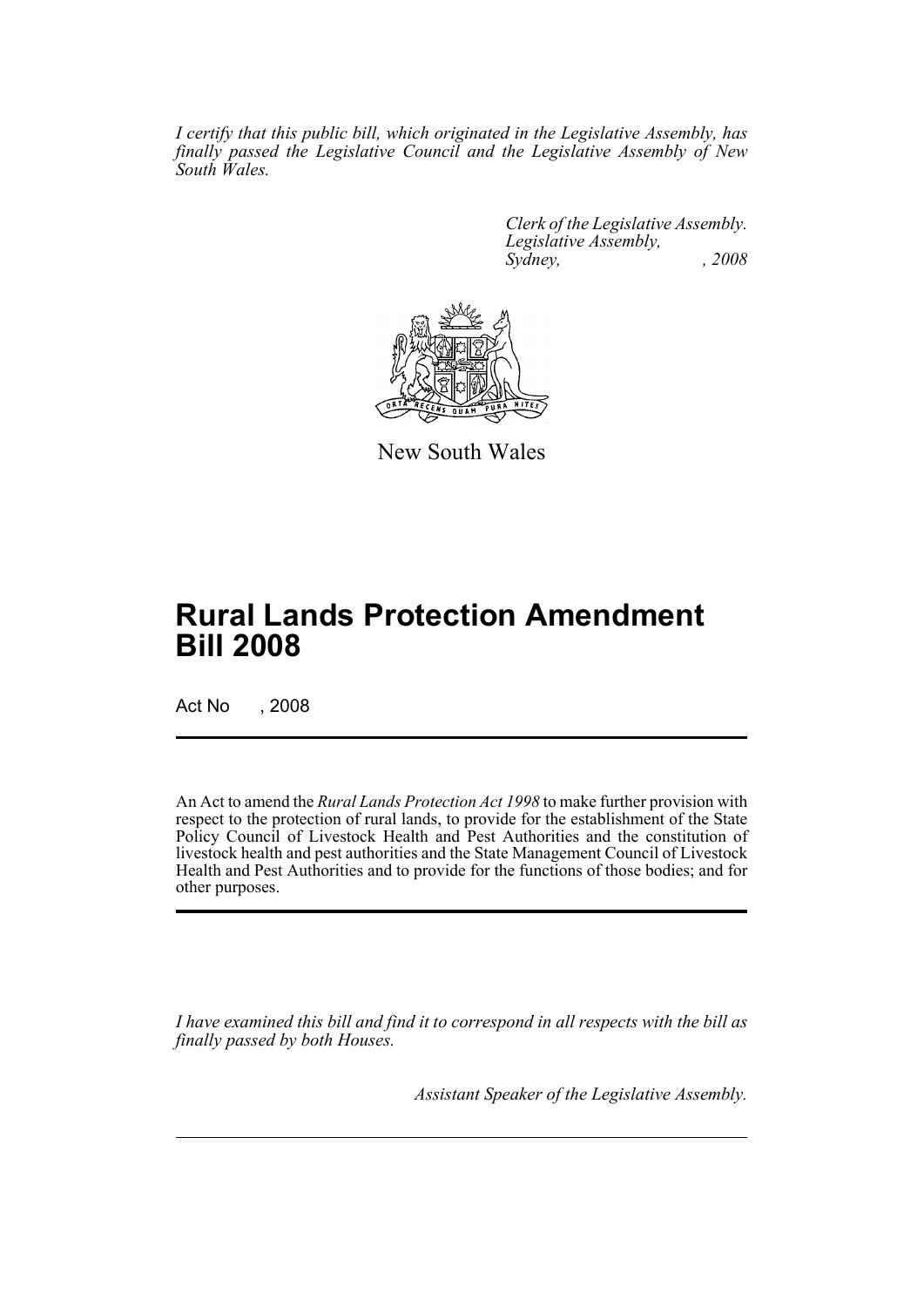### <span id="page-3-0"></span>**The Legislature of New South Wales enacts:**

### **1 Name of Act**

This Act is the *Rural Lands Protection Amendment Act 2008*.

### <span id="page-3-1"></span>**2 Commencement**

- (1) This Act commences on 1 January 2009, except as provided by subsection (2).
- (2) Schedule 4 [1], [2] and [4]–[8] and Schedule 6.1 [1], [4], [5] and [7] and Schedule 6.19 [1] and [2] commence on 1 January 2010.

### <span id="page-3-2"></span>**3 Amendment of Rural Lands Protection Act 1998 No 143**

The *Rural Lands Protection Act 1998* is amended as set out in Schedules 1–5.

### <span id="page-3-3"></span>**4 Amendment of other Acts and instruments**

The Acts and instruments specified in Schedule 6 are amended as set out in that Schedule.

### <span id="page-3-4"></span>**5 Repeal of Rural Lands Protection Amendment Act 2006 No 118**

The *Rural Lands Protection Amendment Act 2006* is repealed.

#### <span id="page-3-5"></span>**6 Repeal of Act**

- (1) This Act is repealed on the day following the day on which all of the provisions of this Act have commenced.
- (2) The repeal of this Act and the *Rural Lands Protection Amendment Act 2006* does not, because of the operation of section 30 of the *Interpretation Act 1987*, affect any amendment made by those Acts.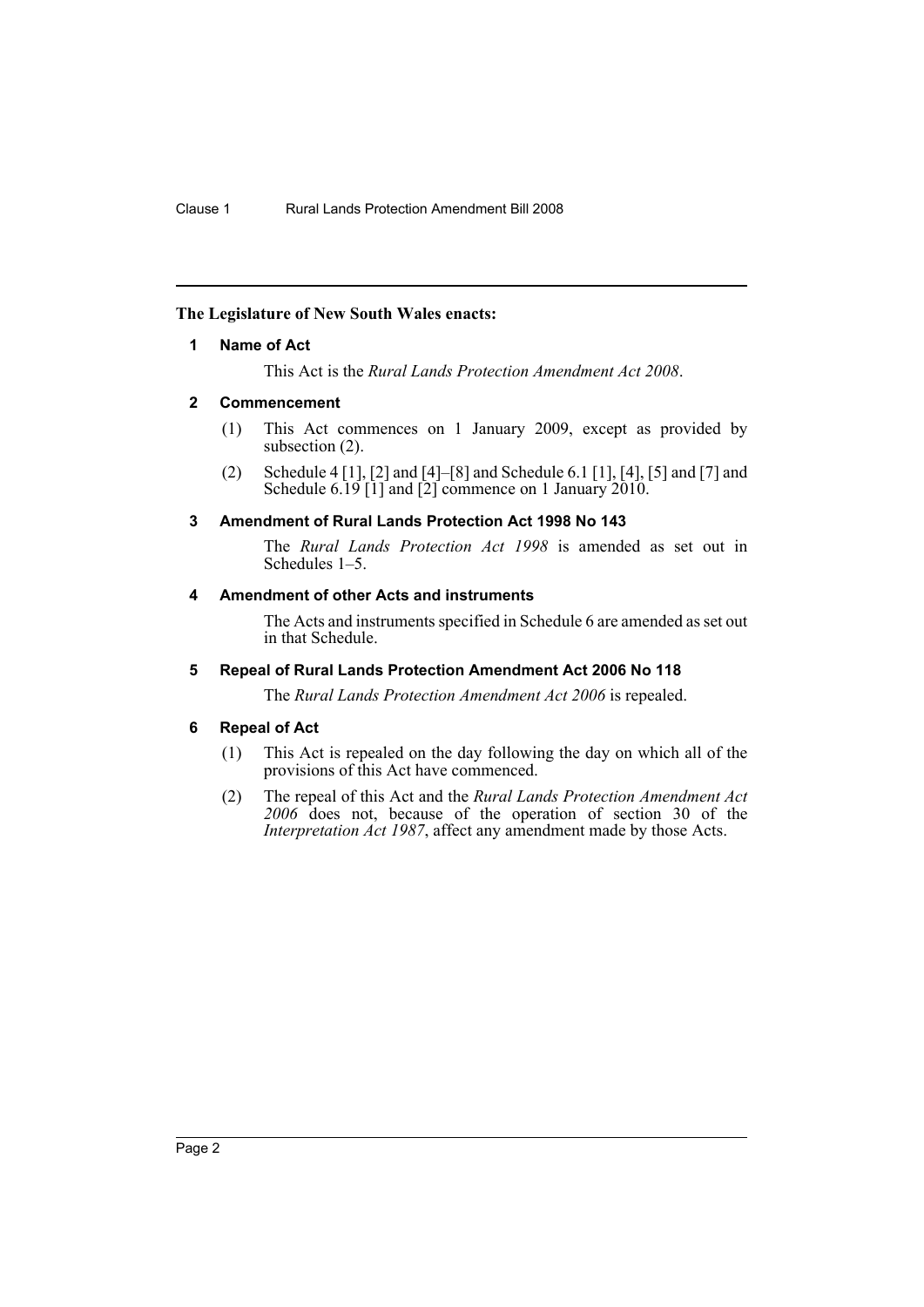Amendments to Rural Lands Protection Act 1998 relating to structure of rural lands protection system Schedule 1

## <span id="page-4-0"></span>**Schedule 1 Amendments to Rural Lands Protection Act 1998 relating to structure of rural lands protection system**

(Section 3)

### **[1] Part 2, heading**

Omit the heading. Insert instead:

## **Part 2 Livestock health and pest districts**

**[2] Section 5 Livestock health and pest districts** Omit "rural lands protection" from section 5 (1).

Insert instead "livestock health and pest".

### **[3] Section 5 (3)**

Omit "another board or boards". Insert instead "another authority or authorities".

### **[4] Section 6 Division of districts**

Omit section 6 (1). Insert instead:

(1) The Minister may, by order published in the Gazette, divide a district into two or more divisions (and specify the boundaries of those divisions) as the Minister considers appropriate.

### **[5] Section 7 Exemptions from division of districts**

Omit the section.

### **[6] Section 9 Rural lands protection regions**

Omit the section.

#### **[7] Section 11 State Council accountable to Policy Council for implementation of general policies**

Omit "at State Conferences or by postal ballot in accordance with section 26B" from section 11 (1).

Insert instead "by the Policy Council".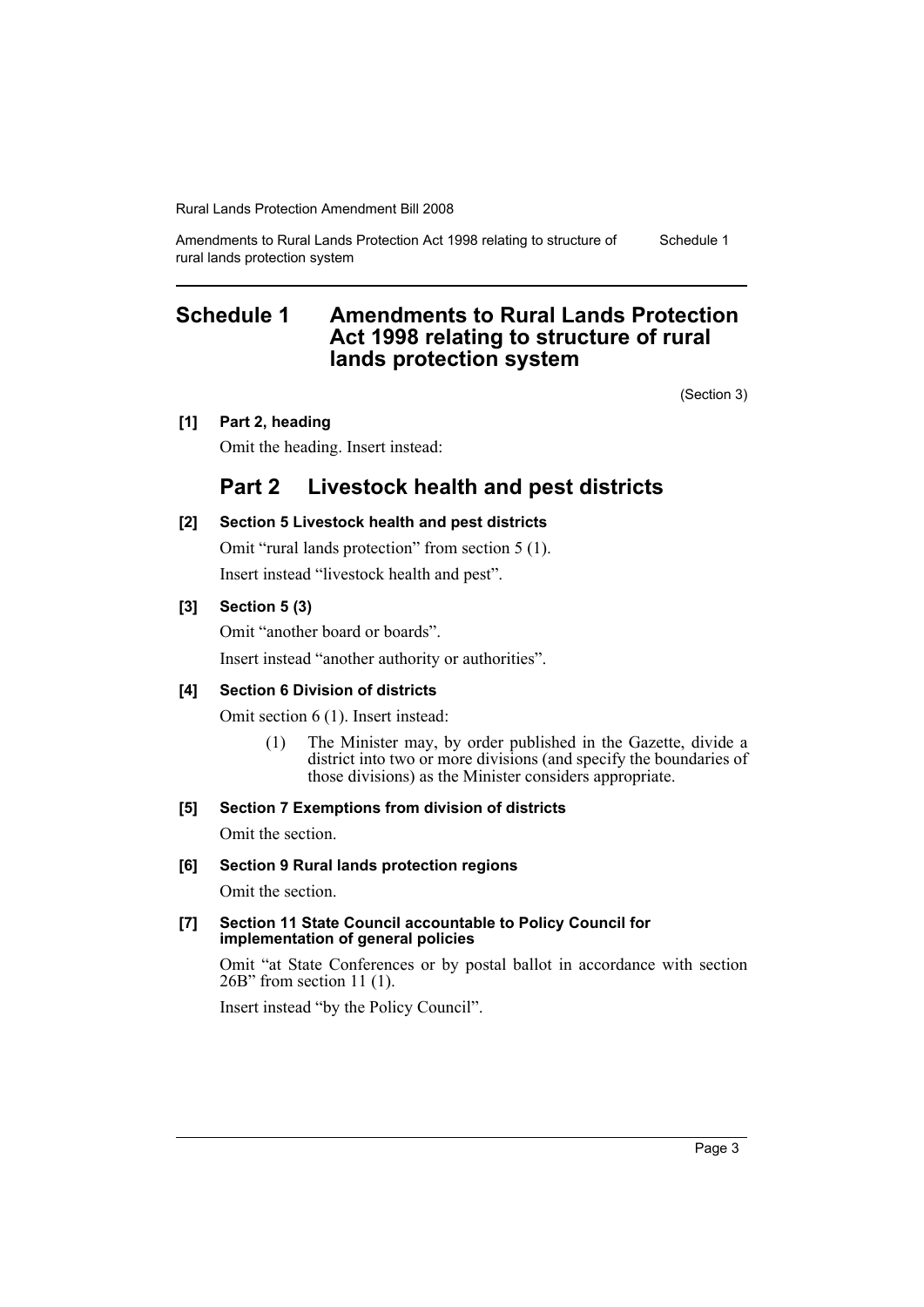Schedule 1 Amendments to Rural Lands Protection Act 1998 relating to structure of rural lands protection system

#### **[8] Section 12 Authorities accountable to State Council**

Insert at the end of the section:

(2) An authority is, in the exercise of its functions, subject to the control and direction of the State Council.

### **[9] Part 4**

Omit the Part. Insert instead:

## **Part 4 Policy Council**

### **14 State Policy Council of Livestock Health and Pest Authorities**

- (1) The State Policy Council of Livestock Health and Pest Authorities (the *Policy Council*) is established by this Act.
- (2) The Policy Council does not, for any purpose, represent the Crown.
- (3) The Policy Council is, in the exercise of its functions, subject to the control and direction of the Minister.

### **15 Members of Policy Council**

- (1) The Policy Council consists of the following members:
	- (a) 2 members for each district, appointed by the authority of the district from among its directors,
	- (b) such other members as are appointed by the Minister.
- (2) The Minister may give directions as to the manner in which and the time within which appointments are to be made by authorities for the purposes of subsection (1) (a).
- (3) If an authority fails to make an appointment in the manner and within the time directed by the Minister, the Minister may appoint a person as a member on behalf of the authority and the person is taken to have been appointed by the authority.
- (4) If an authority fails to make an appointment or appointments under this section, the Policy Council is nevertheless properly constituted.

### **16 Functions of Policy Council**

(1) The Policy Council has such functions as are conferred or imposed on it by or under this or any other Act.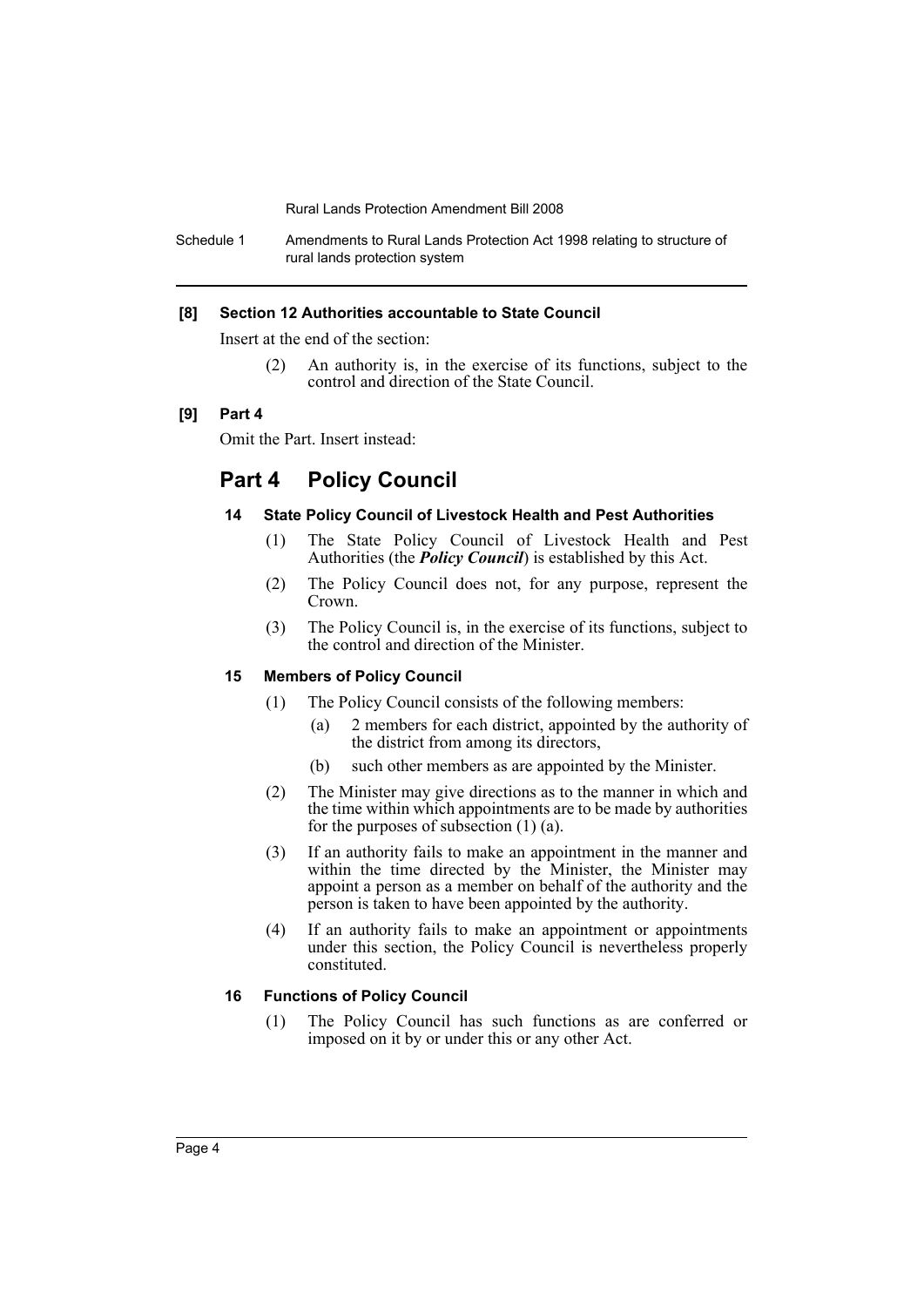Amendments to Rural Lands Protection Act 1998 relating to structure of rural lands protection system Schedule 1

- (2) Without limiting subsection (1), the Policy Council has the following functions:
	- (a) the determination of general policies to be implemented by authorities for the protection of rural lands,
	- (b) the determination of primary policies to guide the State Council in carrying out its functions,
	- (c) the selection on merit, and appointment, of members of the State Council,
	- (d) the provision of advice on any specified matter referred to it by the Minister, the State Council or an authority,
	- (e) carrying out such other functions relating to the administration of this Act as may be conferred or imposed on it by the Minister.
- (3) The Policy Council cannot employ any staff.

#### **17 Provisions relating to constitution and procedure of Policy Council**

- (1) The constitution and procedure of the Policy Council are, subject to this Act and the regulations, to be determined by the Policy Council.
- (2) Schedule 1A has effect with respect to the constitution and procedure of the Policy Council.

### **18 Report to Minister and authorities**

The Policy Council must, as soon as practicable after the end of each financial year (but within such period as may be specified in the regulations), report to the Minister and the authorities (in the manner specified in the regulations, if any) on the activities and performance of the Policy Council during the previous financial year.

### **[10] Part 5, Divisions 1 and 2**

Omit the Divisions. Insert instead:

### **Division 1 Constitution of State Council**

### **19 Constitution of State Council**

(1) There is constituted by this Act a corporation under the corporate name of State Management Council of Livestock Health and Pest Authorities (the *State Council*).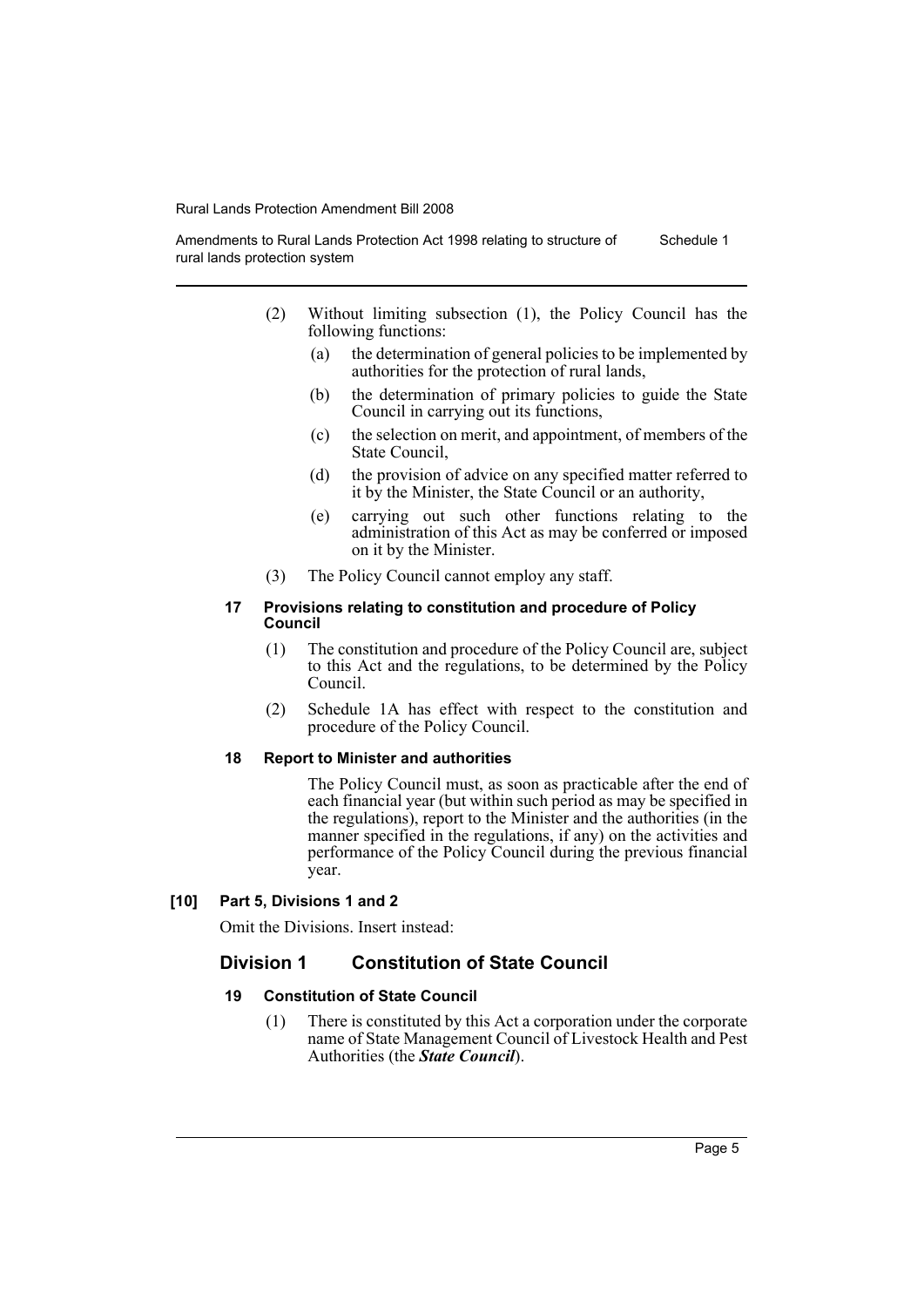Schedule 1 Amendments to Rural Lands Protection Act 1998 relating to structure of rural lands protection system

> (2) The State Council does not, for any purpose, represent the Crown.

#### **20 Members of State Council**

- (1) The State Council consists of the following persons:
	- (a) 6 persons appointed by the Policy Council, after a process of selection on merit, from among the directors of boards of authorities,
	- (b) 2 persons appointed by the Policy Council, after a process of selection on merit, on the basis of each person having expertise, experience or qualifications in one or more of the following areas:
		- (i) law,
		- (ii) business,
		- (iii) financial management,
		- (iv) corporate governance,
		- (v) any other area of expertise that the Policy Council determines to be relevant to the operation of the State Council,
	- (c) one person appointed by the Minister, on the nomination of the Director-General, being a person with experience in animal health and pest management.
- (2) The Minister may give directions as to the manner in which and the time within which appointments are to be made by the Policy Council for the purposes of this section.
- (3) If the Policy Council fails to make an appointment or appointments under this section, the State Council is nevertheless properly constituted.

### **21 Provisions relating to constitution and procedure of State Council**

- (1) The constitution and procedure of the State Council are, subject to this Act and the regulations, to be determined by the State Council.
- (2) Schedule 1 has effect with respect to the constitution and procedure of the State Council.

### **Division 2 Functions of State Council**

#### **22 Functions of State Council**

(1) The State Council has such functions as are conferred or imposed on it by or under this or any other Act.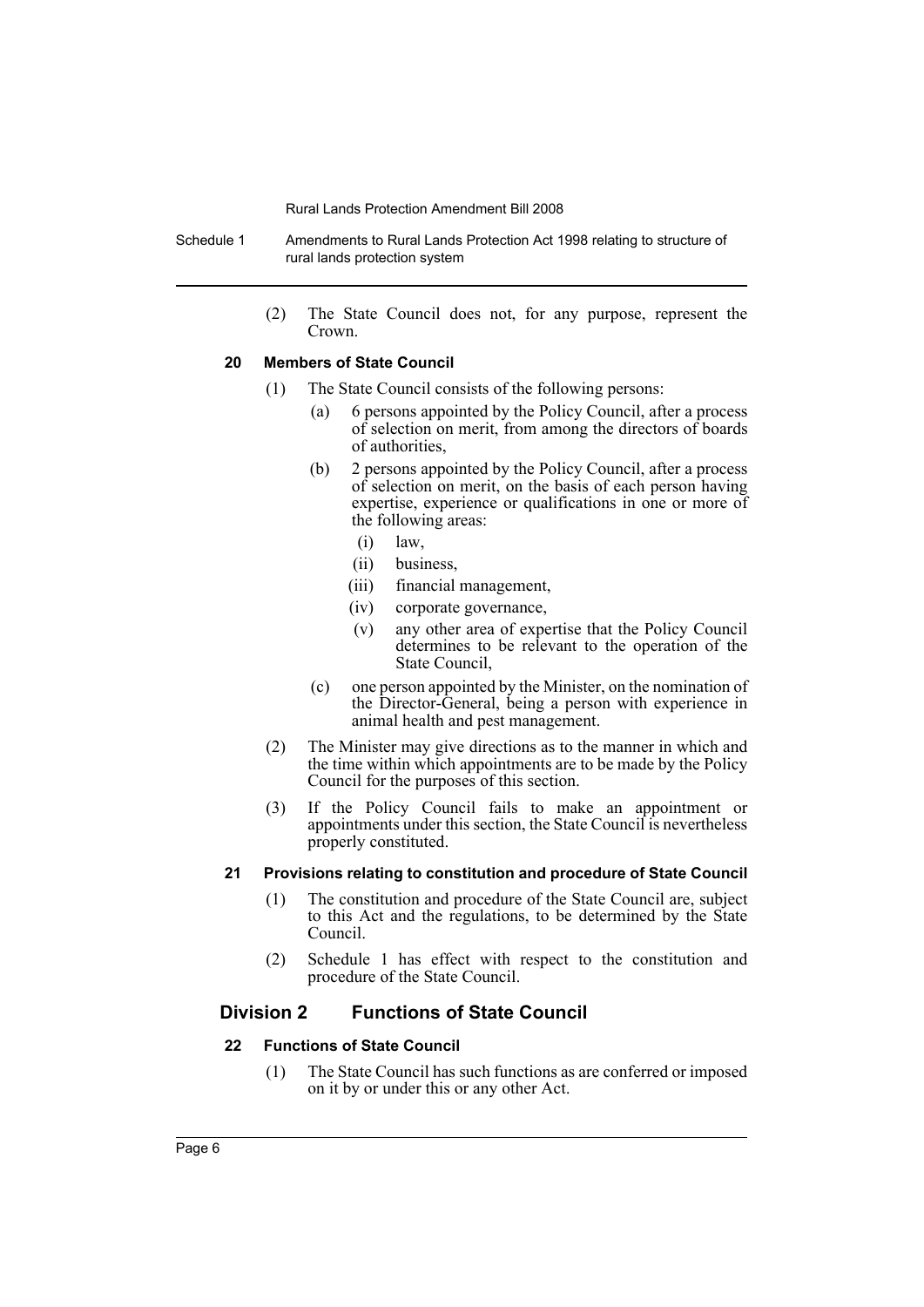Amendments to Rural Lands Protection Act 1998 relating to structure of rural lands protection system Schedule 1

- (2) Without limiting subsection (1), the State Council has the following functions:
	- (a) the supervision of the governance of authorities,
	- (b) the preparation and adoption of a strategic plan and strategic policies for the protection of rural lands having regard to the advice of the Policy Council,
	- (c) the co-ordination of the implementation by authorities of the following:
		- (i) general policies for the protection of rural lands determined by the Policy Council,
		- (ii) strategic policies for the protection of rural lands determined by the State Council,
	- (d) the monitoring and supervision of the implementation by authorities of the following policies in districts where those policies have been the subject of a guideline issued under section 23:
		- (i) general policies for the protection of rural lands determined by the Policy Council,
		- (ii) strategic policies for the protection of rural lands determined by the State Council,
	- (e) public education about, and promotion of, the functions, role and activities of authorities,
	- (f) the provision of administrative services to the Policy Council,
	- (g) the provision of advice and assistance about, and the monitoring of the implementation by authorities of, function management plans,
	- (h) consultation with authorities about, and entering into arrangements on behalf of authorities for or with respect to, services provided by authorities on behalf of public authorities,
	- (i) engagement in negotiations with public authorities in relation to the exercise of functions of the authorities that affect those public authorities,
	- (j) ensuring, as far as practicable, that authorities carry out the financial obligations imposed on them by or under this or any other Act,
	- (k) production and dissemination of information on the functions, policies and procedures of authorities,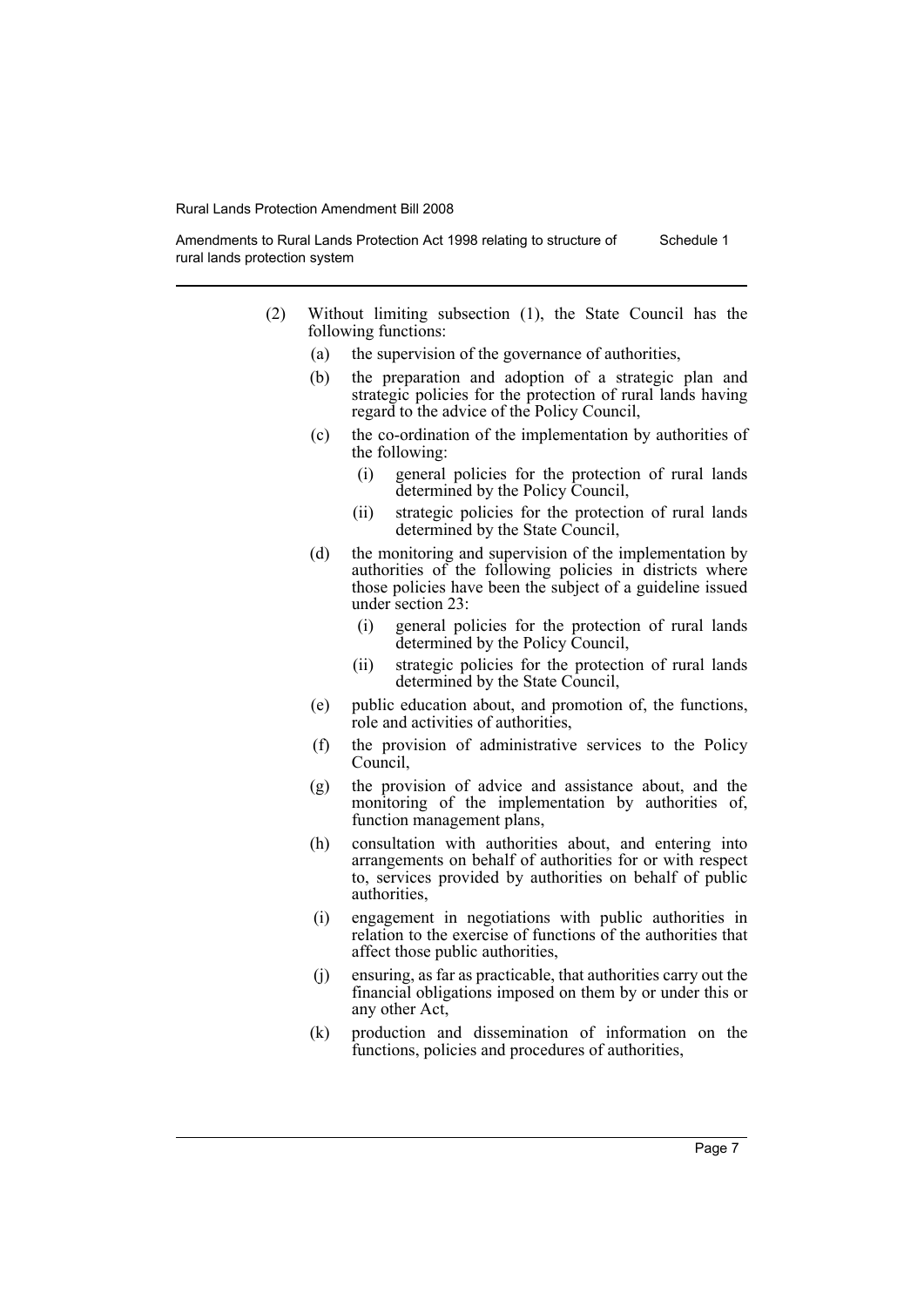Schedule 1 Amendments to Rural Lands Protection Act 1998 relating to structure of rural lands protection system

- (l) provision of training for staff and directors of authorities concerning the administration and operation of authorities and functions carried out by the staff and directors,
- (m) carrying out such other functions relating to the administration of this Act as may be conferred or imposed on it by the Minister.
- (3) The State Council cannot employ any staff. **Note.** Staff may be employed under Chapter 1A of the *Public Sector Employment and Management Act 2002* in the Government Service to enable the State Council to exercise its functions.

#### **23 Guidelines**

- (1) The State Council may issue guidelines to authorities that are not inconsistent with this Act or any other law with respect to:
	- (a) the exercise of any function of an authority, and
	- (b) financial reports of authorities and the auditing of those reports, and
	- (c) the implementation of general policies for the protection of rural lands determined by the Policy Council, and
	- (d) the implementation of strategic policies for the protection of rural lands determined by the State Council, and
	- (e) the determination of relevant areas of expertise for the purposes of section 39 $(3)$  $(b)$  $(v)$ .
- (2) The Policy Council may request the State Council to issue a guideline under subsection  $(1)$  (c) regarding the implementation of a general policy for the protection of rural lands determined by the Policy Council.
- (3) The State Council must issue the guideline unless the State Council has:
	- (a) consulted with the Policy Council, and
	- (b) had regard to the views of the Policy Council, and
	- (c) resolved that it disagrees with the policy determined by the Policy Council.
- (4) Any such guidelines may adopt a standard or other document as in force from time to time.
- (5) Without limiting subsection (1), the State Council may issue guidelines in respect of the preparation, contents, submission and adoption of function management plans.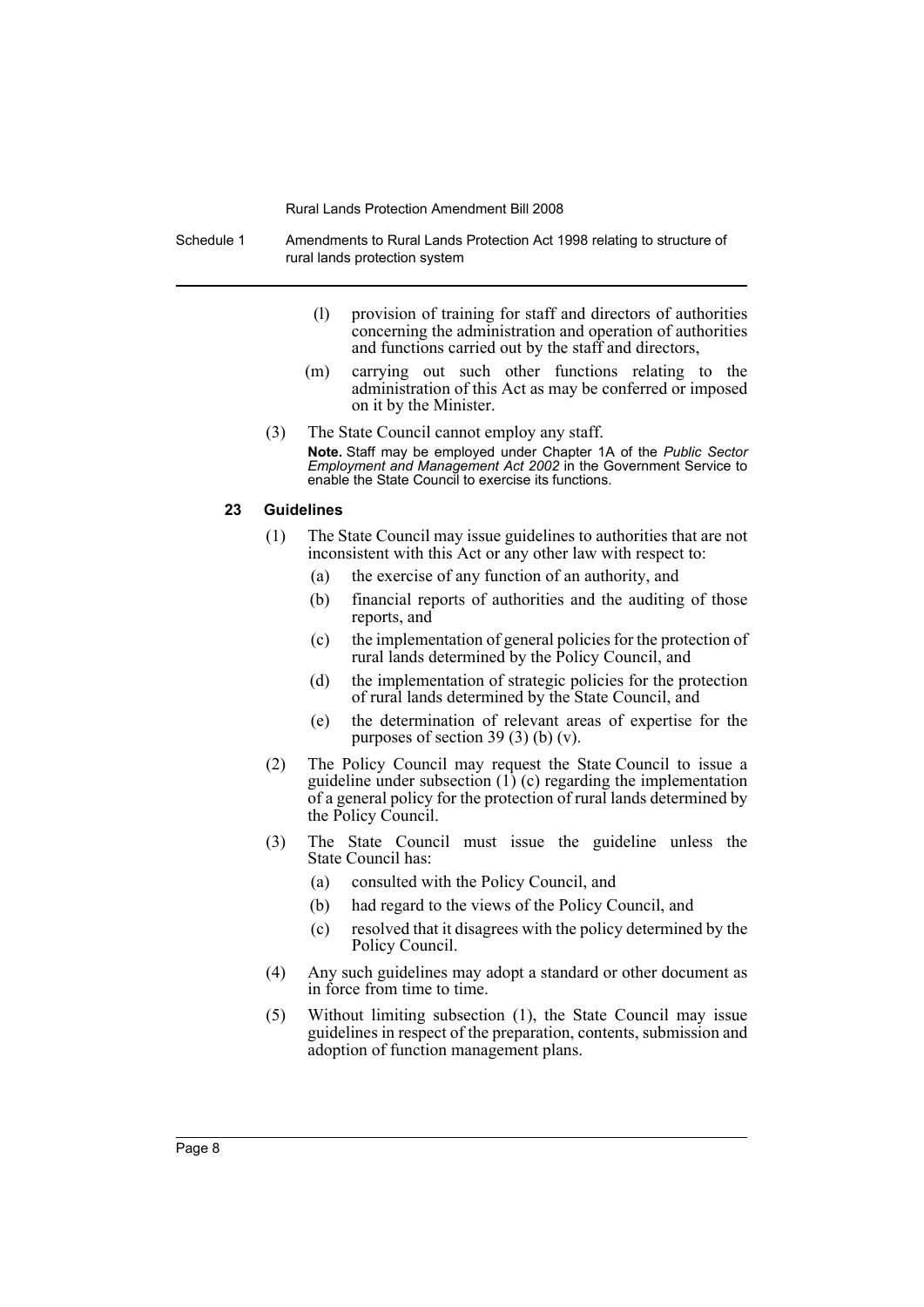Amendments to Rural Lands Protection Act 1998 relating to structure of rural lands protection system Schedule 1

#### **24 Delegation**

The State Council may delegate any of its functions (other than this power of delegation) to an authority or any other person.

### **25 Operating plans, budgets and reports**

- (1) The State Council must, at least 2 months (or such other period as may be specified in the regulations) before the commencement of each financial year, provide an annual operating plan and budget for the operations of the State Council (in the manner specified in the regulations, if any) for that following financial year to the Minister and the Policy Council.
- (2) The State Council must, as soon as practicable after the end of each financial year (but within such period as may be specified in the regulations), report to the Minister and the Policy Council (in the manner specified in the regulations, if any) on the performance of the State Council in respect of the strategic plan and annual operating plan during the previous financial year.

### **[11] Section 27 (2) (b)**

Omit "or general policy determination made at a State Conference or determined by postal ballot in accordance with section 26B".

### **[12] Section 27 (2) (d)**

Omit ", determination".

**[13] Section 31**

Omit the section. Insert instead:

#### **31 Authorities to contribute to State Council's fund**

- (1) Each authority must, within such period and in such manner as is determined by the State Council, pay a contribution each financial year to the State Council for the purpose of enabling the State Council to carry out its functions.
- (2) The contribution to be made by each authority is to be calculated in the following manner or, if regulations are made for the purposes of this subsection, as prescribed by the regulations:
	- (a) the State Council must, at least 2 months (or such other period as may be specified in the regulations) before the commencement of each financial year, determine the amount of money that it requires authorities to contribute to the State Council's fund to enable it to carry out its functions during that following financial year,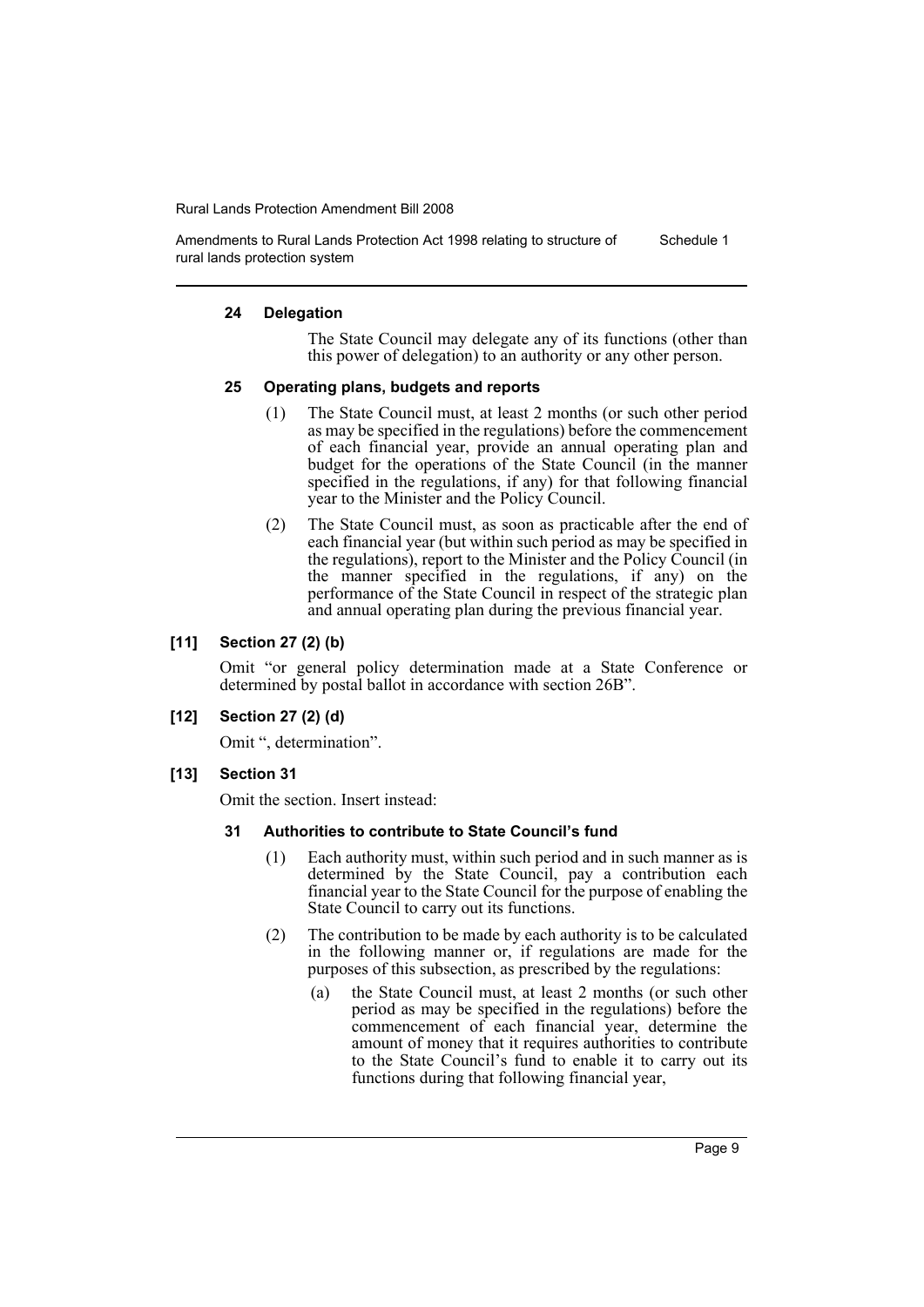Schedule 1 Amendments to Rural Lands Protection Act 1998 relating to structure of rural lands protection system

- (b) the State Council is to notify the Policy Council of the amount so determined,
- (c) the Policy Council is to determine the portion of the total amount that is to be paid to the State Council's fund by each authority.

### **[14] Part 6, heading**

Omit the heading. Insert instead:

## **Part 6 Livestock health and pest authorities**

### **[15] Part 6, Division 1**

Omit the Division. Insert instead:

### **Division 1 Constitution of livestock health and pest authorities**

### **37 Authority to be constituted for each district**

- (1) A livestock health and pest authority is constituted by this Act for each district.
- (2) An authority does not, for any purpose, represent the Crown.
- (3) An authority is a body corporate.

**Note.** Part 8 of the *Interpretation Act 1987* applies to statutory bodies. It contains provisions stating the general attributes of statutory incorporation (for example, perpetual succession, the requirement for a seal, the taking of proceedings), it provides for judicial notice to be taken of a statutory corporation's seal, it creates a presumption of regularity for acts and proceedings of a statutory corporation and contains other provisions.

#### **38 Corporate name of authority**

- (1) The corporate name of an authority is the name of the district for which the authority is constituted, but with the word "authority" substituted for the word "district".
- (2) An authority for a district is to publish notice of any alteration of its corporate name in a newspaper circulating generally in the district.

**Note.** The name of a district, and therefore the corporate name of an authority, can be altered under section 5 (2).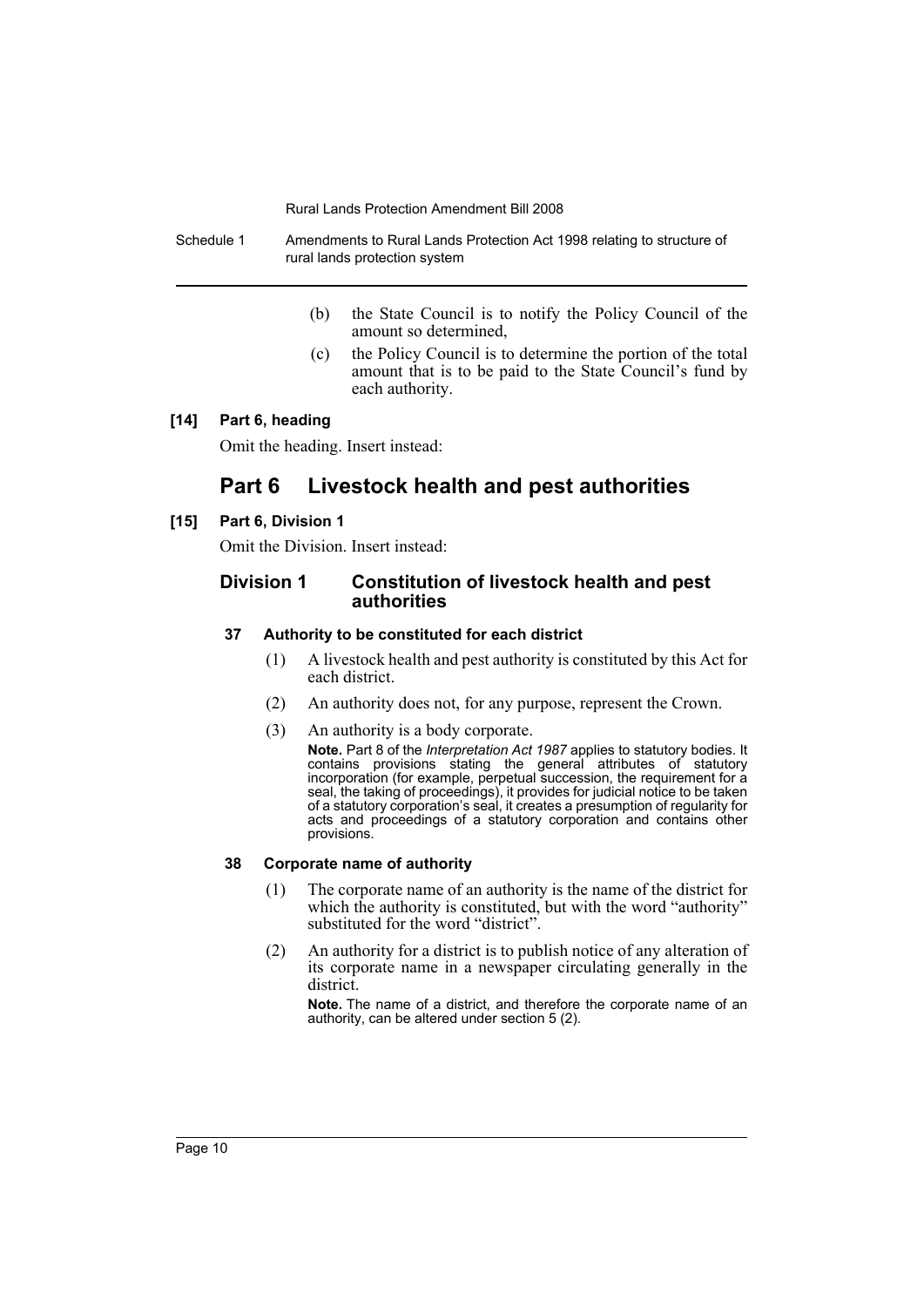Amendments to Rural Lands Protection Act 1998 relating to structure of rural lands protection system Schedule 1

#### **39 Boards of authorities**

- (1) There is to be a board for each authority, called the "[*Name of authority*] Board".
- (2) The affairs of an authority are to be controlled by the board of the authority. Any act, matter or thing done in the name of, or on behalf of, an authority by the board of the authority is taken to have been done by the authority.
- (3) The board of an authority is to consist of:
	- (a) 6 elected directors or, if in relation to a particular board the Minister specifies a different number of elected directors under subsection (4)—the number of elected directors specified, and
	- (b) 2 directors appointed by the authority, after a process of selection on merit, on the basis of the appointed director having expertise, experience or qualifications in one or more of the following areas:
		- (i) law,
		- (ii) business,
		- (iii) financial management,
		- (iv) corporate governance,
		- (v) any other area of expertise determined to be relevant by a guideline issued under section 23.
- (4) The Minister may, by order published in the Gazette, direct that the number of elected directors of a particular board is to be the number specified in the order.
- (5) If a district is divided into divisions, such number of elected directors as is specified by the Minister by order published in the Gazette must be elected (or appointed) in accordance with Schedule 2 for each division.
- (6) Schedule 1 has effect with respect to the constitution and procedure of boards of authorities.
- (7) Schedule 2 has effect with respect to the election and appointment of directors of boards of authorities.

#### **40 Dissolution of authorities**

- (1) An authority is dissolved if:
	- (a) the district for which it is constituted becomes wholly comprised within another district, or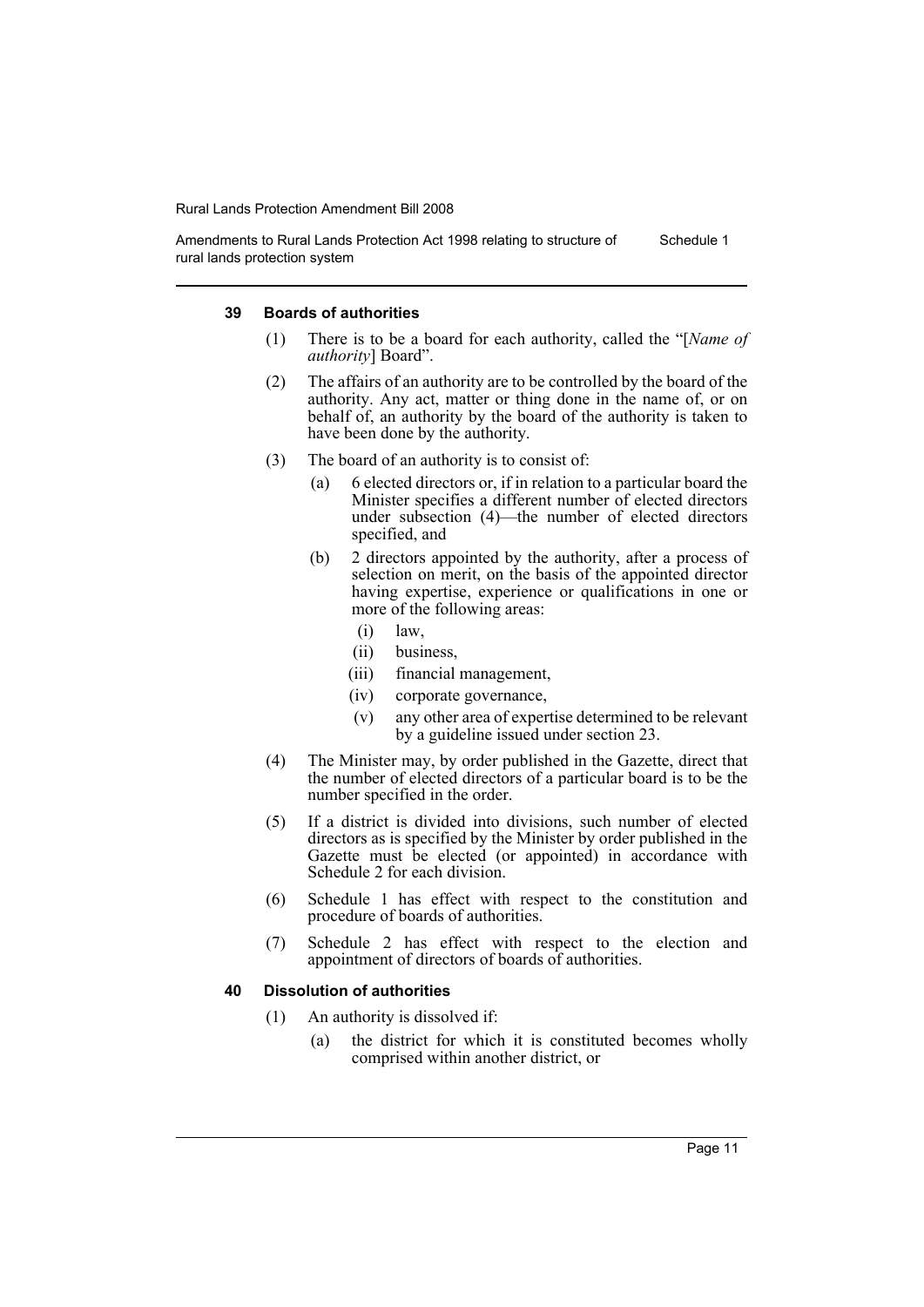| Schedule 1 |                                                                   |                                                                                                                                                                                            | Amendments to Rural Lands Protection Act 1998 relating to structure of<br>rural lands protection system   |  |  |
|------------|-------------------------------------------------------------------|--------------------------------------------------------------------------------------------------------------------------------------------------------------------------------------------|-----------------------------------------------------------------------------------------------------------|--|--|
|            |                                                                   | (b)                                                                                                                                                                                        | all parts of the district for which it is constituted are wholly<br>distributed among other districts, or |  |  |
|            |                                                                   | (c)                                                                                                                                                                                        | the district for which it is constituted is amalgamated into<br>one or more other districts, or           |  |  |
|            |                                                                   | (d)                                                                                                                                                                                        | the district for which it is constituted is divided into 2 or<br>more other districts, or                 |  |  |
|            |                                                                   | (e)                                                                                                                                                                                        | the district for which it is constituted is dissolved.                                                    |  |  |
|            |                                                                   | On the day a proclamation dissolving a district takes effect, the<br>(2)<br>board of the authority of the district ceases to exist and the<br>directors of the board cease to hold office. |                                                                                                           |  |  |
| $[16]$     | Section 43A Matters arising in between State Conferences          |                                                                                                                                                                                            |                                                                                                           |  |  |
|            | Omit the section.                                                 |                                                                                                                                                                                            |                                                                                                           |  |  |
| $[17]$     | Sections 55H (2) (b) and 55K (1)                                  |                                                                                                                                                                                            |                                                                                                           |  |  |
|            | Omit "Rural Lands Protection Boards Division" wherever occurring. |                                                                                                                                                                                            |                                                                                                           |  |  |
|            | Insert instead "Livestock Health and Pest Authorities Division".  |                                                                                                                                                                                            |                                                                                                           |  |  |
| $[18]$     | Part 6A                                                           |                                                                                                                                                                                            |                                                                                                           |  |  |

Insert after Part 6:

## **Part 6A Honesty and conduct**

## **Division 1 Honesty, care and diligence**

### **57B Conduct of Policy Council and State Council members and directors of boards of authorities**

- (1) Every Policy Council and State Council member, and every director of a board of an authority, must:
	- (a) act honestly and exercise a reasonable degree of care and diligence in carrying out his or her functions under this or any other Act, and
	- (b) act for a proper purpose in carrying out his or her functions under this or any other Act, and
	- (c) not use his or her office or position for personal advantage, and
	- (d) not use his or her office or position to the detriment of the member's Council or the director's authority member's Council or the director's (respectively).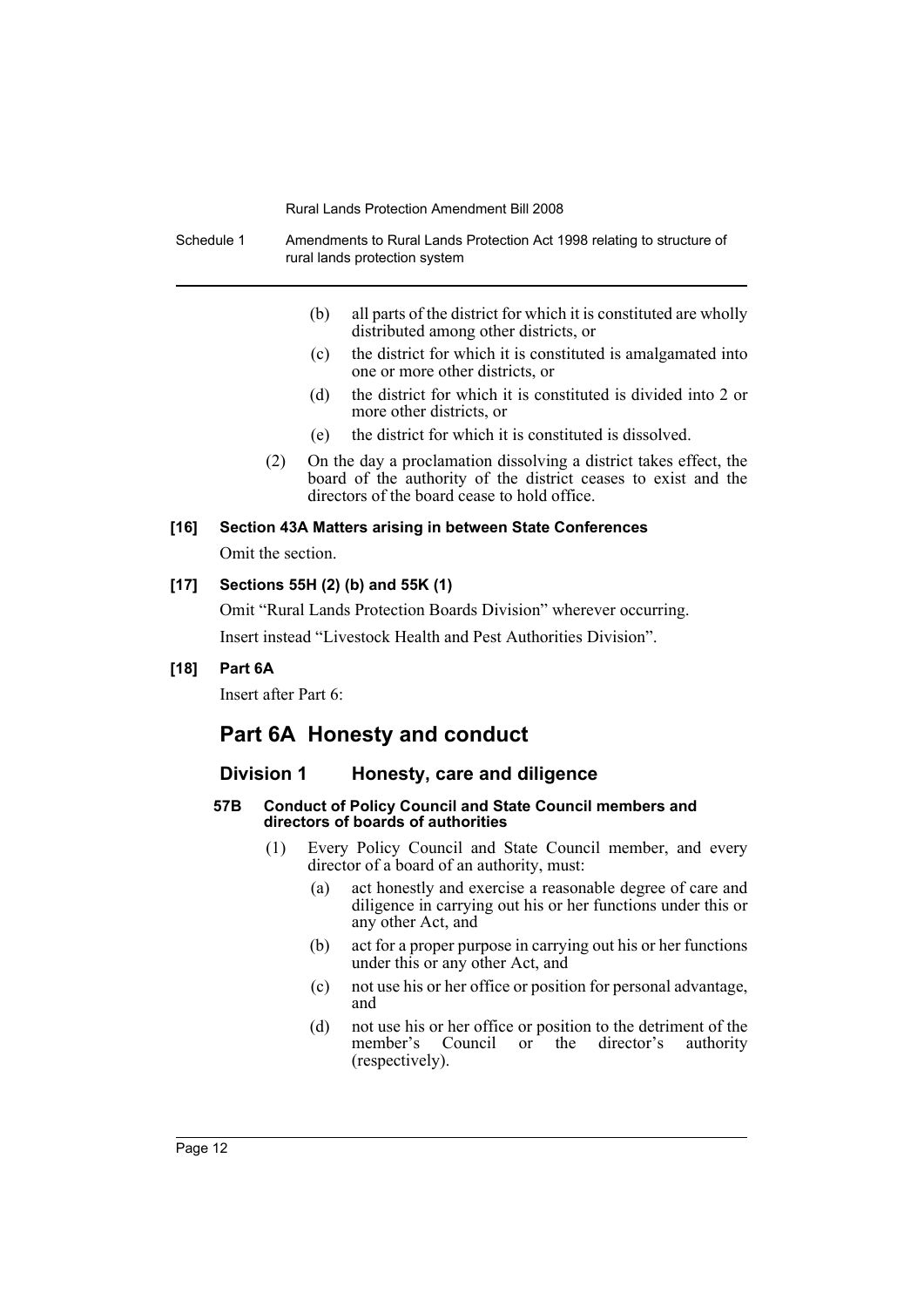Amendments to Rural Lands Protection Act 1998 relating to structure of rural lands protection system Schedule 1

> (2) Although this section places certain duties on Policy Council and State Council members, and directors of boards of authorities, nothing in this section gives rise to, or can be taken into account in, any civil cause of action.

### **Division 2 Codes of conduct**

### **57C Codes of conduct**

- (1) The State Council may issue a code of conduct to be observed by all directors of boards of authorities.
- (2) Without limiting what may be included in the code, the code may relate to any conduct (whether by way of act or omission) of a director in carrying out his or her functions that is likely to bring the authority into disrepute.
- (3) In particular, the code may contain provisions for or with respect to the following conduct:
	- (a) conduct that contravenes all or specified provisions of this Act or the regulations in all or specified circumstances,
	- (b) improper or unethical conduct,
	- (c) abuse of power and other misconduct,
	- (d) action causing, comprising or involving any of the following:
		- (i) intimidation, harassment or verbal abuse,
		- (ii) discrimination, disadvantage or adverse treatment in relation to employment,
		- (iii) prejudice in the provision of a service to the community,
	- (e) conduct of a director causing, comprising or involving any of the following:
		- (i) directing or influencing, or attempting to direct or influence, a member of the staff of the authority in the exercise of the functions of the staff member,
		- (ii) an act of disorder committed by the director at a meeting of the board of an authority or a committee of the board.
- (4) A director of a board of an authority must not contravene the code.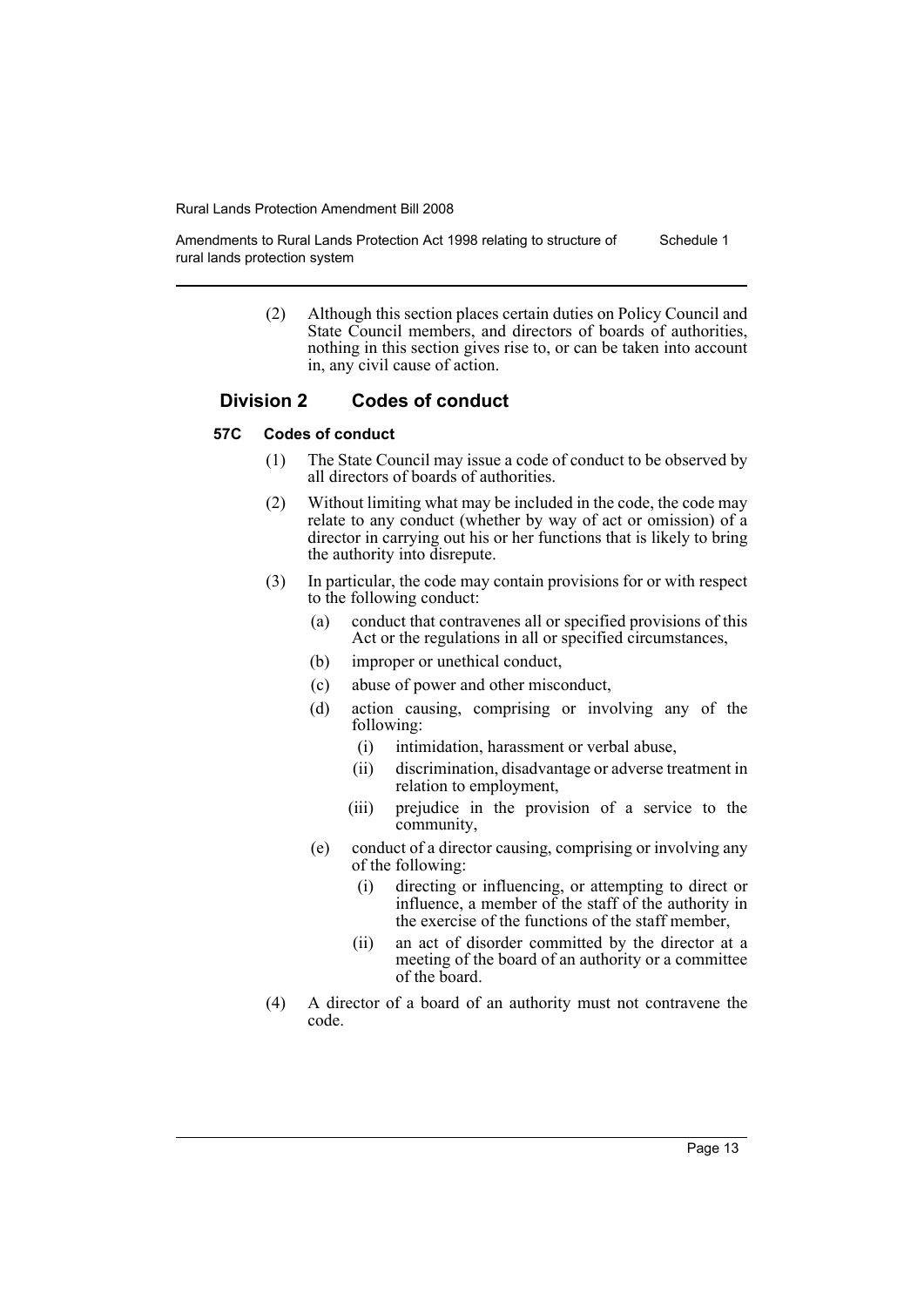Schedule 1 Amendments to Rural Lands Protection Act 1998 relating to structure of rural lands protection system

> (5) Nothing in this section or such a code gives rise to, or can be taken into account in, any civil cause of action, and nothing in this section affects rights or liabilities arising apart from this section.

### **Division 3 Contravention of code of conduct**

#### **57D Formal censure for contravention of code of conduct**

- (1) An authority may, by resolution at a board meeting, formally censure a director of the board of the authority for a contravention of the code of conduct.
- (2) A formal censure resolution may be passed only if the board is satisfied that the director has contravened the code on one or more occasions.
- (3) The board must specify in the formal censure motion the grounds on which it is satisfied that the director should be censured.

#### **57E Process for initiating suspension or other action**

- (1) An authority may, by written notice given to the State Council, state the authority's belief that grounds may exist that warrant the suspension of a director of the board of the authority for a contravention of the code of conduct.
- (2) The State Council, on receipt of the notice, may request that the authority make a report in relation to the alleged contravention.
- (3) The authority must make the report to the State Council requested under subsection (2) before the date specified in the State Council's request or before a later date allowed by the State Council.
- (4) The State Council may:
	- (a) conduct an investigation into any or all of the matters raised by or connected with such a notice or report, or
	- (b) authorise another person (*an investigator*) to conduct such an investigation and to prepare a report into those matters.
- (5) If the State Council has conducted an investigation or considered an investigator's report into the matters concerned and is satisfied that grounds exist that warrant action being taken in relation to the director, the State Council may do any one or more of the following:
	- (a) by order in writing suspend the director from office for a period not exceeding 3 months,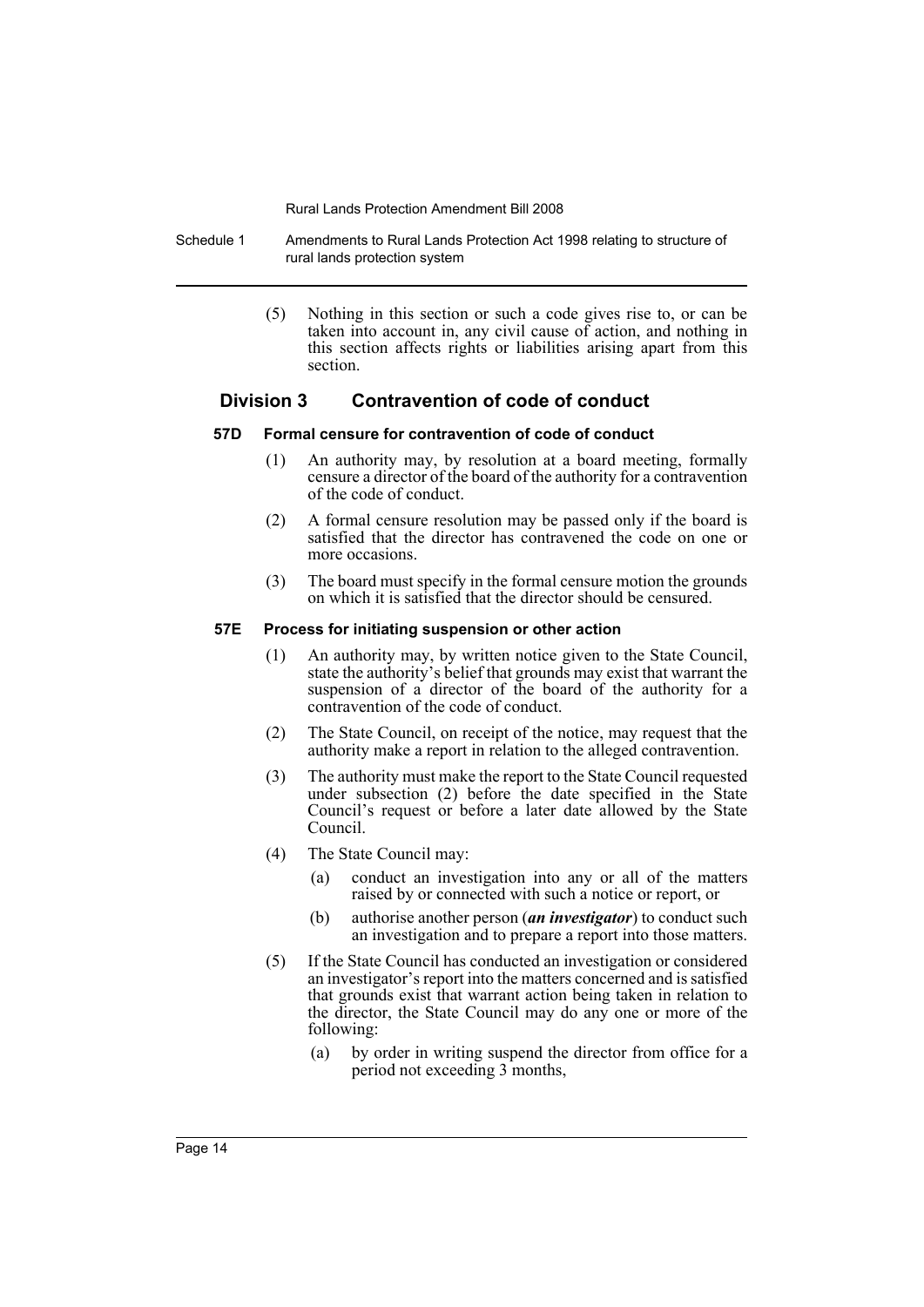Amendments to Rural Lands Protection Act 1998 relating to structure of rural lands protection system Schedule 1

- (b) direct the director to take specified remedial or other action,
- (c) recommend to the Minister that the director be removed from office under clause 6 (2) of Schedule 1.
- (6) A copy of the order referred to in subsection (5) (a) must be served on the director.
- (7) A copy of the direction referred to in subsection (5) (b) must be served on the director.
- (8) A director, while suspended from office under this section:
	- (a) is not entitled to exercise any functions of the office, and
	- (b) is not entitled to any fee or other remuneration to which he or she would otherwise be entitled as the holder of the office.
- (9) The period of suspension under an order made by the State Council commences on the date 7 days after the service of the order on the director or the date specified in the order for the commencement of the period of suspension, whichever is the later.
- (10) If the director fails to take the specified remedial or other action referred to in subsection  $(5)$  (b), the State Council may recommend to the Minister that the director be removed from office under clause 6 (2) of Schedule 1.

#### **57F Other proceedings or actions not affected**

Nothing in this Division affects or limits any proceedings or other action that may be taken in respect of a director of a board of an authority.

### **[19] Sections 133 (1) and 232 (2)**

Omit "or board" wherever occurring. Insert instead "or an authority".

#### **[20] Sections 133 (3), 233 (2), 235 (1) and (3), 237 (1) and 238 (2)**

Omit "or board" wherever occurring. Insert instead "or the authority".

#### **[21] Section 215 Appointment of administrator of all functions of State Council**

Omit section 215 (1) (b). Insert instead:

(b) specify a date after which new members may be appointed in accordance with this Act to fill the vacancies on the State Council.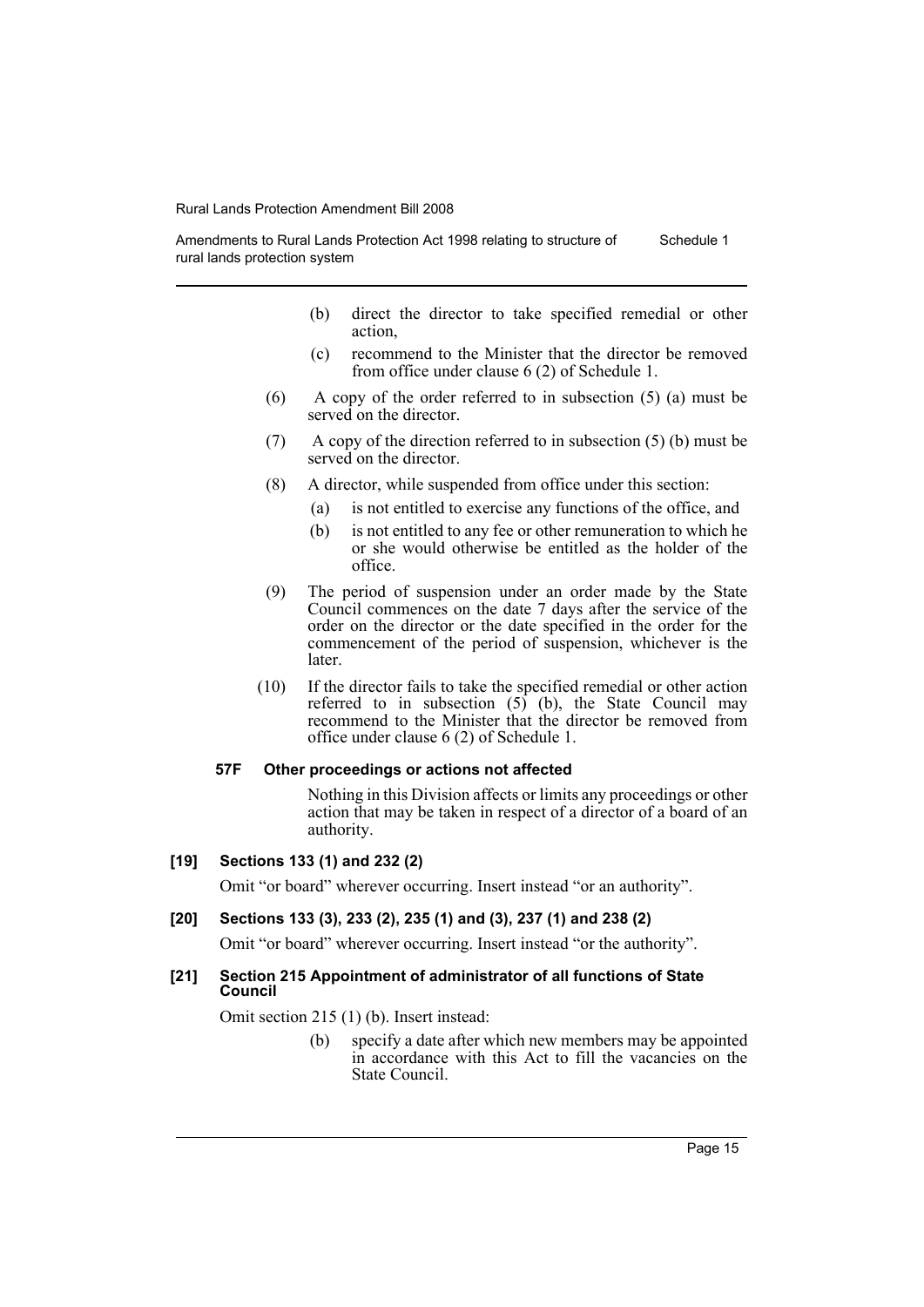Schedule 1 Amendments to Rural Lands Protection Act 1998 relating to structure of rural lands protection system

#### **[22] Section 215 (3)**

Omit "the election".

Insert instead "the appointment of new members in accordance with subsection  $(1)$ ".

### **[23] Section 218 Appointment of administrator of all functions of authorities**

Omit "may request" from section 218 (2) (b).

Insert instead "may order".

### **[24] Section 218 (2) (c)**

Insert "of the authority" after "the board".

#### **[25] Section 221 Administrator to hold special election of directors when directed to do so**

Omit section 221 (1) and (2). Insert instead:

- (1) The Minister may, at any time while an administrator of an authority is holding office under section 218, give to the administrator a direction requiring the administrator to hold a special election of directors of the board of the authority.
- (2) An administrator of an authority that is given such a direction must:
	- (a) by notice published in the Gazette, fix a date for the holding of a special election of the directors of the board of the authority, and
	- (b) hold a special election of directors on that date.

### **[26] Section 222 Definitions**

Omit "of an amalgamated district" from the definition of *constituent parts*.

Insert instead "*of an amalgamated district*".

### **[27] Section 223 Appointment of an initial administrator**

Omit section 223 (1) (a). Insert instead:

(a) appoint an administrator to manage the affairs of the authority pending the election of directors of the board of the authority, and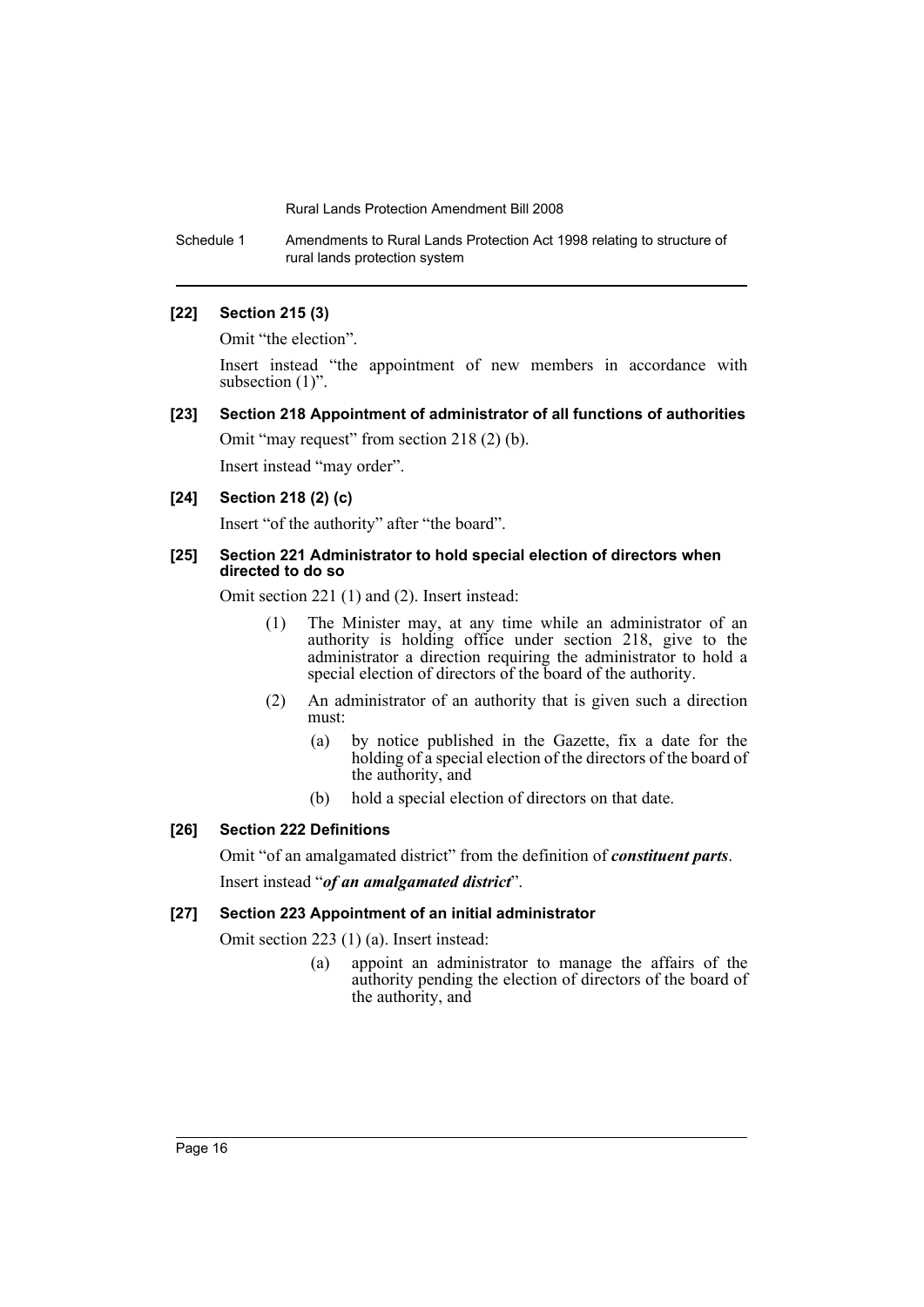Amendments to Rural Lands Protection Act 1998 relating to structure of rural lands protection system Schedule 1

#### **[28] Section 224 Alternative arrangements to appointment of initial administrator**

Insert after section 224 (3):

- (3A) The Minister may, by order, direct that a person exercise the functions of director of a district constituted under section 5 as a consequence of an amalgamation (whether or not the person was a director of a district that was a constituent part of an amalgamated district) pending the election of the directors of the board of the authority for the newly constituted district.
- (3B) The Minister may appoint a person directed under subsection (2), (3) or (3A) to exercise functions as a director to act as Chairperson of the board of the authority of a newly constituted district pending the election of the directors of the board of the authority for the district.

#### **[29] Section 226 Notification of divisions of and number of directors of boards for amalgamated districts**

Omit the section.

**[30] Schedule 1A**

Insert before Schedule 1:

## **Schedule 1A Constitution and procedure of Policy Council**

(Section 17)

## **Part 1 General**

#### **1 Definitions**

In this Schedule:

*Chairperson* means the Chairperson of the Policy Council.

*Deputy Chairperson* means the Deputy Chairperson of the Policy Council.

*member* means any member of the Policy Council.

## **Part 2 Constitution**

### **2 Terms of office of members**

Subject to this Schedule and the regulations, a member holds office for such period as is specified in the member's instrument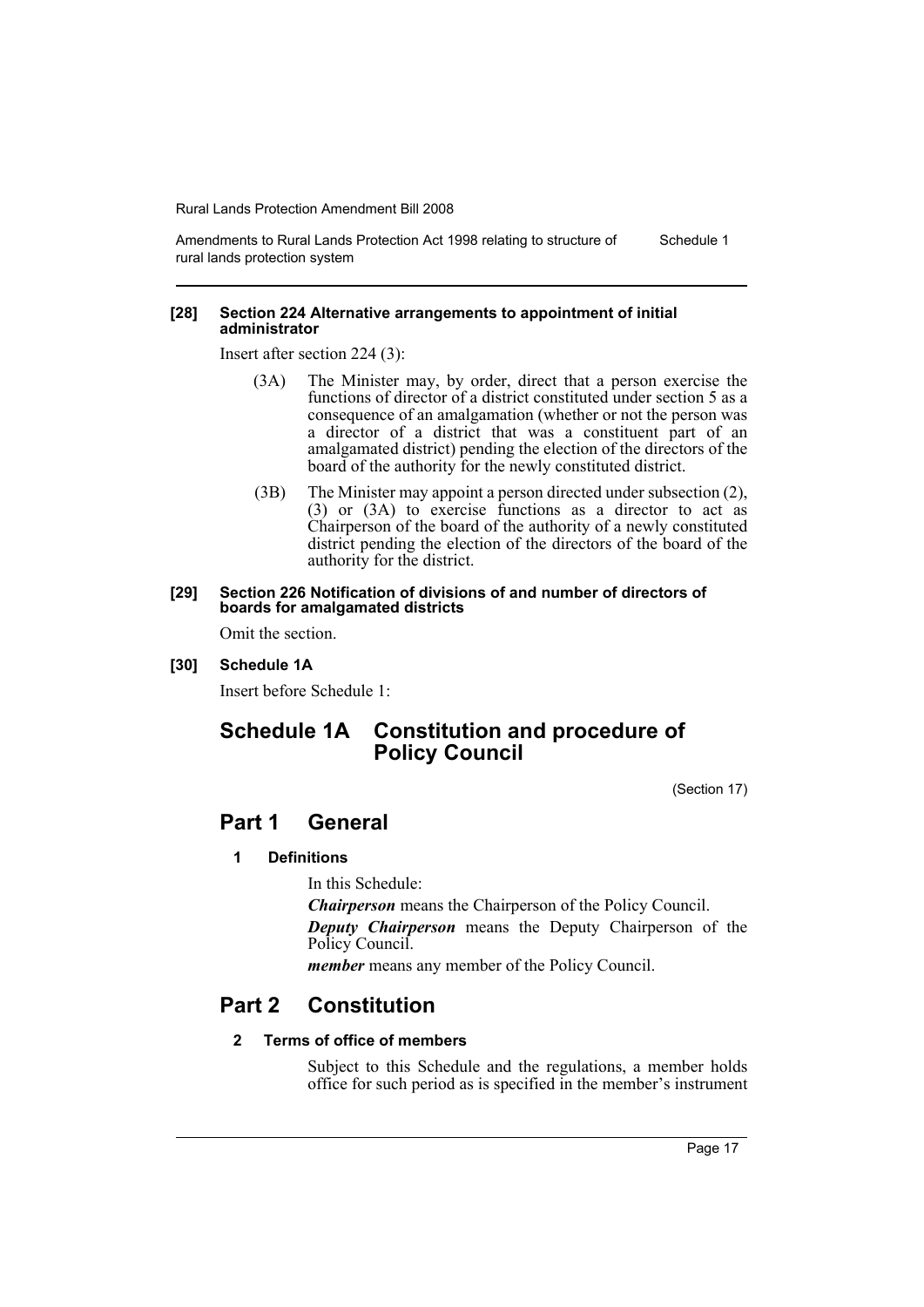Schedule 1 Amendments to Rural Lands Protection Act 1998 relating to structure of rural lands protection system

> of appointment, but is eligible (if otherwise qualified) for re-appointment.

#### **3 Remuneration**

- (1) A member of the Policy Council appointed by an authority is entitled to be paid by the authority such remuneration (including travelling and subsistence allowances) as the Minister may from time to time determine in respect of the member.
- (2) A member of the Policy Council appointed by the Minister is entitled to be paid by the State Council such remuneration (including travelling and subsistence allowances) as the Minister may from time to time determine in respect of the member.
- (3) For the avoidance of doubt, the Minister may determine remuneration for members generally or for a particular class or classes of member.

#### **4 Vacancy in office of member**

- (1) The office of a member becomes vacant if the member:
	- (a) dies, or
	- (b) completes a term of office and is not re-appointed, or
	- (c) resigns the office by instrument in writing addressed to the Minister, or
	- (d) is removed from office by the Minister under this clause, or
	- (e) is absent from 3 consecutive meetings of the Policy Council of which reasonable notice has been given to the member personally or by post, except on leave granted by the Minister or unless the member is excused by the Minister for having been absent from those meetings, or
	- (f) becomes bankrupt, applies to take the benefit of any law for the relief of bankrupt or insolvent debtors, compounds with his or her creditors or makes an assignment of his or her remuneration for their benefit, or
	- (g) becomes a mentally incapacitated person, or
	- (h) is convicted in New South Wales of an offence that is punishable by imprisonment for 12 months or more or is convicted elsewhere than in New South Wales of an offence that, if committed in New South Wales, would be an offence so punishable, or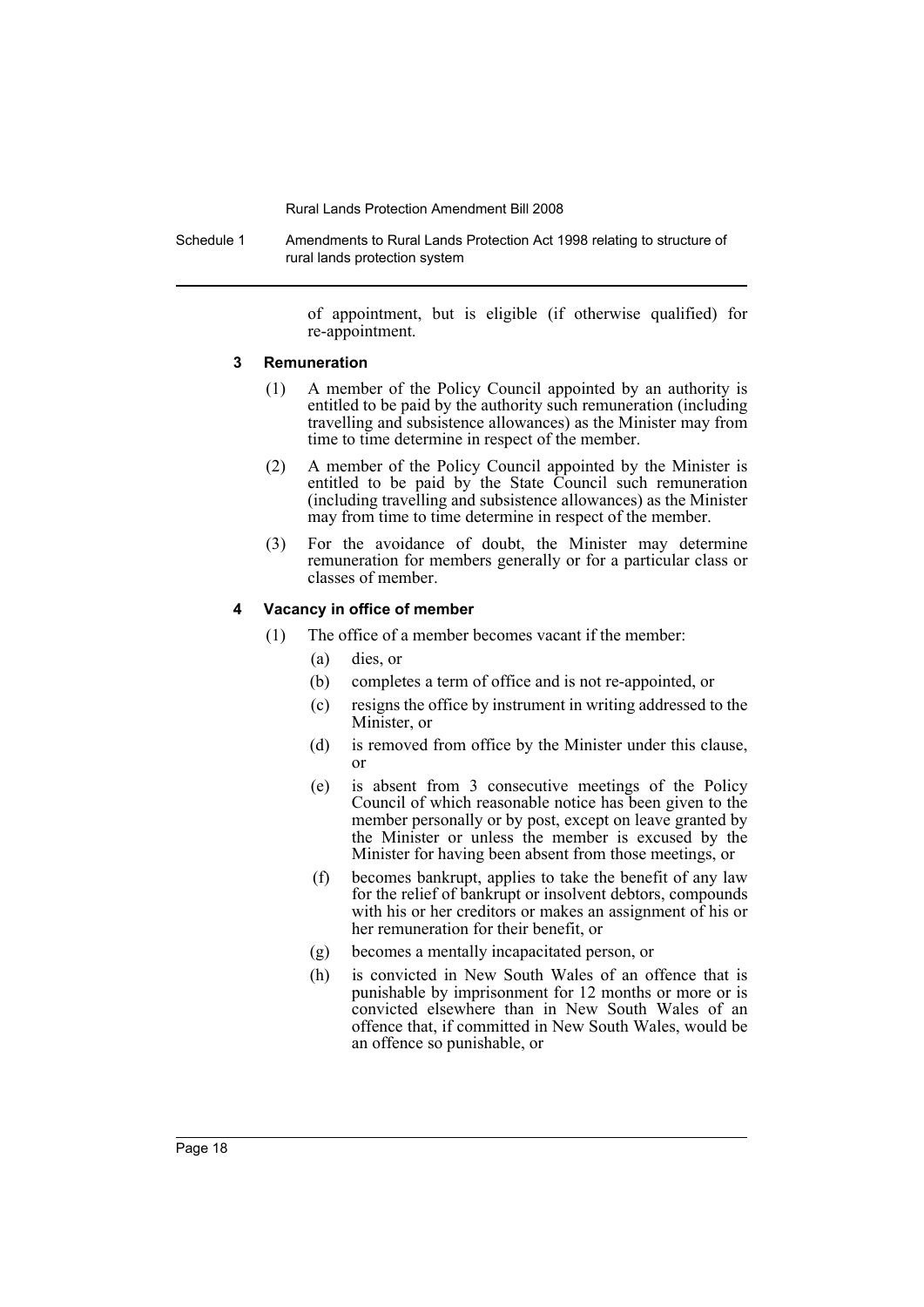Amendments to Rural Lands Protection Act 1998 relating to structure of rural lands protection system Schedule 1

- (i) in the case of a member appointed by an authority—ceases to be a director of the board of the authority or is removed from office by the authority under this clause.
- (2) The Minister may remove a member from office at any time.
- (3) An authority may remove a member appointed by the authority from office at any time.
- (4) Subclause (1) (i) does not apply if a person ceases to be a director by completing a term of office as director.

**Note.** A person who ceases to be a director by completing a term of office will continue to be a member of the Policy Council until the person's term of office as such a member concludes. However, if the person ceases to be a director for another reason (for example, failure to attend board meetings), the person will also cease to be a member of the Policy Council.

### **5 Filling of vacancy in office of member**

If the office of any member appointed under section 15 (1) (a) becomes vacant, a person is, subject to this Act and the regulations, to be appointed to fill the vacancy.

### **6 Chairperson and Deputy Chairperson**

- (1) The members of the Policy Council are to elect a Chairperson and Deputy Chairperson from among the members of that Council appointed under section 15 (1) (a).
- (2) The Chairperson or Deputy Chairperson vacates office as Chairperson or Deputy Chairperson if he or she:
	- (a) is removed from that office by the Minister under this clause, or
	- (b) resigns that office by instrument in writing addressed to the Minister, or
	- (c) ceases to be a member of the Policy Council.
- (3) The Minister may at any time remove the Chairperson or Deputy Chairperson from office as Chairperson or Deputy Chairperson.

### **7 Disclosure of pecuniary interests**

- (1) If:
	- (a) a member has a direct or indirect pecuniary interest in a matter being considered or about to be considered at a meeting of the Policy Council, and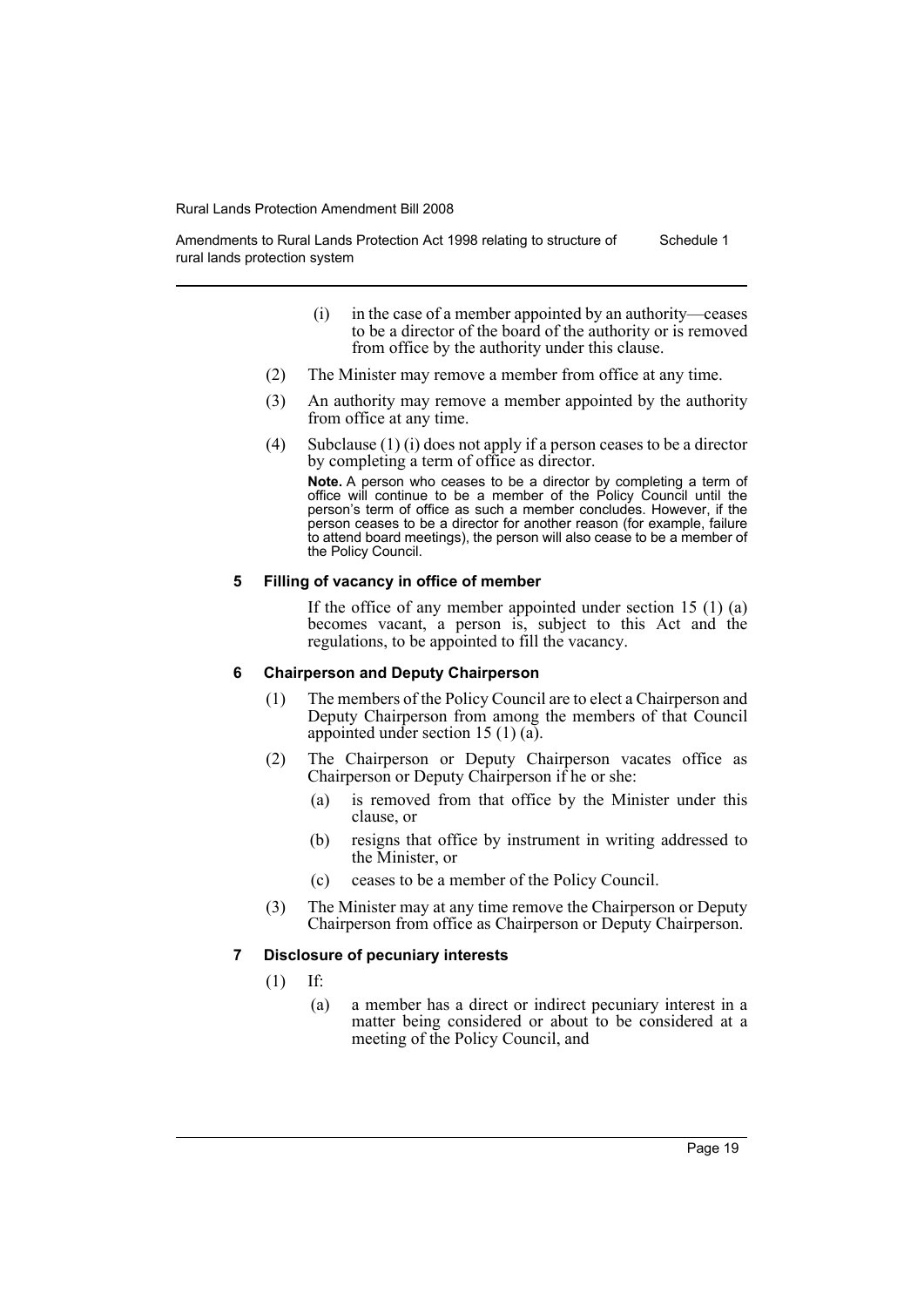Schedule 1 Amendments to Rural Lands Protection Act 1998 relating to structure of rural lands protection system

> (b) the interest appears to raise a conflict with the proper performance of the member's duties in relation to the consideration of the matter,

> the member must, as soon as possible after the relevant facts have come to the member's knowledge, disclose the nature of the interest at a meeting of the Policy Council.

- (2) A disclosure by a member at a meeting of the Policy Council that the member:
	- (a) is a member, or is in the employment, of a specified company or other body, or
	- (b) is a partner, or is in the employment, of a specified person, or
	- (c) has some other specified interest relating to a specified company or other body or to a specified person,

is a sufficient disclosure of the nature of the interest in any matter relating to that company or other body or to that person which may arise after the date of the disclosure and which is required to be disclosed under subclause (1).

- (3) Particulars of any disclosure made under this clause must be recorded by the Policy Council in a book kept for the purpose and that book must be open at all reasonable hours to inspection by any person on payment of the fee determined by the Policy Council.
- (4) After a member has disclosed the nature of an interest in any matter, the member must not, unless the Minister or the Policy Council otherwise determines:
	- (a) be present during any deliberation of the Policy Council with respect to the matter, or
	- (b) take part in any decision of the Policy Council with respect to the matter.
- (5) For the purposes of the making of a determination by the Policy Council under subclause (4), a member who has a direct or indirect pecuniary interest in a matter to which the disclosure relates must not:
	- (a) be present during any deliberation of the Policy Council for the purpose of making the determination, or
	- (b) take part in the making by the Policy Council of the determination.
- (6) A contravention of this clause does not invalidate any decision of the Policy Council.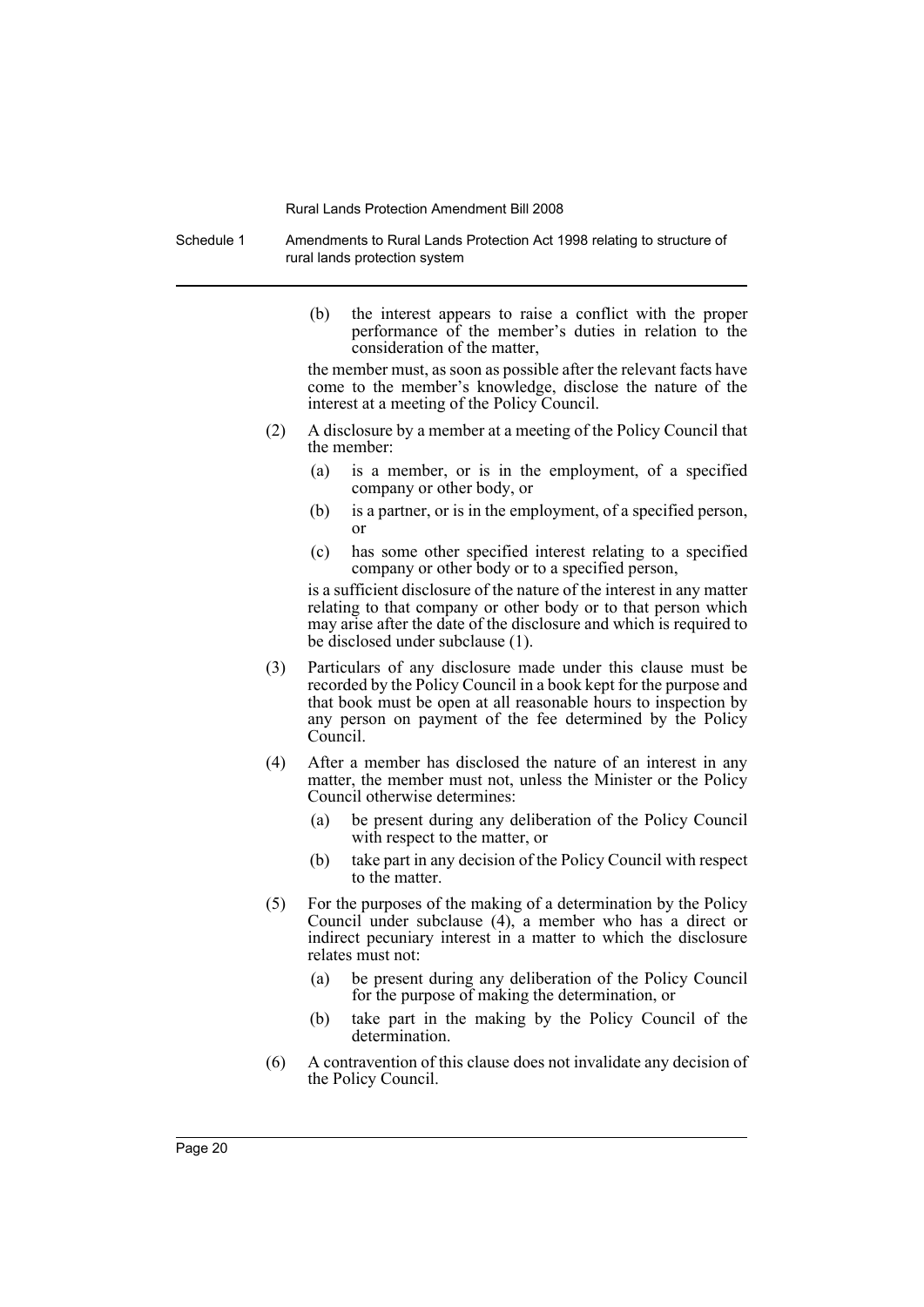Amendments to Rural Lands Protection Act 1998 relating to structure of rural lands protection system Schedule 1

> (7) This clause applies to a member of a committee of the Policy Council and the committee in the same way as it applies to a member of the Policy Council and the Policy Council.

### **8 Effect of certain other Acts**

- (1) Chapter 2 of the *Public Sector Employment and Management Act 2002* does not apply to or in respect of the appointment of a member.
- (2) If by or under any Act provision is made:
	- (a) requiring a person who is the holder of a specified office to devote the whole of his or her time to the duties of that office, or
	- (b) prohibiting the person from engaging in employment outside the duties of that office,

the provision does not operate to disqualify the person from holding that office and also the office of member or from accepting and retaining any remuneration payable to the person under this Act as a member.

### **9 Personal liability**

A matter or thing done or omitted to be done by the Policy Council, a member of the Policy Council or a person acting under the direction of the Policy Council does not, if the matter or thing was done or omitted to be done in good faith for the purpose of executing this or any other Act, subject a member or a person so acting personally to any action, liability, claim or demand.

## **Part 3 Procedure**

### **10 General procedure**

The procedure for the calling of meetings of the Policy Council and for the conduct of business at those meetings is, subject to this Act and the regulations, to be as determined by the Policy Council.

#### **11 Quorum**

The quorum for a meeting of the Policy Council is a majority of its members for the time being.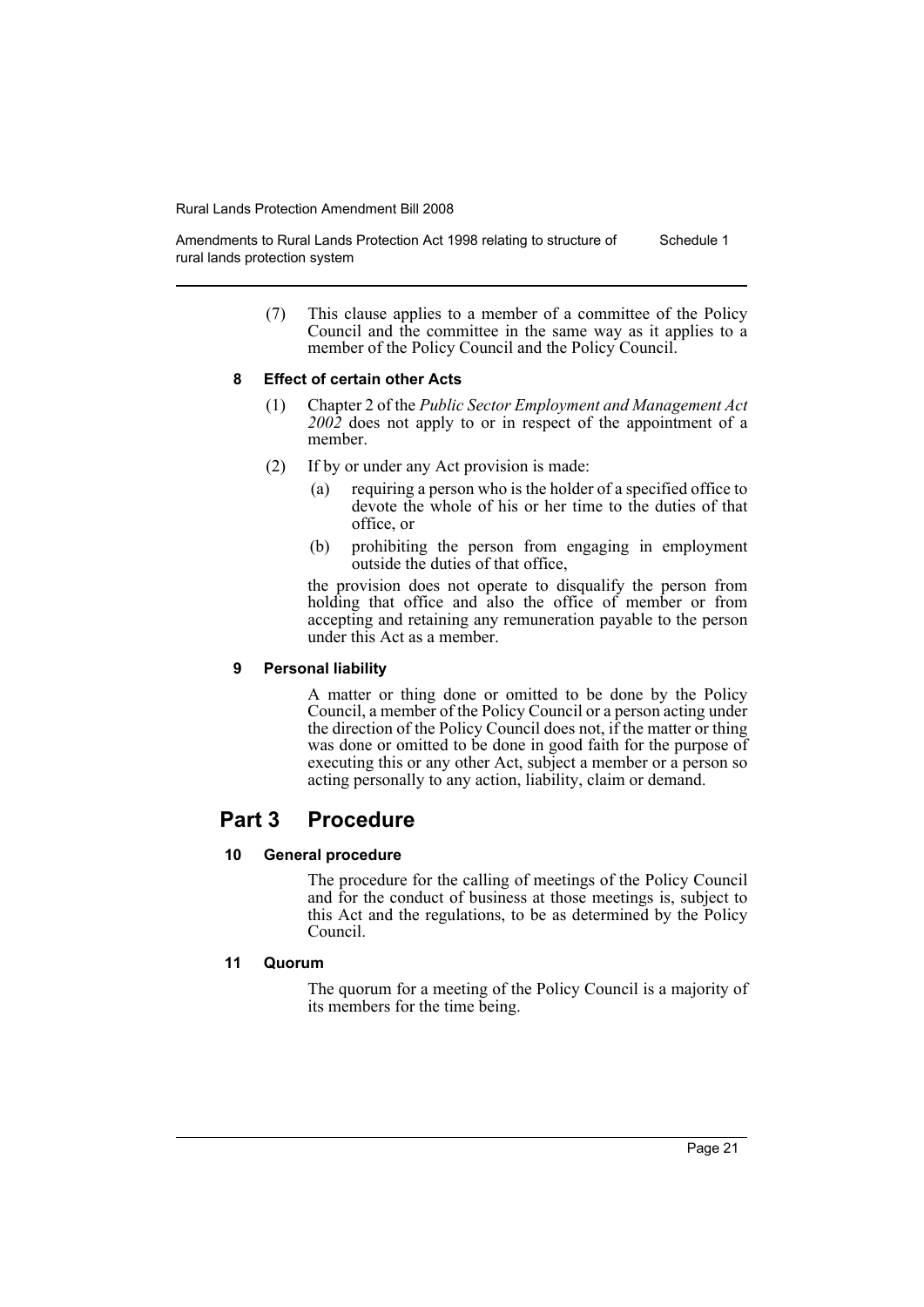Schedule 1 Amendments to Rural Lands Protection Act 1998 relating to structure of rural lands protection system

### **12 Presiding member**

- (1) The Chairperson (or, in the absence of the Chairperson, the Deputy Chairperson, or in the absence of both the Chairperson and the Deputy Chairperson, a person elected by the members of the Policy Council who are present at a meeting of the Policy Council) is to preside at a meeting of the Policy Council.
- (2) The presiding member has a deliberative vote and, in the event of an equality of votes, has a second or casting vote.

### **13 Voting**

A decision supported by a majority of the votes cast at a meeting of the Policy Council at which a quorum is present is the decision of the Policy Council.

### **14 Transaction of business outside meetings or by telephone**

- (1) The Policy Council may, if it thinks fit, transact any of its business by the circulation of papers among all the members of the Policy Council for the time being, and a resolution in writing approved in writing by a majority of those members is taken to be a decision of the Policy Council.
- (2) The Policy Council may, if it thinks fit, transact any of its business at a meeting at which members (or some members) participate by telephone, closed-circuit television or other means, but only if any member who speaks on a matter before the meeting can be heard by the other members.
- (3) For the purposes of:
	- (a) the approval of a resolution under subclause (1), or
	- (b) a meeting held in accordance with subclause (2),

the Chairperson and each member have the same voting rights as they have at an ordinary meeting of the Policy Council.

- (4) A resolution approved under subclause (1) is, subject to the regulations, to be recorded in the minutes of the meetings of the Policy Council.
- (5) Papers may be circulated among the members for the purposes of subclause (1) by facsimile or other transmission of the information in the papers concerned.

### **15 First meeting**

The Minister may call the first meeting of the Policy Council in such manner as the Minister thinks fit.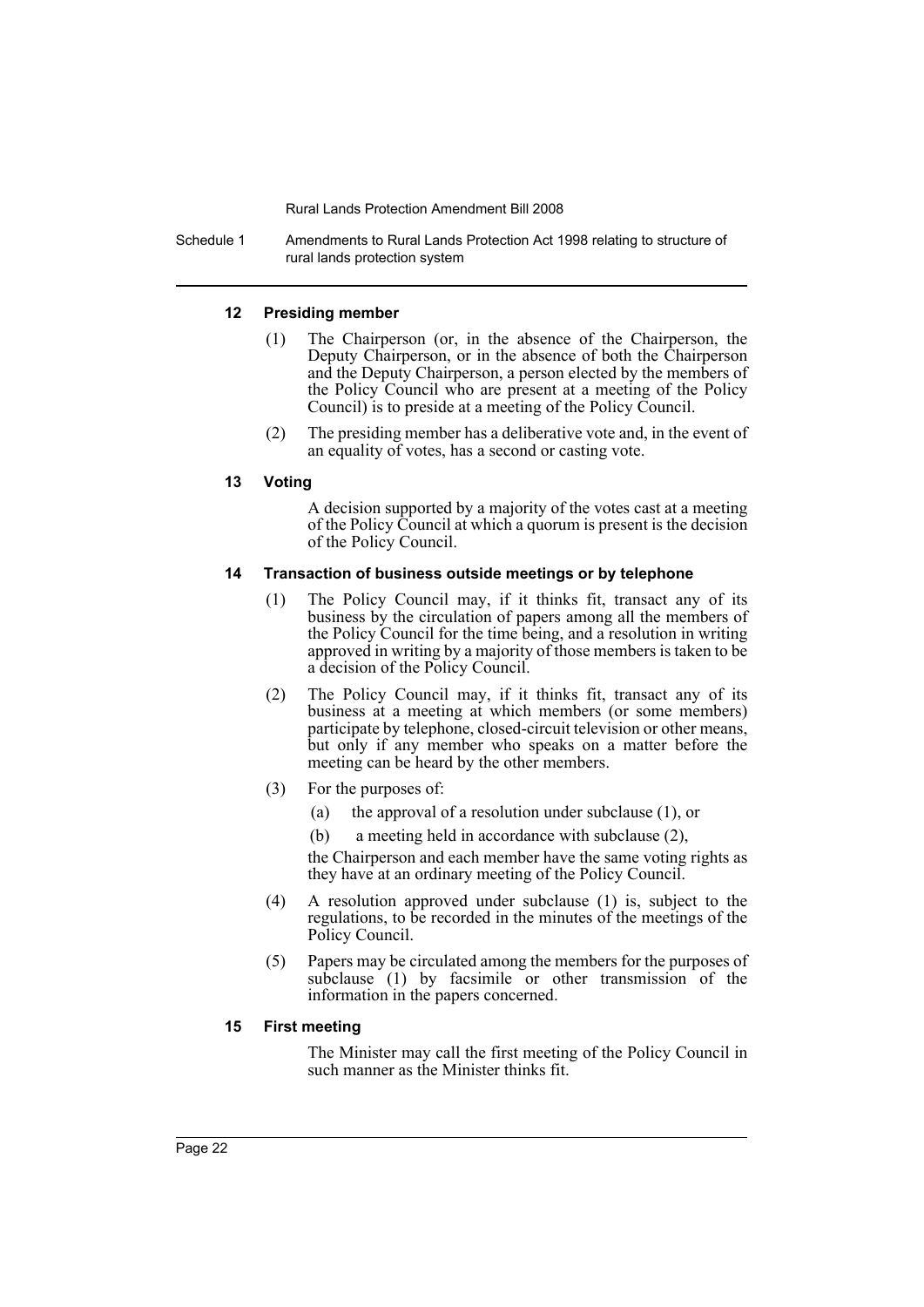Amendments to Rural Lands Protection Act 1998 relating to structure of rural lands protection system Schedule 1

### **[31] Schedule 1, heading**

Omit the heading and section reference. Insert instead:

## **Schedule 1 Constitution and procedure of State Council and boards of authorities**

(Sections 21 and 39)

#### **[32] Schedule 1, clause 1**

Insert in alphabetical order:

*board* means board of an authority.

### **[33] Schedule 1, clause 3 (3) (b) and (c)**

Omit "a board" wherever occurring. Insert instead "an authority".

#### **[34] Schedule 1, clause 4**

Omit the clause. Insert instead:

#### **4 Terms of office of members**

- (1) Subject to this Schedule and the regulations, a member holds office for such period as is specified in the member's instrument of appointment, but is eligible (if otherwise qualified) for re-appointment.
- (2) A person is not eligible to hold office as a member for more than 8 years in total or such other period as may be prescribed by the regulations (whether or not involving consecutive terms of office).

#### **[35] Schedule 1, clause 5 (1)**

Omit "State Conference". Insert instead "Minister".

### **[36] Schedule 1, clause 5 (2)**

Omit "A board". Insert instead "An authority".

### **[37] Schedule 1, clause 5 (2)**

Omit "State Council". Insert instead "Minister".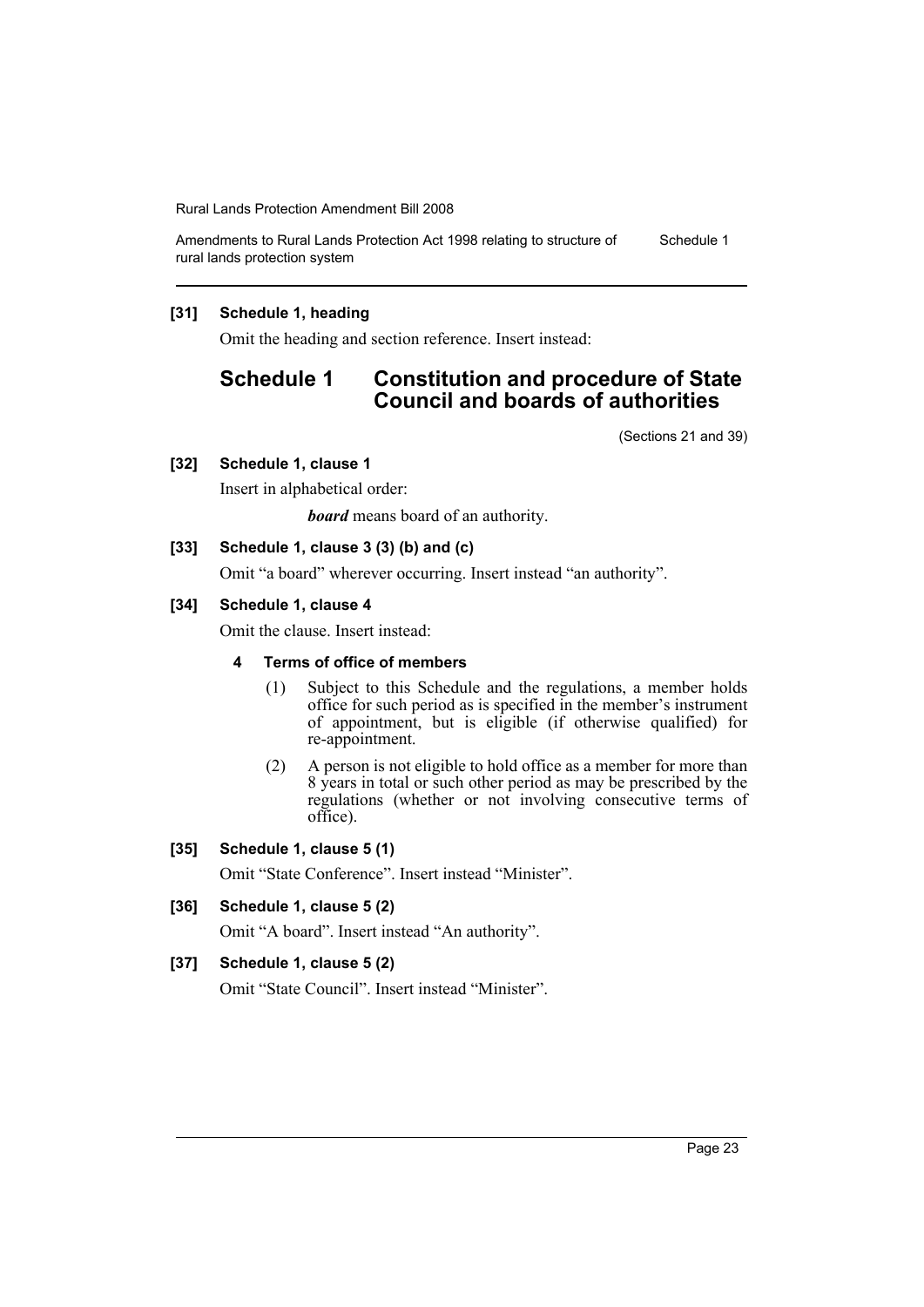Schedule 1 Amendments to Rural Lands Protection Act 1998 relating to structure of rural lands protection system

#### **[38] Schedule 1, clause 5 (3) and (4)**

Insert after clause 5 (2):

- (3) The Minister may fix different rates under subclause (2) for elected and appointed directors.
- (4) A fee paid under this clause does not constitute salary for the purposes of any Act.

### **[39] Schedule 1, clause 6**

Omit clause 6 (1) (i) and (j). Insert instead:

- (i) in the case of an elected director—ceases:
	- (i) to be an occupier or owner of a holding that consists wholly or partly of rateable land that:
		- (A) is within the division for which the person was elected or appointed, or
		- (B) if the district is not divided into divisions, is within the district, or
	- (ii) to hold any other qualification for election as a director, or
- (j) in the case of a member appointed under section 20 (1) (a)—ceases to be a director.

#### **[40] Schedule 1, clause 6 (1A) and (2)**

Omit clause 6 (2). Insert instead:

(1A) Subclause (1) (j) does not apply if a person ceases to be a director by completing a term of office as director.

**Note.** A person who ceases to be a director by completing a term of office will continue to be a member of the State Council until the person's term of office as such a member concludes. However, if the person ceases to be a director for another reason (for example, failure to attend board meetings), the person will also cease to be a member of the State Council.

- (2) The Minister may, by notice published in the Gazette, remove any member or director from office:
	- (a) at any time for incapacity, incompetence or misbehaviour, or
	- (b) in relation to a director—on the recommendation of the State Council under section 57E.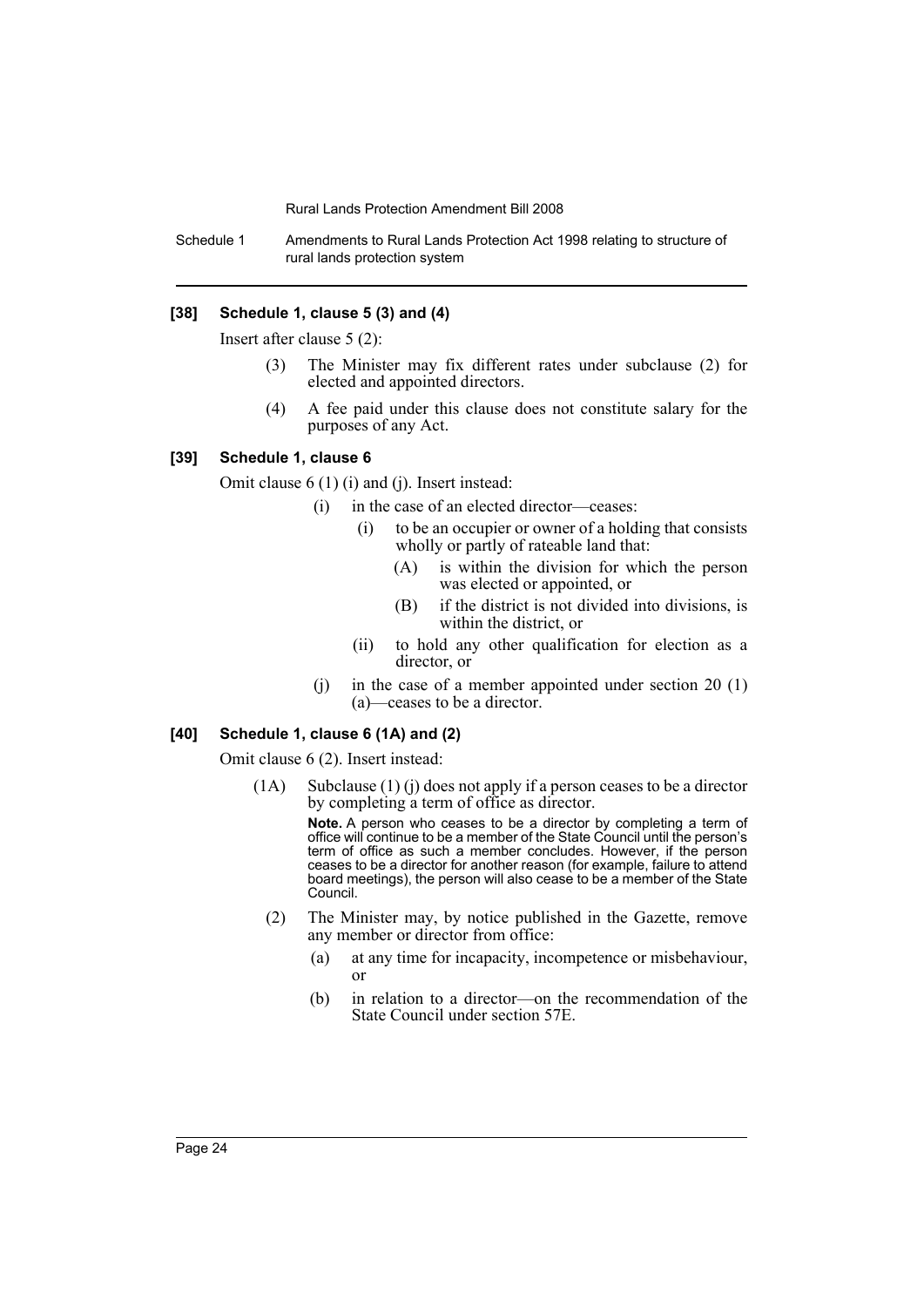Amendments to Rural Lands Protection Act 1998 relating to structure of rural lands protection system Schedule 1

### **[41] Schedule 1, clauses 7 and 7A**

Omit clause 7. Insert instead:

#### **7 Filling of vacancy in office of member or appointed director**

If the office of a member or appointed director becomes vacant, a person is, subject to this Act, to be appointed to fill the vacancy.

#### **7A Filling of vacancy in office of elected director**

- (1) If the office of an elected director becomes vacant, a person is, subject to this Act, to be elected to fill the vacancy. The director so elected holds office, subject to clause 6, for the remainder of the term of office of the director whose office he or she is filling.
- (2) If the vacation of office occurs within 6 months before the term of office of an elected director would have expired, the Minister may appoint a person who would be qualified to be elected as a director to fill the office for the remainder of that term.
- (3) The term of office of a person elected or appointed in accordance with this clause is to be disregarded for the purposes of clause 9 (3) of Schedule 2.

### **[42] Schedule 1, clause 8 (1A)**

Insert before clause 8 (1):

(1A) The members of the State Council are to elect a Chairperson and Deputy Chairperson from among the members of that Council appointed under section 20  $(1)$   $(\overline{a})$  and  $(b)$ .

### **[43] Schedule 1, clauses 10 and 11 (7) (b)**

Omit "the board" wherever occurring. Insert instead "the authority".

#### **[44] Schedule 1, clause 12**

Omit "The State Council or board" wherever occurring.

Insert instead "The State Council or authority".

### **[45] Schedule 1, clause 12 (1) (b) and (3)**

Omit "or board" wherever occurring. Insert instead "or the authority".

#### **[46] Schedule 1, clause 15 (1) (a)**

Insert "elected" before "directors".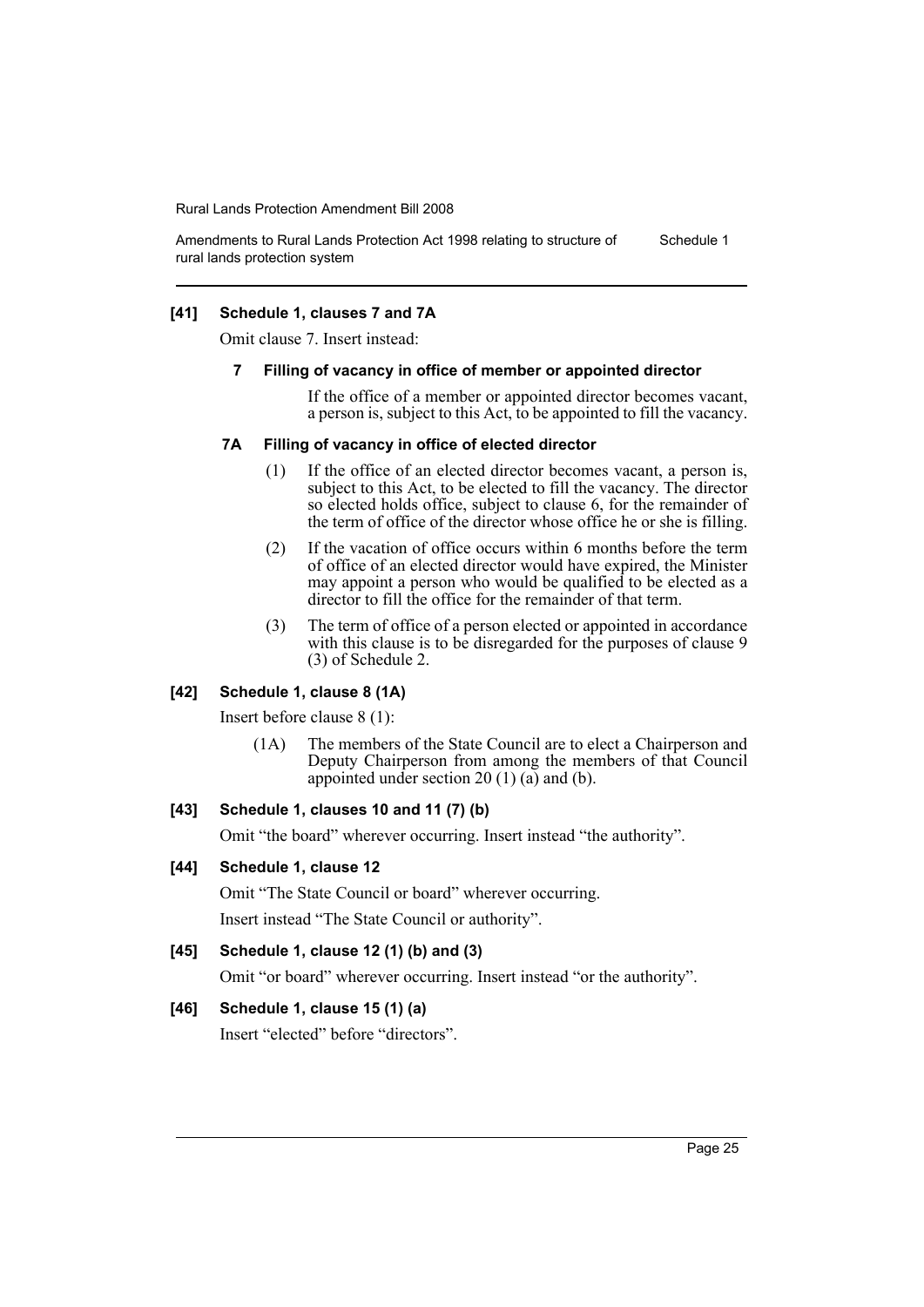Schedule 1 Amendments to Rural Lands Protection Act 1998 relating to structure of rural lands protection system

#### **[47] Schedule 1, clause 19**

Omit clause 19 (1)–(3). Insert instead:

The quorum for a meeting of the State Council, or a board of an authority, is a majority of the members, or the directors of the board, for the time being.

### **[48] Dictionary**

Omit "a board" wherever occurring from the definitions of *animal health rate*, *annual return* and *general rate*.

Insert instead "an authority".

#### **[49] Dictionary**

Insert in alphabetical order:

*appointed director* means a director of a board of an authority referred to in section 39 (3) (b).

*authority* means a livestock health and pest authority constituted for a district under this Act.

*director*, *director of a board*, *director of a district* and *director of an authority* means a director of a board of an authority.

*elected director* means a director of a board of an authority referred to in section 39 (3) (a) (and includes any director appointed under clause 2 (2) of Schedule 2).

*Policy Council* means the State Policy Council of Livestock Health and Pest Authorities established by this Act.

*selection on merit*, in relation to the appointment of a Policy or State Council member or a director, means the appointment of the member or director after some form of open competition involving the selection of the member or director to be appointed as the person who has the greatest merit among candidates for appointment.

### **[50] Dictionary**

Omit "a board" and "the board" from the definitions of *authorising authority*. Insert instead "an authority" and "the authority", respectively.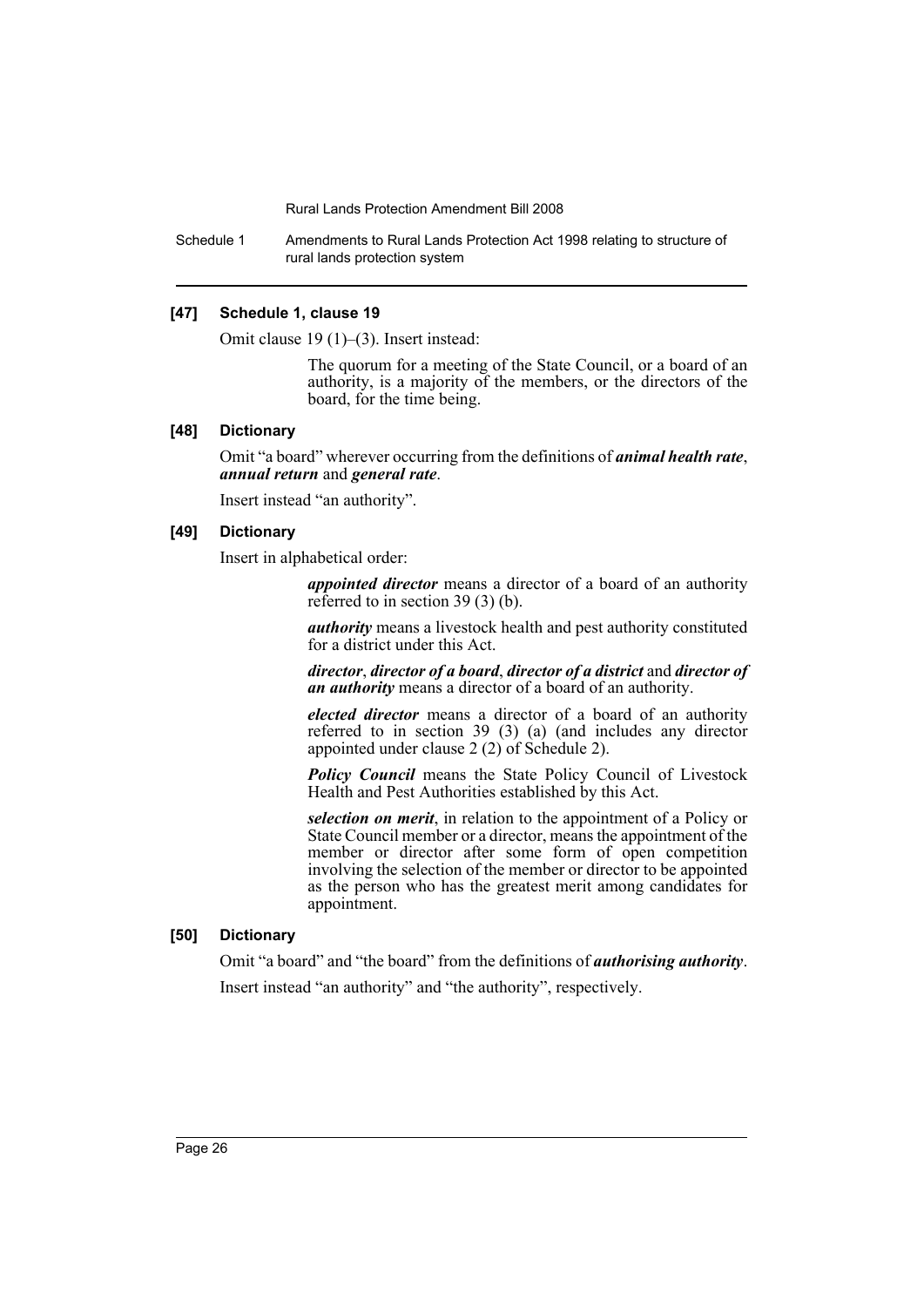Amendments to Rural Lands Protection Act 1998 relating to structure of rural lands protection system Schedule 1

### **[51] Dictionary**

Omit the definitions of *board* and *district*. Insert instead:

*board* means a board of an authority.

*district* means a livestock health and pest district constituted by or under this Act.

#### **[52] Dictionary, definition of "guidelines"**

Omit "section 25". Insert instead "section 23".

### **[53] Dictionary**

Omit "responsible board" from the definition of *occupier*. Insert instead "responsible authority".

### **[54] Dictionary**

Omit the definitions of *region* and *State Conference*.

### **[55] Dictionary**

Omit the definition of *State Council*. Insert instead:

*State Council* means the State Management Council of Livestock Health and Pest Authorities constituted by this Act.

#### **[56] The whole Act as amended (other than sections 20, 39, 40, 133, 214A, 218 (2) (c), (4) and (5), 221, 223–225, 243 (2) (i), Part 6A, Schedules 1A, 1, 2, 7 and 8, the Dictionary and the headings to sections 118–120 and 214)**

Omit "a board", "the board", "boards", "A board", "each board", "boards'", "a board's", "The board", "the board's", "A board's", "relevant board", "responsible board", "or board's" and "affected board" wherever occurring.

Insert instead "an authority", "the authority", "authorities", "An authority", "each authority", "authorities'", "an authority's", "The authority", "the authority's", "An authority's", "relevant authority", "responsible authority", "or authority'," and "affected authority", respectively.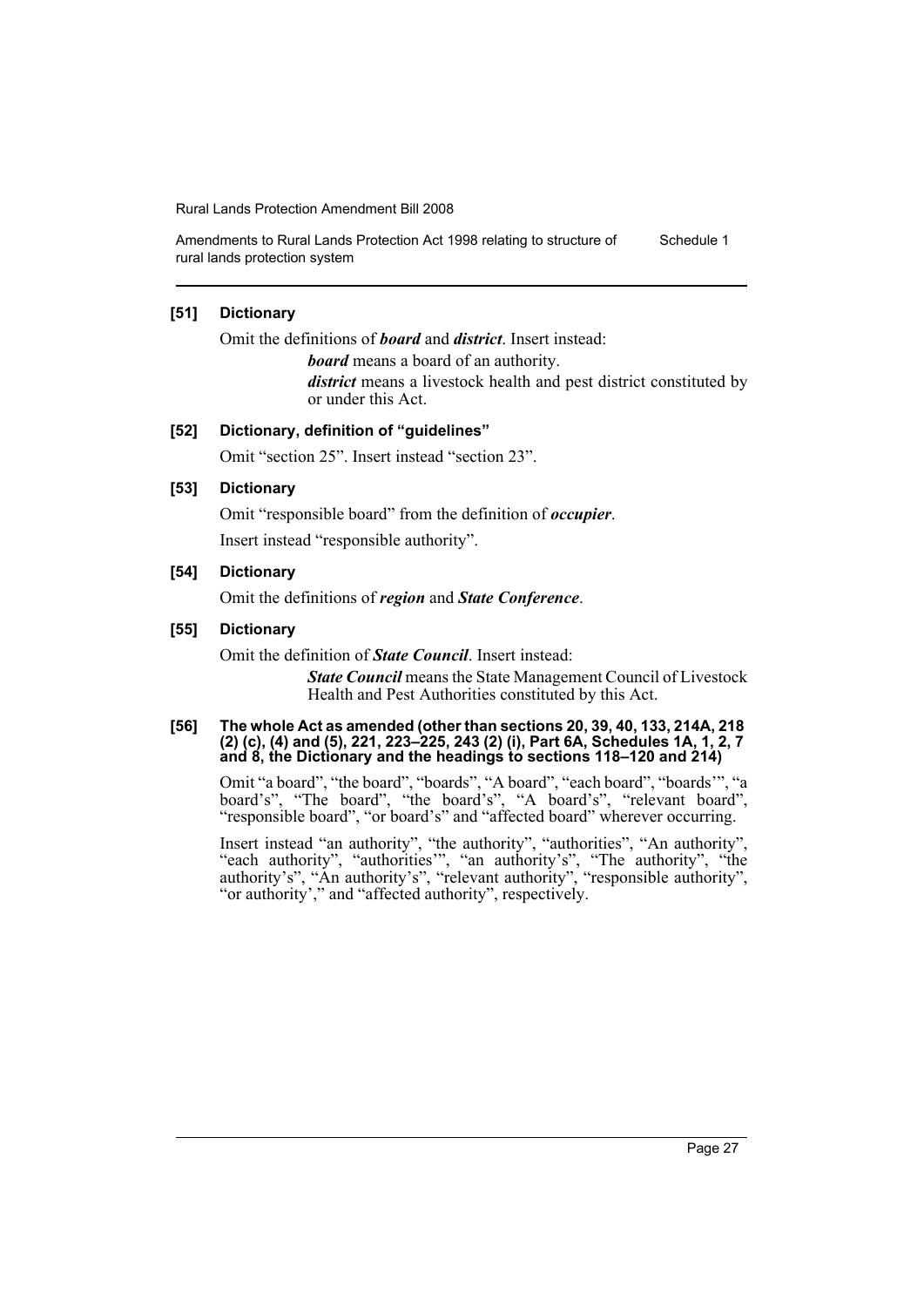Schedule 2 Amendments to Rural Lands Protection Act 1998 relating to elections for and appointments of directors

## <span id="page-29-0"></span>**Schedule 2 Amendments to Rural Lands Protection Act 1998 relating to elections for and appointments of directors**

(Section 3)

### **Schedule 2**

Omit the Schedule. Insert instead:

## **Schedule 2 Election or appointment of directors**

(Sections 39 (7), 221 and 223)

## **Part 1 Preliminary**

### **1 Definitions**

In this Schedule:

*enrolment officer* means a person authorised by the State Council to act as the enrolment officer for an authority for the purposes of this Schedule.

*general election* means a general election of directors held as referred to in clause 7.

*relevant day* means:

- (a) in the case of an election—the closing day for nomination of candidates for the election, or
- (b) in the case of an appointment—the day on which the appointment takes effect.

*special election* means a special election of directors held in accordance with clause 10.

## **Part 2 Election and appointment of directors**

### **2 Elected directors**

- (1) The elected directors of a board for a district are to be elected by the persons who are enrolled to vote:
	- (a) in a general election, or
	- (b) if a casual vacancy occurs in the office of any director of the board—in a special election to fill that vacancy.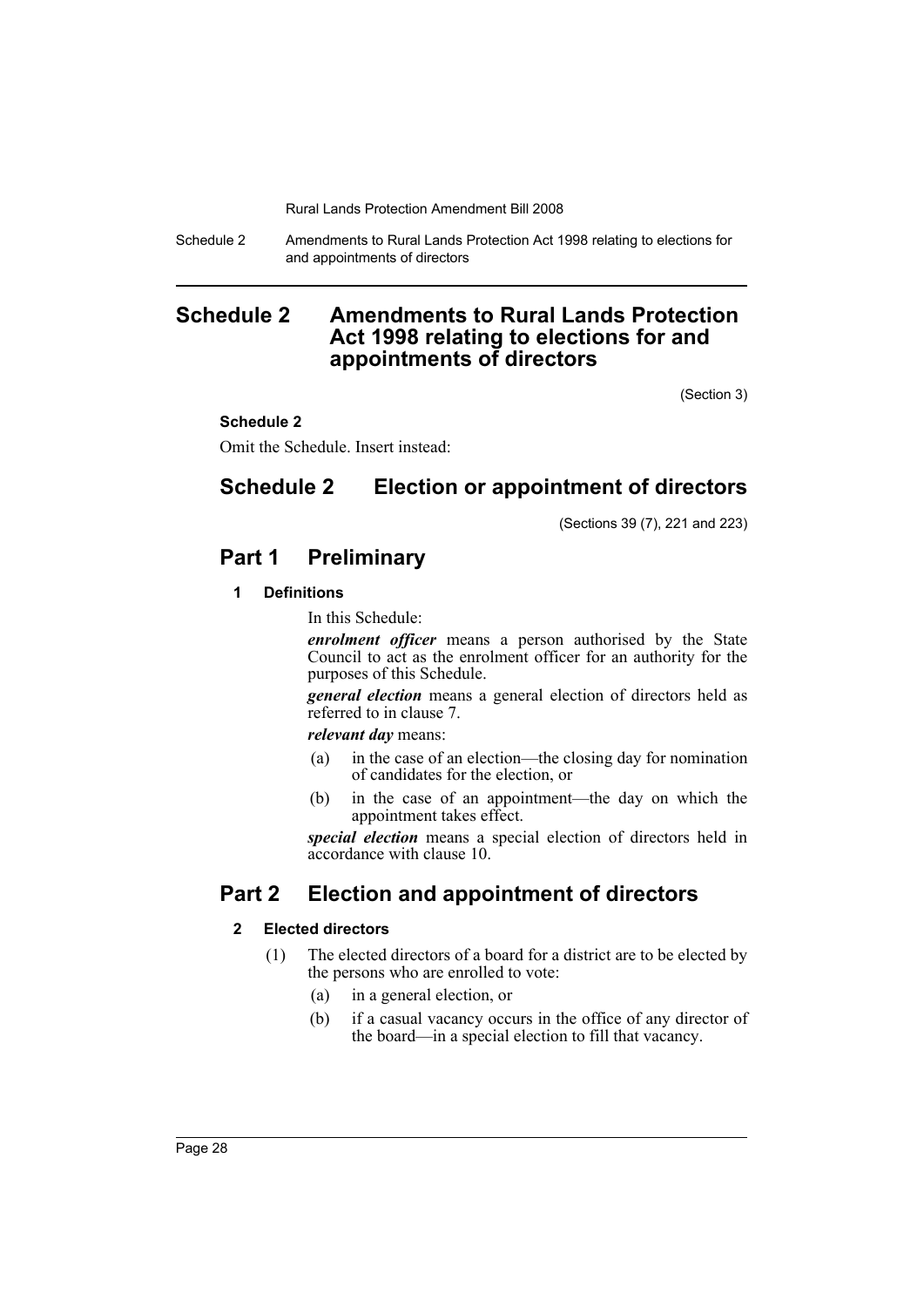Amendments to Rural Lands Protection Act 1998 relating to elections for and appointments of directors Schedule 2

> (2) If no person is nominated at a general election or special election, or if for any other reason an election fails, the Minister may appoint a person eligible for election to be a director (or who would be eligible except for clause 9 (3)), and the person, on being appointed, is taken to be a person elected in accordance with this clause.

#### **3 Entitlement to vote at an election**

A person is entitled to vote at a general election or special election for the directors of a board for a district if on the date on which the roll is closed the person is enrolled, in accordance with this Schedule, as an elector for the district (or, if the district is divided into divisions, as an elector for a division of the district).

#### **4 Qualification for election or appointment as director**

- (1) A person is qualified for election as an elected director of a board if on the relevant day the person is:
	- (a) the occupier (or one of the occupiers) or the owner (or one of the owners) of a holding that consists wholly or partly of rateable land that is within the division for which the person is to be elected or appointed or, if the district is not divided into divisions, is within the district, or
	- (b) a nominee of a corporation that is the occupier or owner of such a holding.

**Note.** See section 8 (When is a holding within a district?).

- (2) A person is not qualified for election as a director of a board of an authority for a district if, on the relevant day:
	- (a) the person is a director of any other board, or
	- (b) the person has nominated as a candidate for an election as director of a board for another district, being an election that has not yet been determined, or
	- (c) the person has nominated as a candidate for an election as director for another division in the same district, being an election that has not yet been determined, or
	- (d) the person is a member of staff of the authority for which the board is established, or
	- (e) the person has served the maximum term of office as a director as specified under clause 9 (3).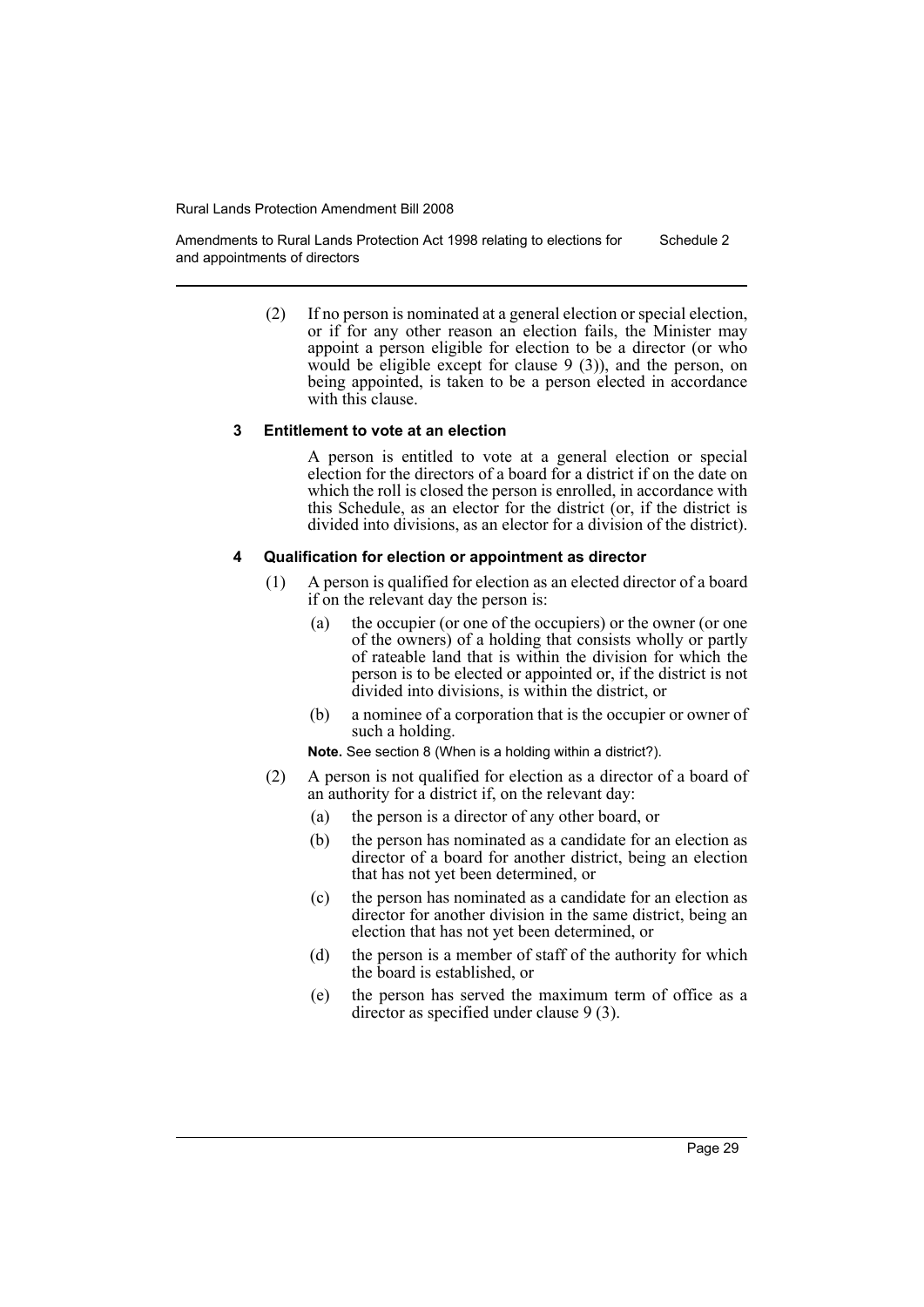Schedule 2 Amendments to Rural Lands Protection Act 1998 relating to elections for and appointments of directors

#### **5 Disqualification for election or appointment as director**

A person is not qualified for election or appointment as an appointed or elected director of a board for a district if, at any time during the 4 year period preceding the relevant day, the person had been removed from office as a director of a board under section 218.

## **Part 3 Conduct of elections**

### **6 General provisions applicable to elections of directors of boards**

A general election or special election must be conducted by post in accordance with the procedure prescribed by the regulations.

### **7 When is general election of directors to be held?**

The State Council is to ensure that:

- (a) a general election for the elected directors of each board is held to enable the directors of the board elected at the general election to take office on 1 May 2009 (or such other date as may be prescribed by the regulations), and
- (b) a general election for the elected directors of each board is held to enable the directors of the board elected at the general election to take office on 1 May 2013.

### **8 Delayed election**

- (1) If the Minister is of the opinion that it would be impractical or inconvenient to hold a general election of the directors of any board in time for the directors to take office when required by clause 7, the Minister may, by order published in the Gazette, appoint a later day by which a general election must be held and the directors be able to take office.
- (2) The Minister is to serve a copy of an order under this clause on each authority to which it relates.
- (3) If a later day is appointed under this clause:
	- (a) the retiring directors continue in office until that day, and if a retiring director resigns in the meantime, his or her office is vacant until that day, and
	- (b) clause 7 applies as if the date by which the directors must be able to take office under that clause were the date appointed by the Minister, and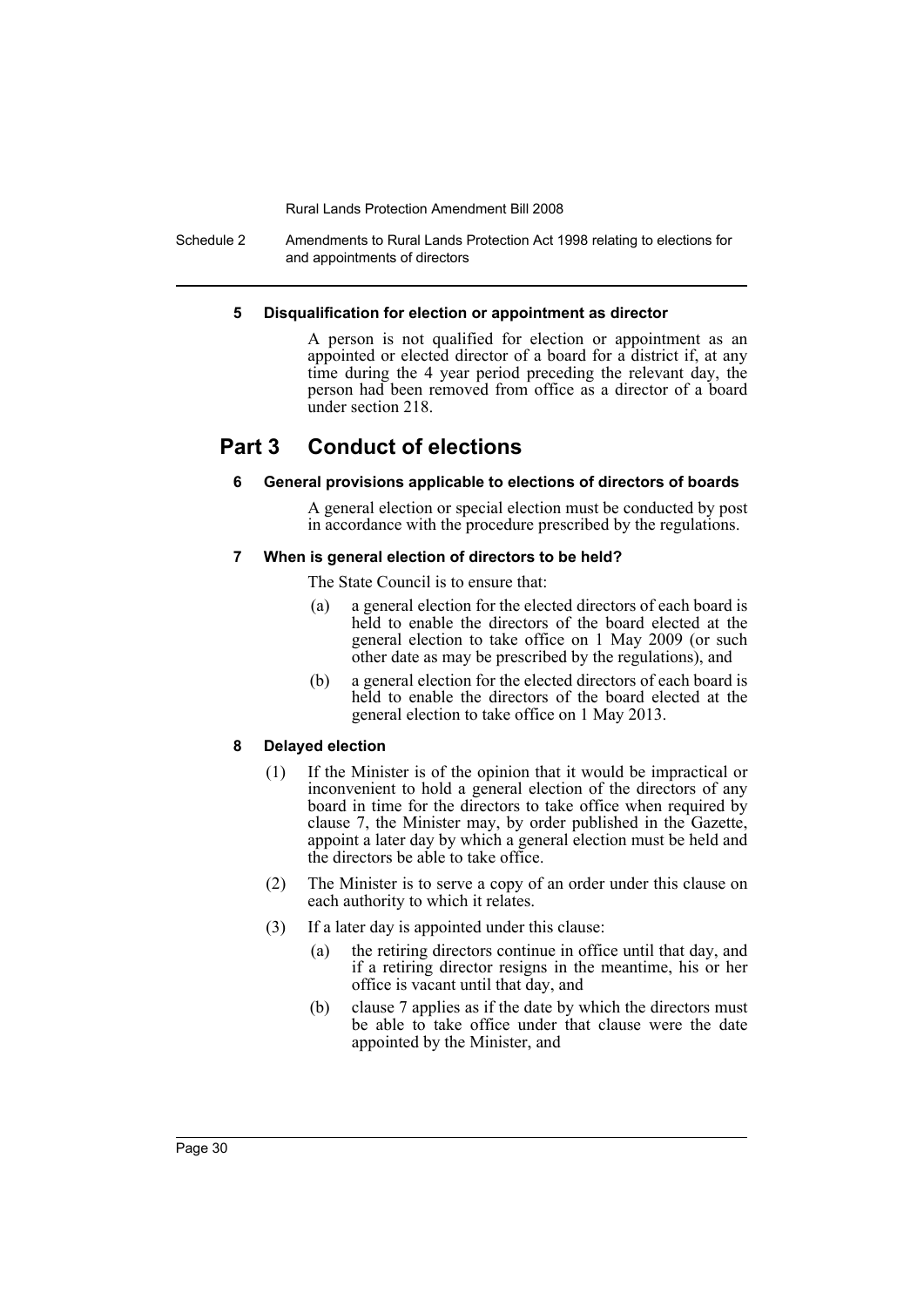Amendments to Rural Lands Protection Act 1998 relating to elections for and appointments of directors Schedule 2

> (c) clause 7A of Schedule 1 and clause 10 cease to apply to any vacancy occurring in the office of a director after the order appointing a later day is published in the Gazette and the Minister may, if he or she thinks fit, appoint a person who would be qualified to be elected as a director to fill the office until the later day.

#### **9 Term of office of directors**

- (1) Subject to this Schedule and the regulations, the term of office of an elected director of a board expires on the day immediately before the general election held after his or her election as a director.
- (2) Subject to this Schedule and the regulations, an appointed director holds office for the term specified in the director's instrument of appointment, but is eligible (if otherwise qualified) for re-appointment.
- (3) A person is not eligible to hold office as a director (whether elected or appointed) for more than the following period (whether or not involving consecutive terms of office):
	- (a) in the case of a director who is or has been a member of the State Council (after 1 January 2009)—12 years in total or such other period as may be prescribed by the regulations, or
	- (b) in any other case—8 years in total or such other period as may be prescribed by the regulations.

#### **10 Special election to be held to fill a casual vacancy in the office of director**

- (1) An authority must hold a special election to fill any vacancy that occurs in the office of any elected director of the board of the authority within 3 months after the occurrence of the vacancy.
- (2) However, if such a vacancy occurs within the period of 6 months immediately preceding the date on which directors elected at a general election are to take office, an election to fill the vacancy must not be held.

**Note.** See section 221 (Administrator to hold special election of directors when directed to do so).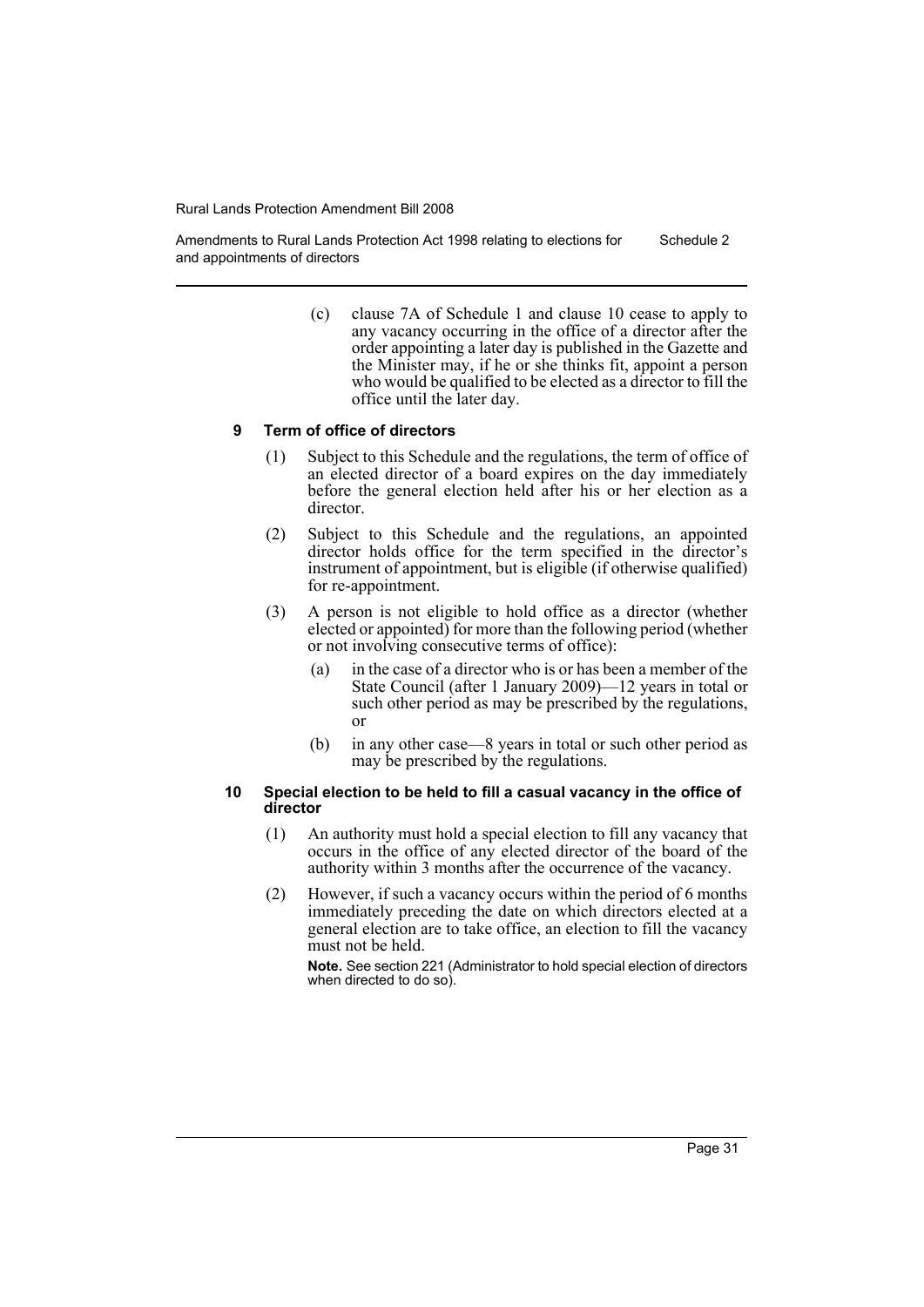Schedule 2 Amendments to Rural Lands Protection Act 1998 relating to elections for and appointments of directors

## **Part 4 Enrolment of electors**

#### **11 Authority to establish and maintain an electors' roll**

- (1) An authority established for a district that is divided into divisions must establish and maintain a roll for each division containing:
	- (a) the full name and postal address of each person enrolled in respect of a holding that is within the division, and
	- (b) particulars identifying the holding.

**Note.** See section 8 (When is a holding within a district?).

- (2) An authority established for a district that is not divided into divisions must establish and maintain a roll for the district containing:
	- (a) the full name and postal address of each person enrolled in respect of a holding that is within the district, and
	- (b) particulars identifying the holding.
- (3) An enrolment officer for an authority is to be responsible for regularly updating the roll required to be established and maintained by the authority under this clause.
- (4) Without limiting subclause (3), the enrolment officer, subject to this Schedule, is to:
	- (a) include a person's name on the roll as soon as practicable after being notified or otherwise becoming aware that the person is required by this Schedule to be enrolled (for example on being notified of a change of ownership of a holding by the Land Titles Office), and
	- (b) remove a person's name from the roll as soon as practicable after being notified or otherwise becoming aware that the person is no longer required to be enrolled.

#### **12 Which persons are to be enrolled**

- (1) Except as provided in this Part, a maximum of 2 persons are to be enrolled in respect of each holding that is situated:
	- (a) within a division of a district, if the district is divided into divisions, or
	- (b) within a district, if the district is not divided into divisions.
- (2) A person may be enrolled in respect of a holding only if:
	- (a) the holding consists wholly or partly of rateable land, and
	- (b) the person is an individual who is 18 or more years old.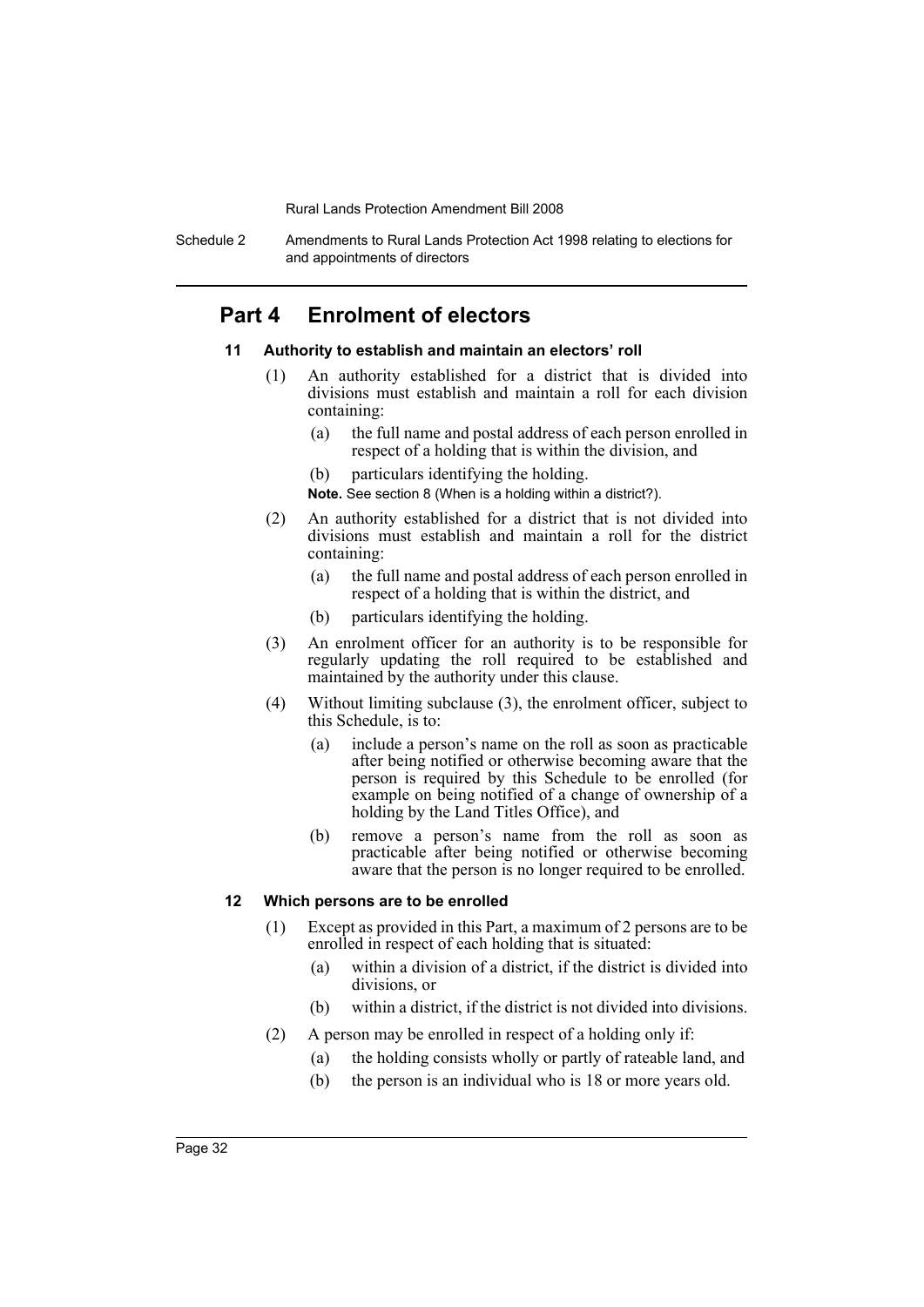Amendments to Rural Lands Protection Act 1998 relating to elections for and appointments of directors Schedule 2

- (3) The following persons are to be enrolled in respect of a holding:
	- (a) an individual who is the only occupier of the holding,
	- (b) if there are 2 individuals who are occupiers of the holding —both the individuals,
	- (c) if more than 2 individuals are occupiers of a holding:
		- (i) where a nomination has been made in accordance with clause 13—the 2 individuals so nominated.
		- (ii) where no such nomination has been made—2 of those individuals determined by selecting the first 2 names of occupiers occurring in alphabetical order,
	- (d) in the case where the occupier of the holding is a corporation—2 individuals who have been nominated for the holding by the corporation in accordance with clause 13.
- (4) Despite subclause (3), a person is not to be enrolled in respect of more than one holding:
	- (a) within a division of a district, if the district is divided into divisions, or
	- (b) within a district, if the district is not divided into divisions.
- (5) For the purposes of this clause, a person who occupies 2 or more holdings in a district that are treated as a single holding under section 59:
	- (a) is to be treated as the occupier of one holding only, and
	- (b) if the district is divided into divisions, that holding is to be taken to be located in the division in which the majority of the rateable land occupied by the person is situated.

#### **13 Nomination of electors for holding—more than 2 human occupiers or corporate occupier**

#### (1) **District divided into divisions**

If 2 or more individuals are occupiers of a holding in a division of a district, they may nominate at least one of those individuals (but not more than  $\tilde{2}$  of those individuals) as the persons to be enrolled in respect of the holding as an elector for the division.

(2) A corporation that is the occupier of a holding within a division of a district may nominate up to 2 individuals as the persons to be enrolled in respect of the holding.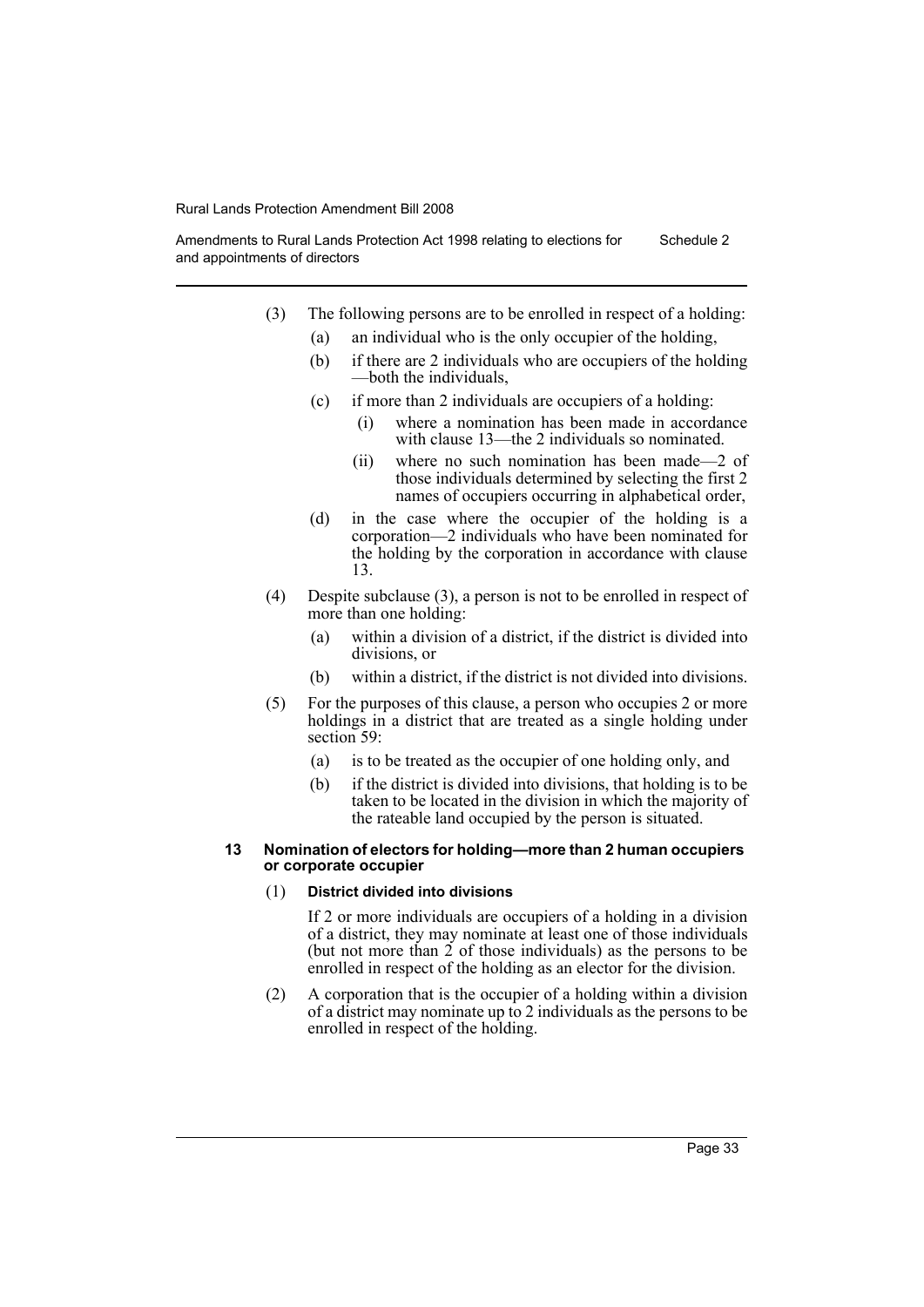Schedule 2 Amendments to Rural Lands Protection Act 1998 relating to elections for and appointments of directors

#### (3) **Undivided district**

If 2 or more individuals are occupiers of a holding in a district that is not divided into divisions, they may nominate at least one of those individuals (but not more than 2 of those individuals) as the persons to be enrolled in respect of the holding as an elector for the district.

- (4) A corporation that is the occupier of a holding within a district that is not divided into divisions may nominate up to 2 individuals as the persons to be enrolled in respect of the holding.
- (5) A nomination under this clause is to be in writing in the approved form and is to be given to the authority. **Note.** See section 240 (Service and giving of notices and other documents).
- (6) In this clause, *holding* means a holding that consists wholly or partly of rateable land.

### **14 Objections to enrolment where not related to validity of election**

- (1) Any person who is enrolled on a roll may object to the State Council to the inclusion or exclusion of the name of any person on or from the roll.
- (2) An objection must be made in the approved form.
- (3) The State Council must send particulars of an objection to the person to whom the objection relates (if the objector is not that person).
- (4) The person to whom an objection relates may lodge a written reply with the State Council within 30 days after the date on which particulars of the objection were sent to that person.
- (5) The State Council must consider each objection, and any reply received within that 30 day period, and may make such inquiries as the State Council thinks fit.
- (6) The State Council may decide to accept or reject an objection.
- (7) The State Council must inform the person to whom the objection relates, and the objector (if the objector is not that person), in writing, of the State Council's decision.
- (8) The relevant enrolment officer must amend the relevant roll in accordance with that decision if required to do so to give effect to the State Council's decision.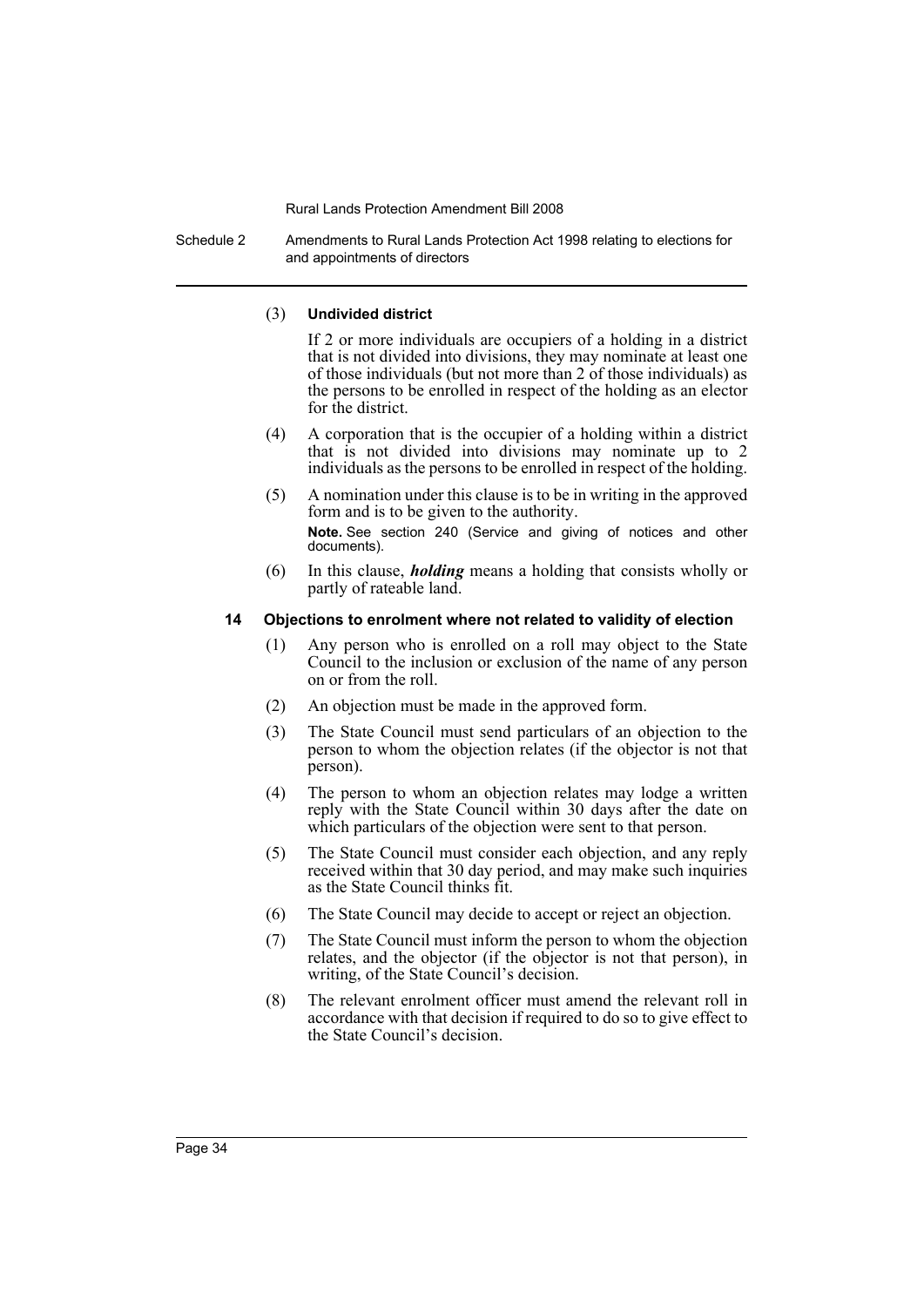Amendments to Rural Lands Protection Act 1998 relating to elections for and appointments of directors Schedule 2

> (9) The State Council may require a person who lodges an objection, or who replies to an objection, to verify the objection or reply by statutory declaration.

### **15 Method of disputing elections and returns**

- (1) A person who is dissatisfied with the following may dispute the validity of an election by an application made to the Land and Environment Court, and not otherwise:
	- (a) the conduct of the election,
	- (b) any decision of an enrolment officer under this Schedule (including a decision to include or exclude a person's name in or from a roll).
- (2) An application to the Land and Environment Court under subclause (1) must set out the facts relied on to invalidate the election.
- (3) Any person may make an application to the Court under this clause within 28 days after the enrolment officer has publicly declared the result of the election that is the subject of the application.

### **16 Powers of Land and Environment Court**

In determining an application under clause 15, the Land and Environment Court has the same powers as are conferred by section 161 of the *Parliamentary Electorates and Elections Act 1912* on the Court of Disputed Returns.

### **17 Right of enrolment officer to be represented**

The enrolment officer is entitled to be represented at the hearing of an application under clause 15.

### **18 Procedure**

- (1) The procedure of the Land and Environment Court on an application under clause 15 is to be determined by rules of court, or in the absence of rules of court, by the Court or a judge of the Court.
- (2) The Land and Environment Court is not bound by the rules or practice of evidence and can inform itself on any matter in such manner as it considers appropriate.

### **19 Regulations**

The regulations may make provision for or with respect to elections (including the keeping of rolls).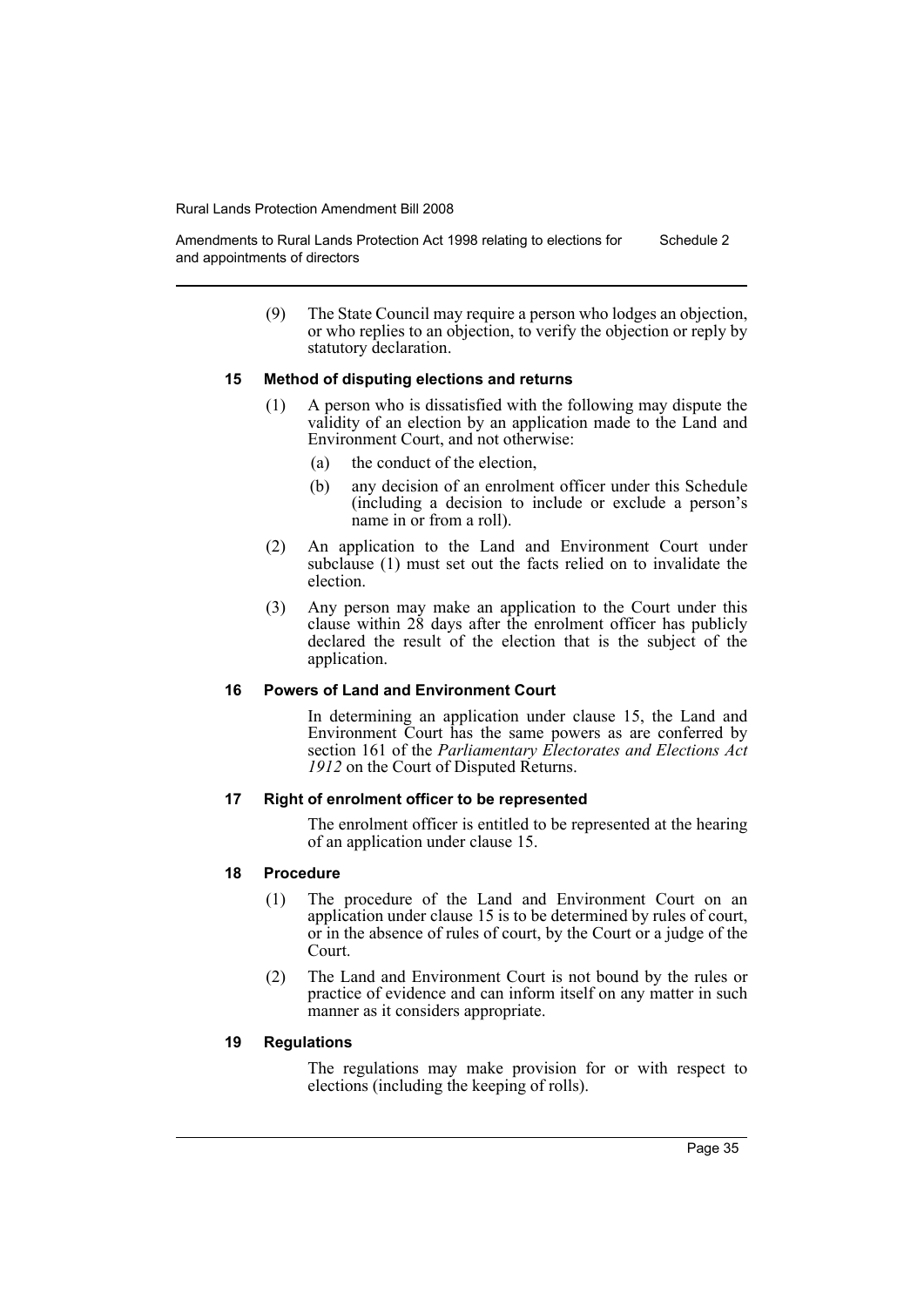Schedule 3 Amendments to Rural Lands Protection Act 1998 relating to periodic elections for directors

## <span id="page-37-0"></span>**Schedule 3 Amendments to Rural Lands Protection Act 1998 relating to periodic elections for directors**

(Section 3)

### **[1] Section 249**

Insert after section 248:

### **249 Amendment of Act to commence periodic elections for directors**

- (1) Schedule 8 commences on 1 January 2014.
- (2) This section and Schedule 8 are repealed on 2 January 2014.
- (3) The repeal of this section and Schedule 8 does not, because of the operation of section 30 of the *Interpretation Act 1987*, affect any amendment made by Schedule 8.

### **[2] Schedule 8**

Insert after Schedule 7:

## **Schedule 8 Amendment of Act to establish periodic elections**

(Section 249)

**Note.** The amendments made by this Schedule commence on 1 January 2014 (see section 249).

### **[1] Section 223 Appointment of an initial administrator**

Omit "general or" wherever occurring in section 223 (1) (b) and (2) (b).

**[2] Schedule 1 Constitution and procedure of State Council and boards of authorities**

Omit "general election" from clause 9 (1) (a) (as amended by Schedule 5).

Insert instead "periodic election".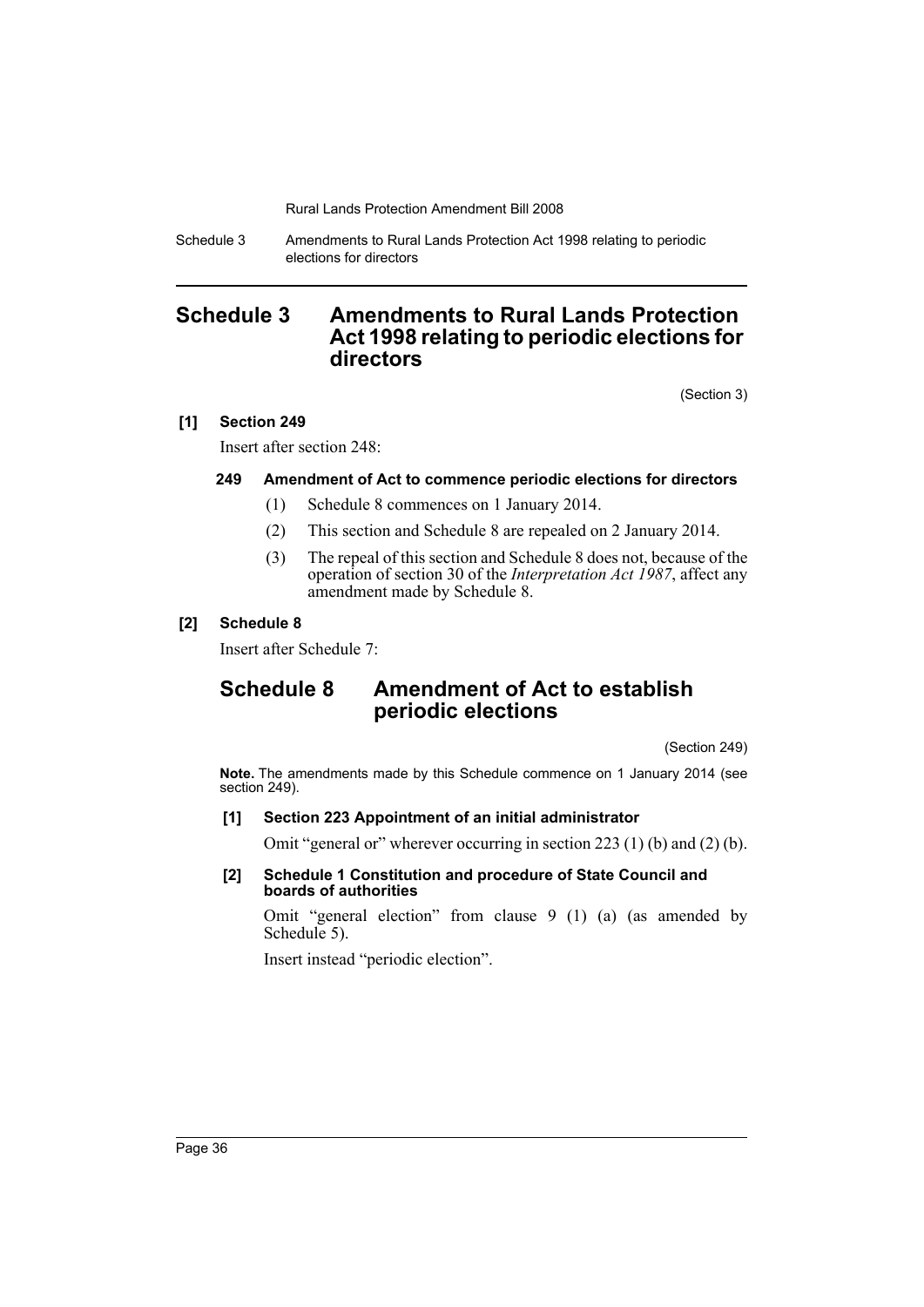Schedule 3

#### Amendments to Rural Lands Protection Act 1998 relating to periodic elections for directors

### **[3] Schedule 1, clause 15**

Omit clause 15 (1) (a). Insert instead:

(a) where vacant positions of directors are filled at a periodic election—within one month, or within such extended period as the State Council allows, after that election, or

### **[4] Schedule 2 Election or appointment of directors**

Omit the definition of *general election* from clause 1.

Insert instead in alphabetical order:

*periodic election* means an election for elected directors of a board held as referred to in clause 7.

### **[5] Schedule 2, clauses 2, 3, 6 and 8**

Omit "general election" wherever occurring. Insert instead "periodic election".

### **[6] Schedule 2, clause 7**

Omit the clause. Insert instead:

### **7 Timing of periodic elections**

The State Council is to ensure that:

- (a) a periodic election is held for each board for the elected director offices falling vacant in 2015 to enable the directors so elected at the election to take office on 1 May 2015, and
- (b) periodic elections are subsequently held in every second year after 2015 for the elected director offices falling vacant in those years to enable directors elected at those periodic elections to take office on 1 May in that year.

### **[7] Schedule 2, clause 9 (1)**

Omit the subclause. Insert instead:

(1) Subject to this Schedule and the regulations, the term of office of an elected director of a board expires on the day immediately before the second periodic election held after his or her election as a director.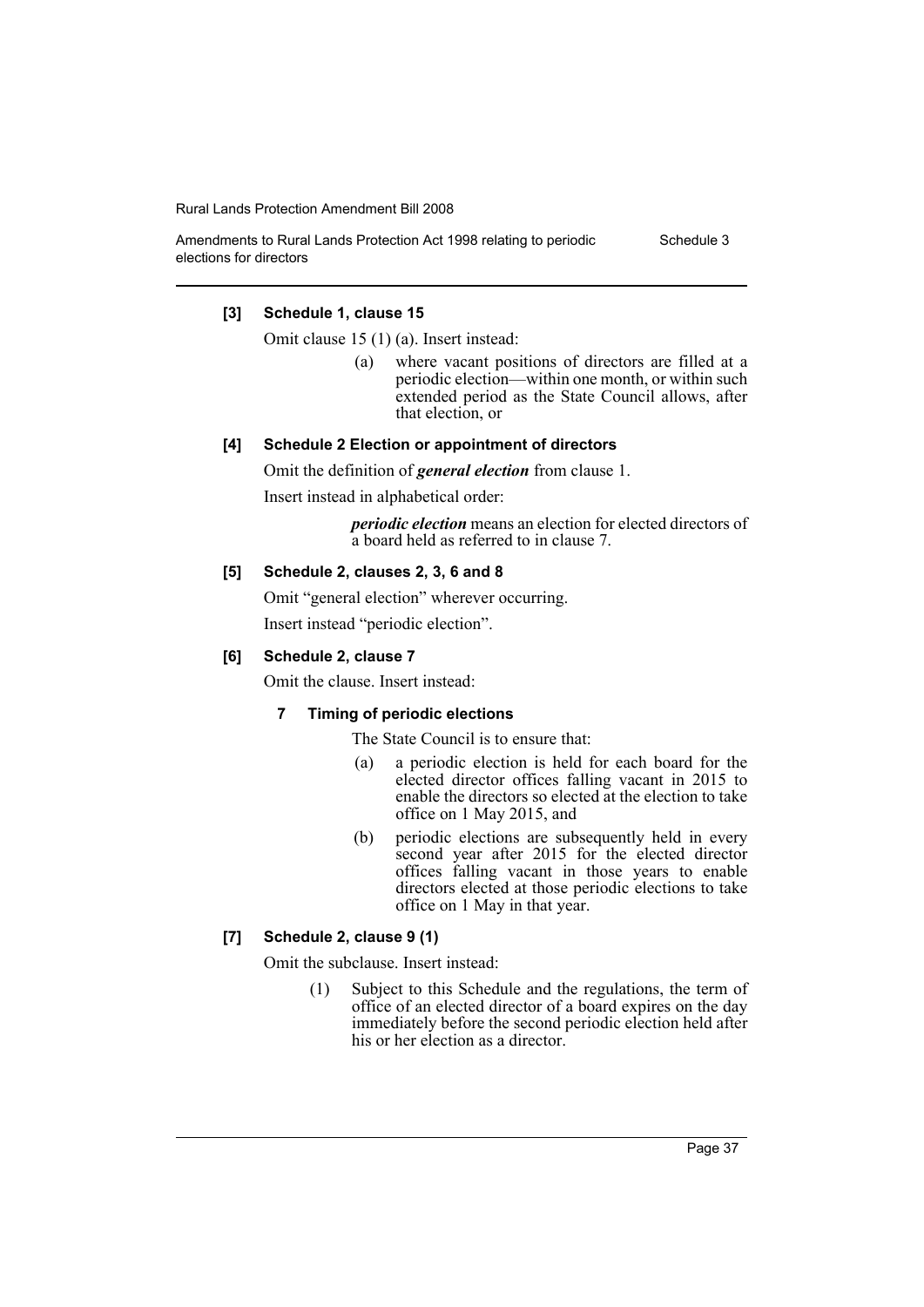Schedule 3 Amendments to Rural Lands Protection Act 1998 relating to periodic elections for directors

### **[8] Schedule 2, clause 10 (2)**

Omit the subclause. Insert instead:

(2) However, if the vacation of office occurs within 6 months before the term of office of the elected director concerned would have expired, an election to fill the vacancy must not be held.

### **[9] Schedule 2, Part 5**

Insert after Part 4:

## **Part 5 Elections after all elected director positions fall vacant**

#### **20 Regulations regarding elections for all elected director positions**

The regulations may make provision for or with respect to the holding of an election for all elected director positions (for example, after an amalgamation under section 5 or after the appointment of an administrator under section 218) and, specifically, may make provision for the recommencement of a cycle of periodic elections.

### **[10] Dictionary**

Omit the definition of *general election*.

#### **[11] Dictionary**

Insert in alphabetical order:

*periodic election*—see clause 7 of Schedule 2.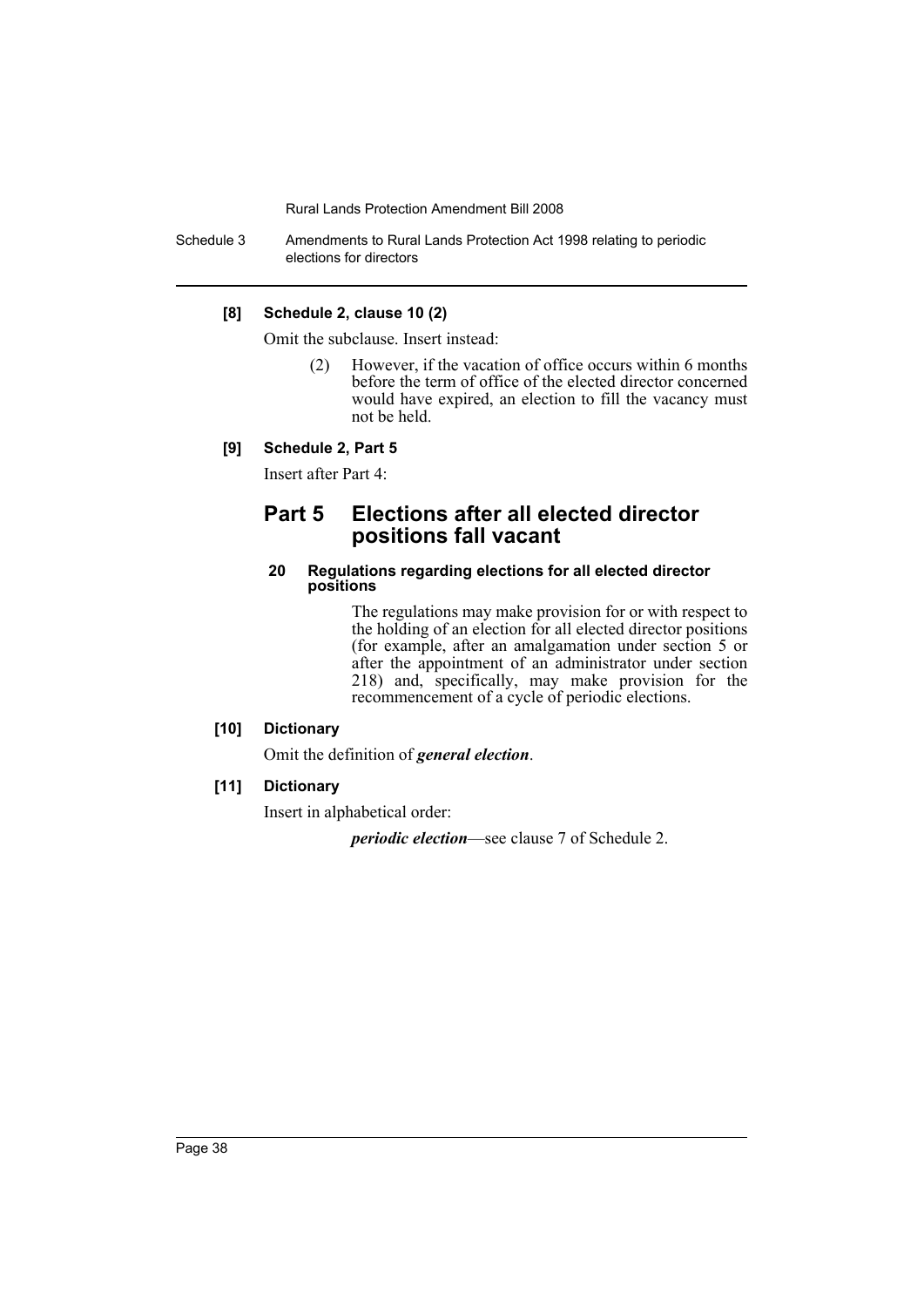Amendments to Rural Lands Protection Act 1998 relating to rating Schedule 4

## <span id="page-40-0"></span>**Schedule 4 Amendments to Rural Lands Protection Act 1998 relating to rating**

(Section 3)

**[1] Section 58 Definitions**

Omit the definition of *notional carrying capacity*.

#### **[2] Section 61 What are the types of rate?**

Insert after section 61 (2):

- (3) A rate may consist of:
	- (a) a base amount, and
	- (b) an amount calculated on a per hectare basis.

#### **[3] Section 62 When are rates to be made and levied?**

Omit section  $62(5)(a)$  and  $(b)$ .

#### **[4] Section 62 (6)**

Insert after section 62 (5):

(6) An authority may, in accordance with the regulations or any guidelines given by the State Council, if any, divide its district into zones and make and levy different rates for different zones.

#### **[5] Part 7, Division 4**

Omit the Division.

**[6] Part 7, Division 5, heading**

Omit the heading. Insert instead:

### **Division 5 Appeals against rates**

- **[7] Section 72 Appeals against assessment** Omit the section.
- **[8] Section 74 Hearing of appeals** Omit section 74 (1).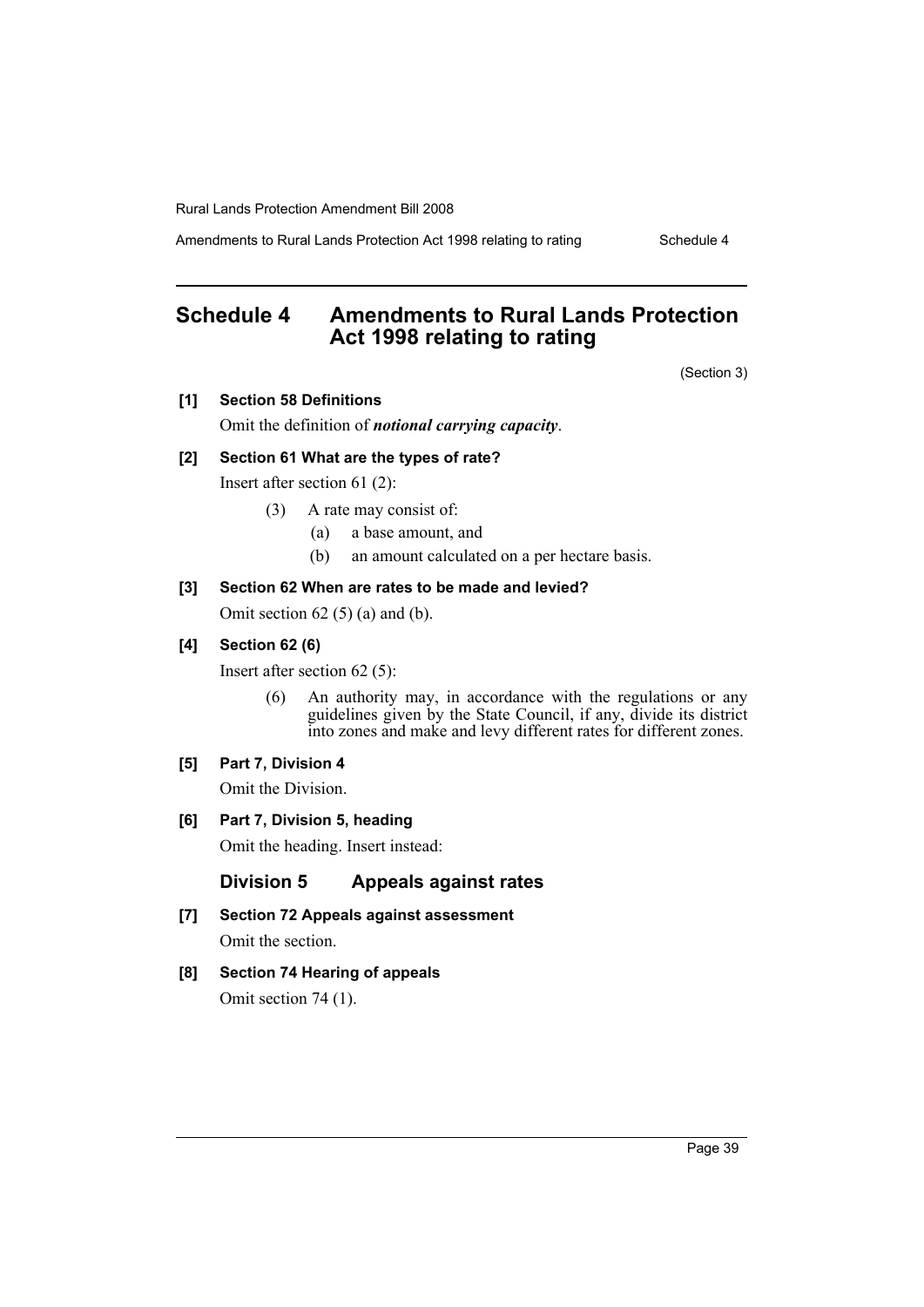Schedule 5 Miscellaneous amendments to Rural Lands Protection Act 1998

## <span id="page-41-0"></span>**Schedule 5 Miscellaneous amendments to Rural Lands Protection Act 1998**

(Section 3)

### **[1] Long title**

Omit the long title. Insert instead:

An Act to provide for the protection of rural lands; to provide for the establishment of the State Policy Council of Livestock Health and Pest Authorities and the constitution of livestock health and pest authorities and the State Management Council of Livestock Health and Pest Authorities and for the functions of those bodies; to regulate travelling stock reserves, stock watering places and the transportation of stock by vehicle; to provide for the control of certain pests; and for other purposes.

### **[2] Section 2A**

Insert after section 2:

### **2A Objects of Act**

The objects of this Act are as follows:

- (a) to establish livestock health and pest districts,
- (b) to constitute livestock health and pest authorities and the State Management Council of Livestock Health and Pest Authorities and to establish the State Policy Council of Livestock Health and Pest Authorities,
- (c) to confer functions on livestock health and pest authorities and the State Council including, but not limited to, functions relating to animal health and production, pest control, drought and natural disaster relief schemes,
- (d) to provide for the funding of livestock health and pest authorities by a system of rates,
- (e) to provide for the funding of the State Council by a system of contributions from livestock health and pest authorities,
- (f) to provide for the sustainable management of travelling stock reserves and stock watering places,
- (g) to deal with certain unattended and trespassing stock,
- (h) to regulate the movement of stock,
- (i) to provide for the control of pests, including by way of pest control orders and eradication orders.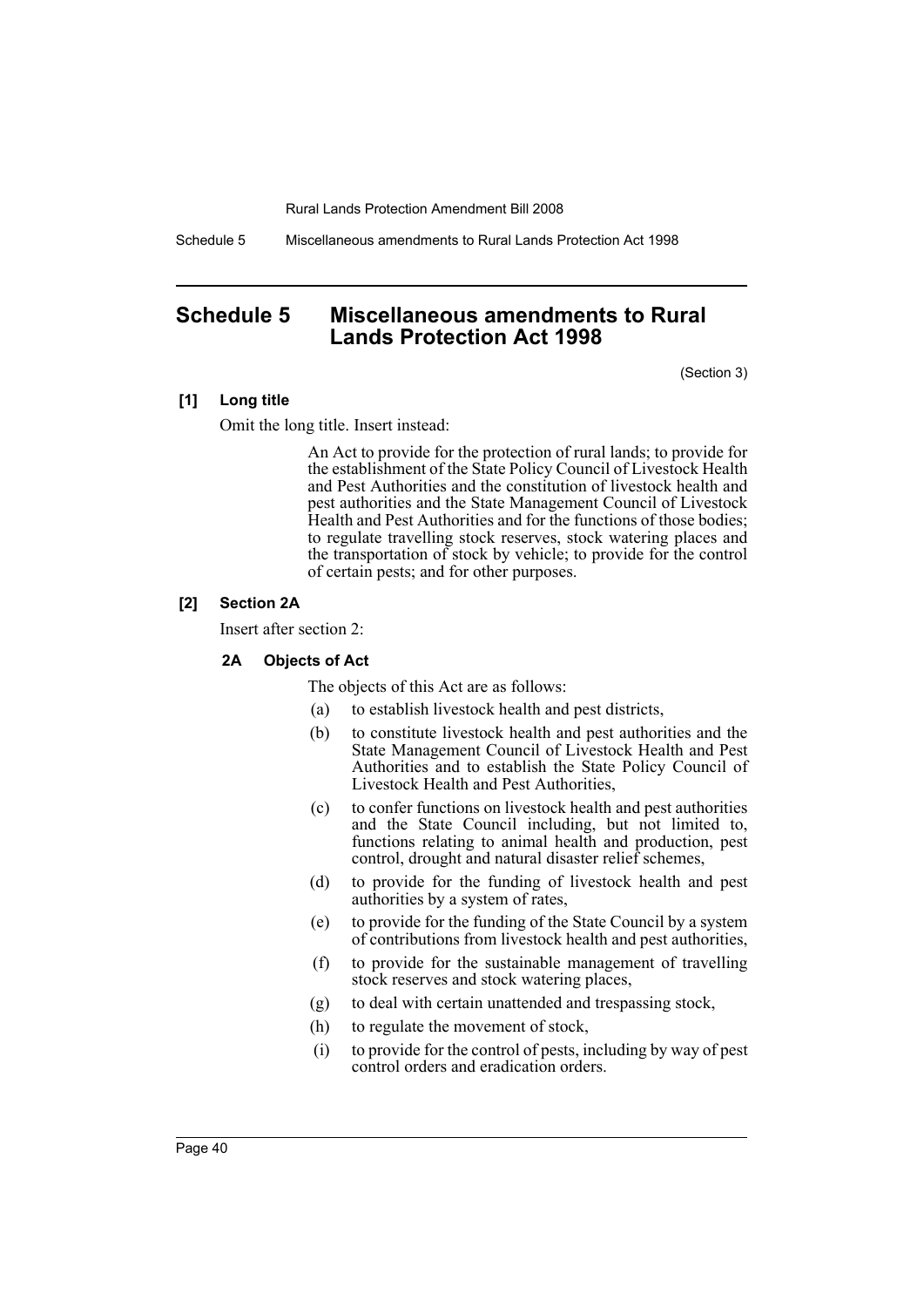Miscellaneous amendments to Rural Lands Protection Act 1998 Schedule 5

### **[3] Section 12 Authorities accountable to State Council**

Omit "requests". Insert instead "orders".

### **[4] Part 5, Division 3, heading**

Omit the heading. Insert instead:

### **Division 3 Authorities to comply with State Council's orders**

### **[5] Part 5, Division 3**

Omit "request" wherever occurring in the Division (other than where occurring in "a request" and in the note to section 29).

Insert instead "order".

### **[6] Part 5, Division 3**

Omit "a request" wherever occurring in the Division. Insert instead "an order".

### **[7] Section 33 Financial year of State Council**

Omit "1 January". Insert instead "1 July".

### **[8] Section 42 Functions generally**

Omit section 42 $(5)$  and  $(6)$ .

### **[9] Section 43**

Insert after section 42:

#### **43 Animal health functions**

- (1) Without limiting section 42, an authority has the following functions in relation to animal health:
	- (a) the facilitation of the provision of the following types of programs (including by providing resources for such programs):
		- (i) animal disease prevention, management, control and eradication programs,
		- (ii) chemical residue prevention, management and control programs,
	- (b) the delivery of advisory services (including by providing resources for such services) related to the following:
		- (i) animal disease prevention, management, control and eradication,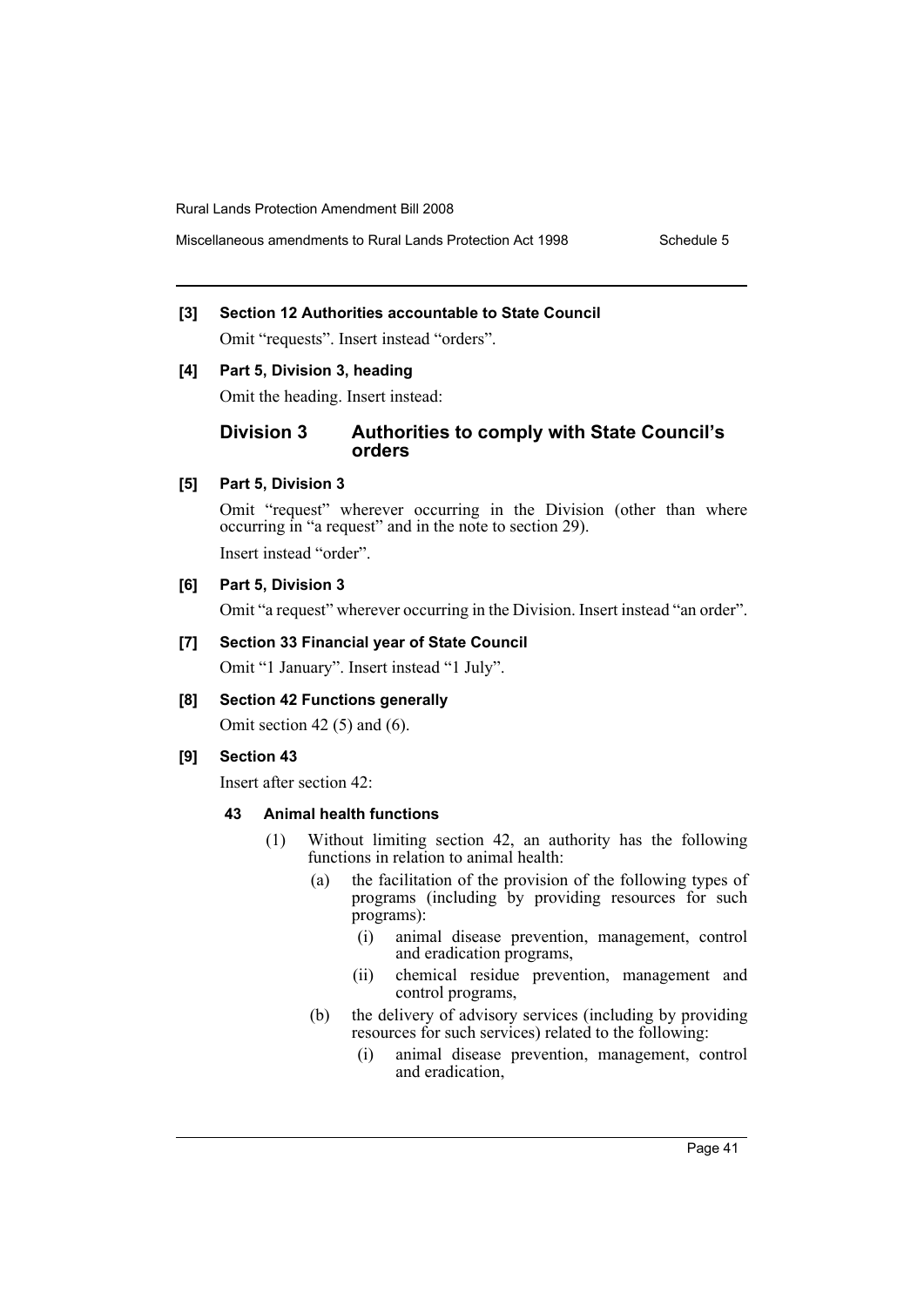- (ii) chemical residue prevention, management and control,
- (c) the provision of resources for conducting animal disease surveillance programs,
- (d) the collection, collation, interpretation and reporting of animal disease surveillance information,
- (e) the maintenance of records relating to, and making reports on, the disease status and chemical residue status of stock and land,
- (f) the provision of animal health services (including advisory services and services related to animal production) with respect to stock and any other animal that has a disease that may affect stock in the authority's district,
- (g) the implementation of emergency animal disease preparedness and response programs.

**Note.** Functions relating to animal health are also dealt with under the memorandum of understanding entered into under section 13.

(2) Nothing in subsection (1) (f) confers a function on an authority to provide animal health services of a kind that would ordinarily be provided by a private veterinary practitioner.

#### **[10] Section 44 Authorities to prepare draft function management plans**

Omit section 44 (1). Insert instead:

- (1) An authority must, within the periods specified by the State Council, prepare the following:
	- (a) a draft function management plan for its functions in respect of all travelling stock reserves under its care, control and management,
	- (b) a draft function management plan for its animal health functions.

### **[11] Section 49 Function to be exercised in accordance with relevant function management plan**

Insert after section 49 (2):

(3) In the event of an inconsistency between a function management plan and a memorandum of understanding entered into under section 13 (1) (or an instrument issued under such a memorandum of understanding), the memorandum of understanding (or instrument) prevails to the extent of the inconsistency.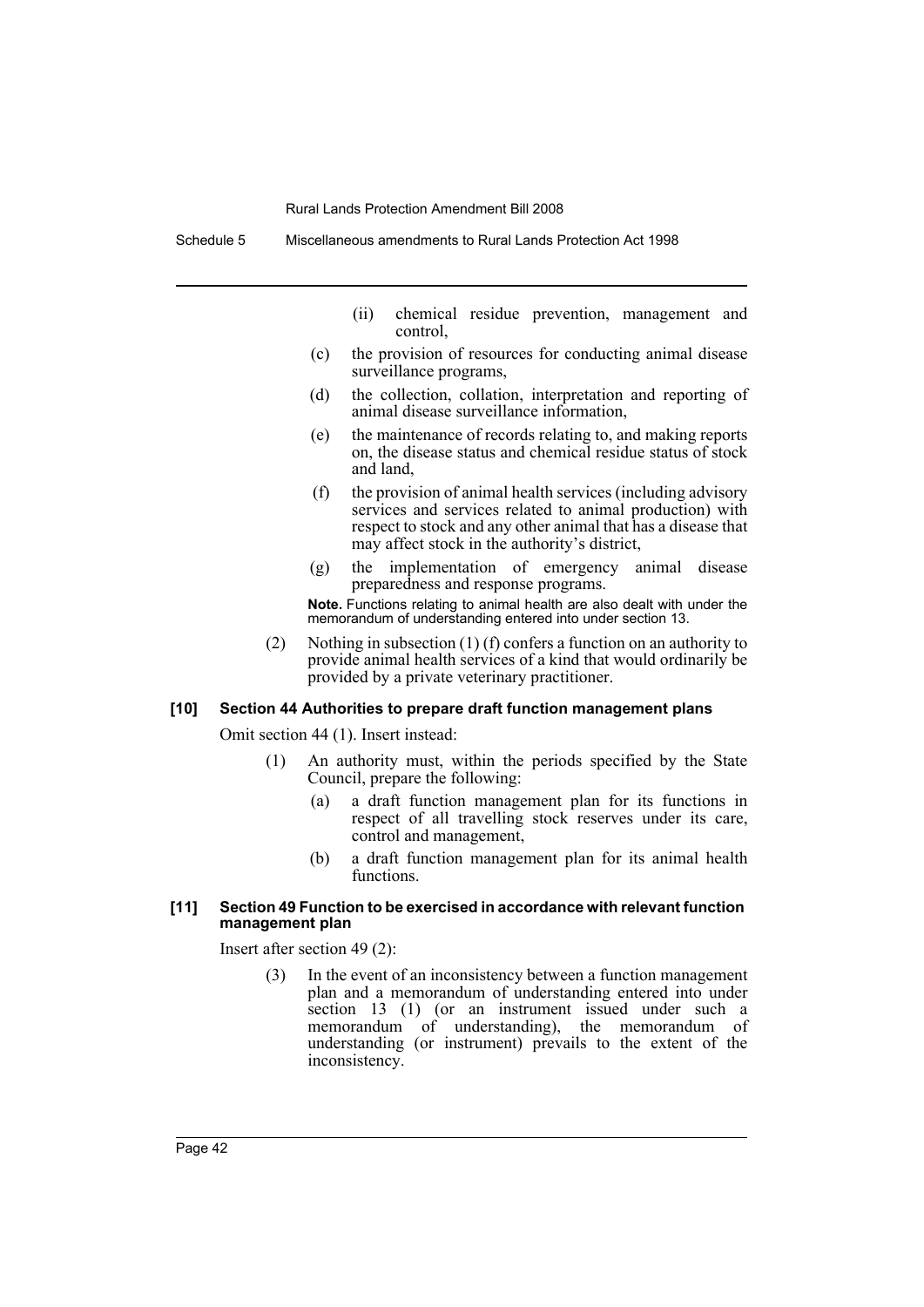#### **[12] Section 53 Financial year of authority**

Omit "1 January" from section 53 (1). Insert instead "1 July".

#### **[13] Section 56 What information is publicly available?**

Insert after paragraph (e) of the definition of *publicly available document* in section 56 $(1)$ :

> (f) any roll required to be established and maintained by a board under clause 11 of Schedule 2.

### **[14] Section 56A**

Insert after section 56:

#### **56A Director-General may direct authority staff during emergency disease outbreaks**

- (1) During an emergency animal disease outbreak period, the Director-General may direct members of the animal health staff of an authority to take such actions as the Director-General considers appropriate.
- (2) A member of the animal health staff of the authority is to comply with any such direction.
- (3) In this section:
	- *emergency animal disease outbreak period* means a period:
	- (a) that commences on the date that an order under section 76 of the *Animal Diseases (Emergency Outbreaks) Act 1991* comes into force, and
	- (b) ends on the date that the Director-General determines, by notice in writing given to the State Council and each authority, for the purposes of this paragraph.

*member of the animal health staff*, of an authority, means a member of staff of the authority who is:

- (a) a veterinarian, or
- (b) an inspector within the meaning of the *Stock Diseases Act 1923*.

#### **[15] Section 72 Appeals against assessment**

Insert after section 72 (2):

(3) Before hearing an appeal against an assessment of the notional carrying capacity of a holding, the local land board must be satisfied that the appellant has paid all rates that the appellant is liable to pay under this Act, other than any rates based on the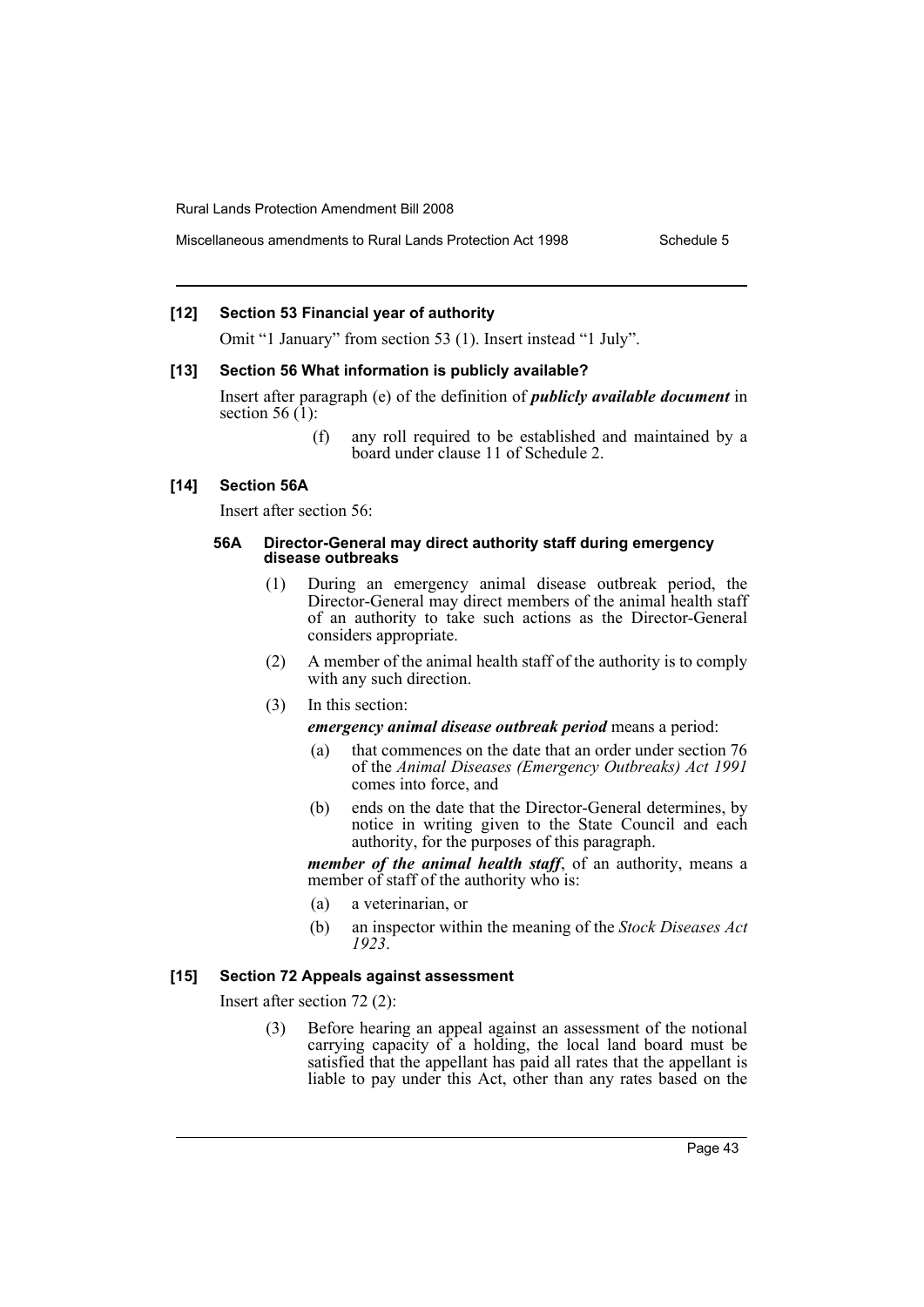Schedule 5 Miscellaneous amendments to Rural Lands Protection Act 1998

assessment of the notional carrying capacity that is the subject of the appeal.

### **[16] Section 100 Reserve use permit**

Omit "on any day at any time" from section 100 (1).

### **[17] Section 100 (1)**

Insert "in the authority's district" after "travelling stock reserve".

### **[18] Section 100 (1A)**

Insert after section 100 (1):

(1A) A reserve use permit must specify the days, or times of day, or both, that the activity, or occupation or use, is authorised.

#### **[19] Section 101 Stock permits authorising certain uses of travelling stock reserves and public roads**

Insert "in the authority's district" after "travelling stock reserve" in section 101 (1).

#### **[20] Section 102 Applications for stock permits and reserve use permits**

Omit section 102 (2). Insert instead:

- (2) A permit must not be issued unless:
	- (a) in relation to a reserve use permit (as referred to in section 100 (1))—the fee (if any) determined by the authority has been paid or arrangements have been made for payment of the fee after issue of the permit, or
	- (b) in relation to a stock permit that solely authorises a person to walk stock on a public road or travelling stock reserve (as referred to in section 101 (2) (c))—the fee (if any) determined by the authority has been paid or arrangements have been made for payment of the fee after issue of the permit, or
	- (c) in relation to a stock permit that solely authorises a person to graze stock on a public road (as referred to in section  $10\tilde{1}$  (2) (d))—the fee (if any) prescribed by the regulations in respect of the permit, or such lesser amount as may be determined by the authority in accordance with subsection (2A), has been paid or arrangements have been made for payment of the fee or the lesser amount after issue of the permit, or
	- (d) in relation to a stock permit that solely authorises a person to graze stock on a controlled travelling stock reserve (as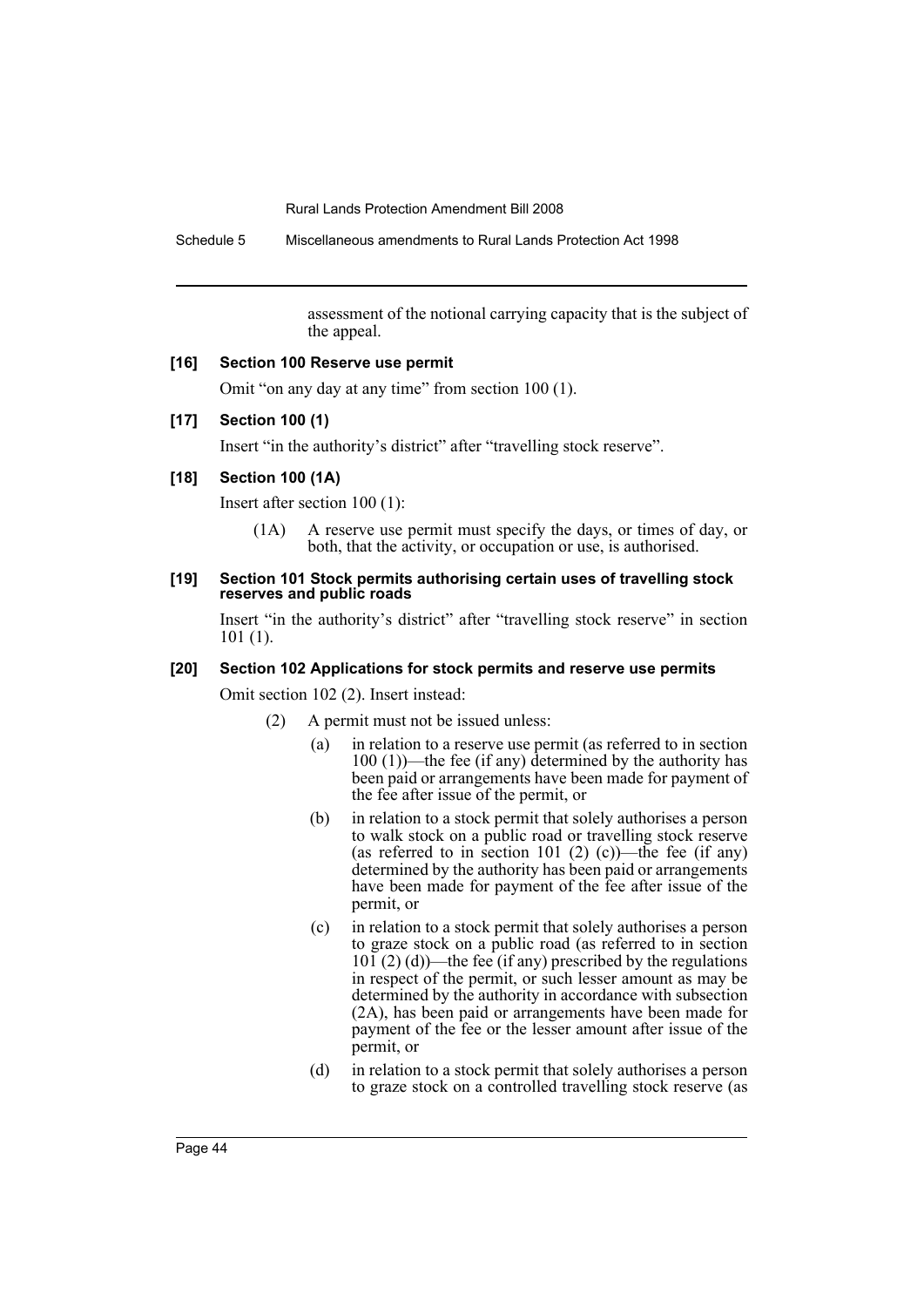Miscellaneous amendments to Rural Lands Protection Act 1998 Schedule 5

referred to in section 101 (2) (d))—the following fee (if any) or amount has been paid or arrangements have been made for payment of the fee or amount after issue of the permit:

- (i) the fee determined by an auction, public tender or other means approved by the State Council for the permit,
- (ii) the fee (if any) prescribed by the regulations in respect of the permit, or such lesser amount as may be determined by the authority in accordance with subsection (2A), or
- (e) in relation to any other stock permit—the fee (if any) prescribed by the regulations in respect of the permit, or such lesser amount as may be determined by the authority in accordance with subsection (2A), has been paid or arrangements have been made for payment of the fee or the lesser amount after issue of the permit.

### **[21] Section 102 (4)**

Insert after section 102 (3):

(4) If an authority has determined that the fee for a stock permit that solely authorises a person to graze stock on a controlled travelling stock reserve is to be determined by an auction, public tender or other means approved by the State Council (as referred to in subsection (2) (d)  $(i)$ ) and such an auction, public tender or determination by other means occurs, the authority may not accept the fee or lesser amount (as referred to in subsection (2)  $(d)$   $(i)$  for the permit.

### **[22] Section 134 Leases of stock watering places**

Insert after section 134 (2):

(3) A lease of a stock watering place may, with the approval of the controlling authority of that place, be transferred to another person.

### **[23] Section 144 When can a pest control order be made?**

Omit section 144 (2) and (3). Insert instead:

- (2) The Minister must consult with such persons or organisations as may be prescribed by the regulations for the purposes of this subsection before making a pest control order declaring:
	- (a) any member of the animal kingdom that is a native species, or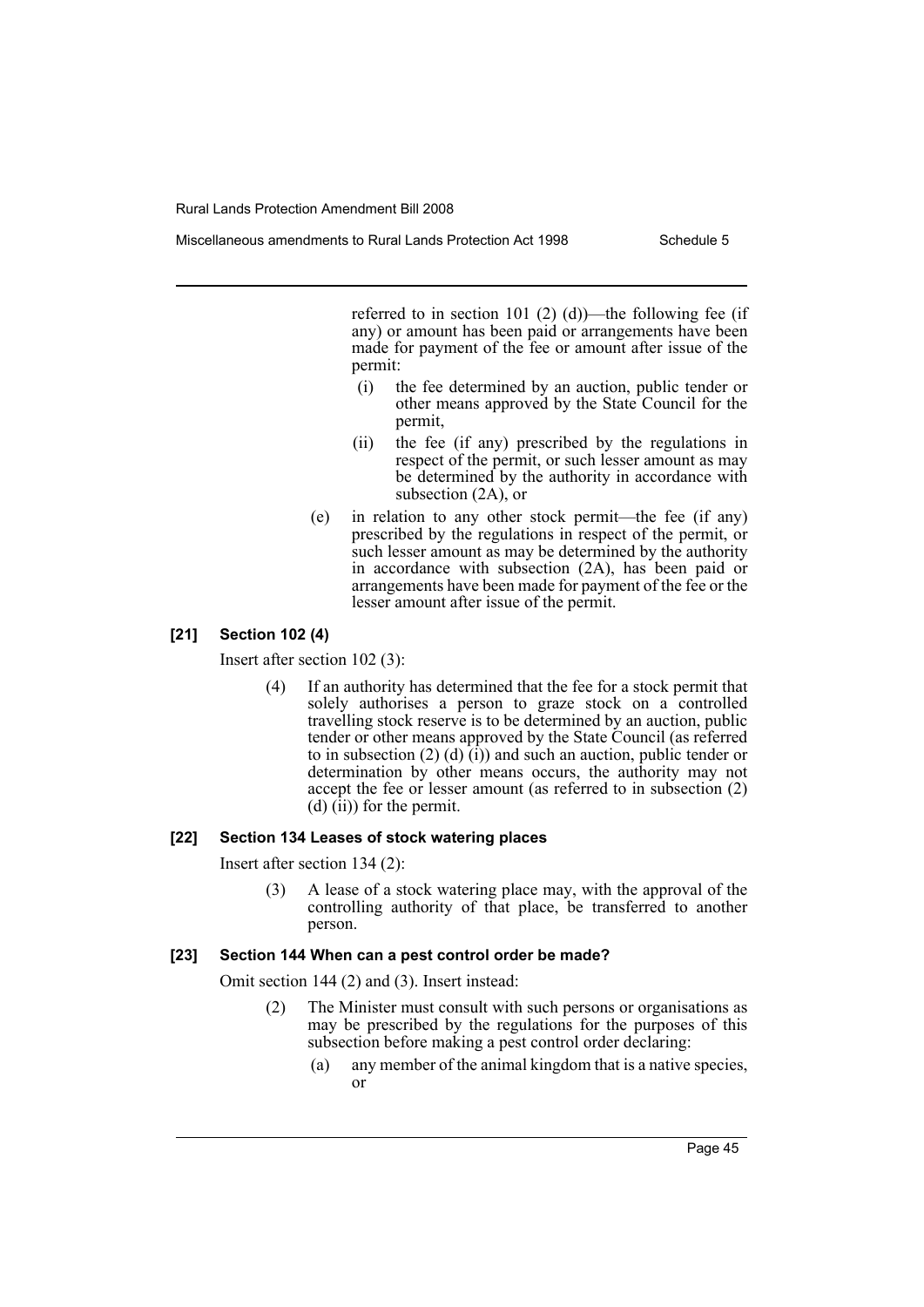Schedule 5 Miscellaneous amendments to Rural Lands Protection Act 1998

(b) a game animal that is listed in section 5 (1) of the *Game and Feral Animal Control Act 2002*,

to be a pest.

### **[24] Sections 159–162 and 168**

Omit the sections.

### **[25] Section 169 Eradication of pests**

Insert at the end of section 169 (b):

, or

(c) the owner or occupier of the land consents to the measures or work being taken or carried out.

### **[26] Section 187 Identification**

Insert "or document" after "card" where secondly occurring in section 187 (3).

### **[27] Section 191 Notice of entry**

Omit "board" from section 191 (3) (c). Insert instead "authorising authority".

### **[28] Section 191 (3) (c1)**

Insert after section 191 (3) (c):

(c1) if the authorised officer concerned is a police officer and the giving of notice would defeat the purpose for which it is intended to exercise the power of entry, or

### **[29] Section 214A**

Insert after section 214:

#### **214A Proof of certain matters not required**

In any proceedings under this Act, proof is not required (unless evidence is given to the contrary) of any of the following:

- (a) the constitution of a particular authority or district,
- (b) the boundaries of a district or of a division of a district,
- (c) the fact that specified land or a specified place is or is not within a particular district or a particular division of a district,
- (d) the election or appointment of a board of an authority's directors, chairperson or deputy chairperson,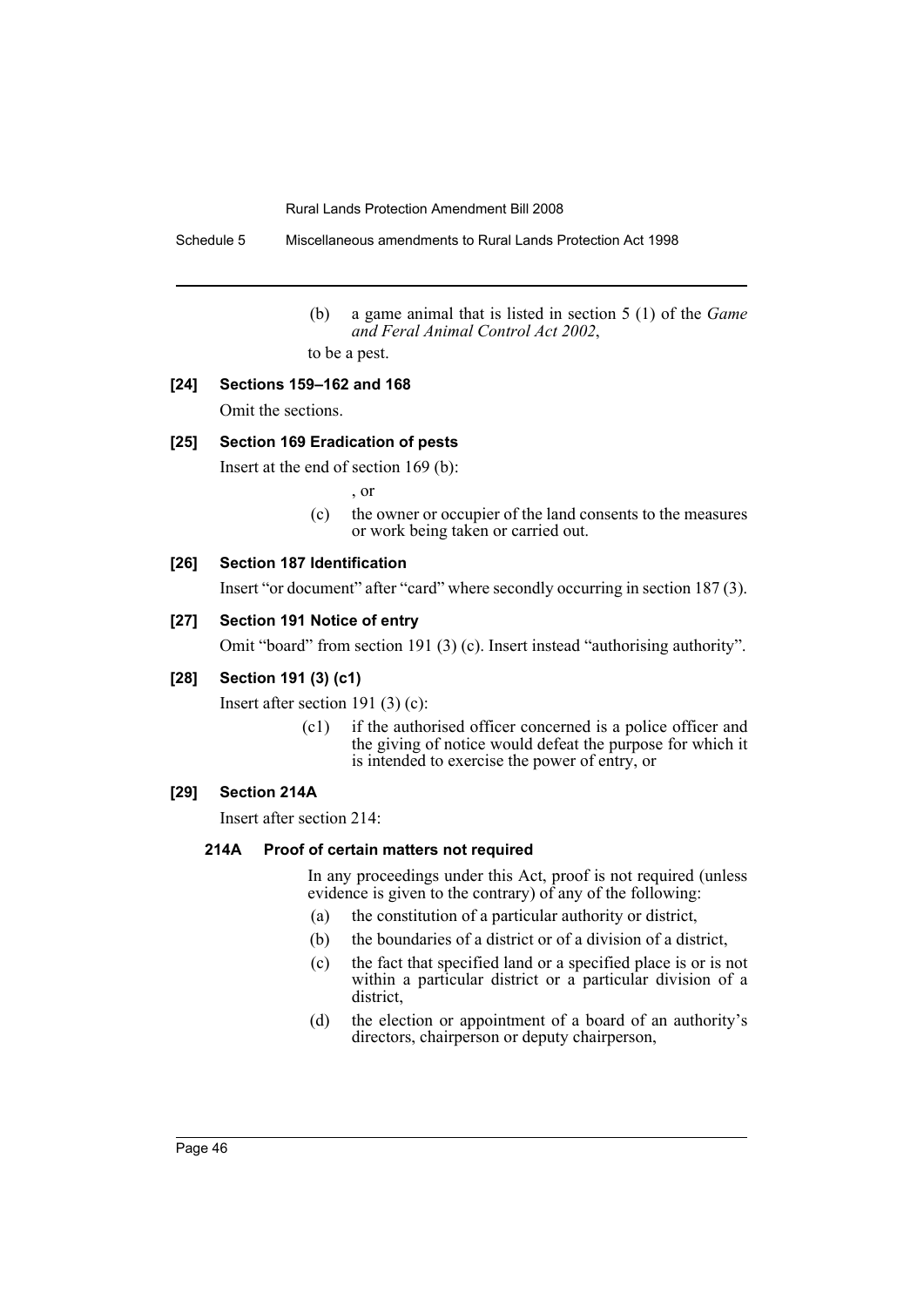- - (e) the appointment of any district veterinarian or any other member of the Government Service employed to enable a board to carry out its functions,
	- (f) the fact that the defendant is, or at any relevant time was, the occupier, owner, manager or caretaker of a holding or land to which the proceedings relate if the defendant is so described in the process by which the proceedings were initiated,
	- (g) the fact that a holding or land to which the proceedings relate is within the jurisdiction of a particular court or local land board,
	- (h) the notification, dedication, reservation or declaration of a travelling stock reserve or stock watering place.

### **[30] Sections 218 (2) (b) and 219 (2) (a)**

Omit "any request" wherever occurring. Insert instead "any order".

**[31] Section 240 Service and giving of notices and other documents**

Insert after section  $240(1)(a)(iii)$ :

(iv) sending it by email to the email address of the person, or

### **[32] Section 240 (1), note**

Insert after section 240 (1): **Note.** As to service by post, see section 76 of the *Interpretation Act 1987*.

### **[33] Section 242 Local land board appeals procedure**

Omit "in the approved form" from section 242 (1).

### **[34] Section 242 (2)**

Omit the subsection.

### **[35] Section 243 Regulations**

Insert at the end of section 243 (2):

- (i) the selection on merit of members of the State Council and of appointed directors of boards of authorities,
- (j) the appointment of members of the State Council by the Policy Council,
- (k) the process of making, and the form and content of, the strategic plan of the State Council,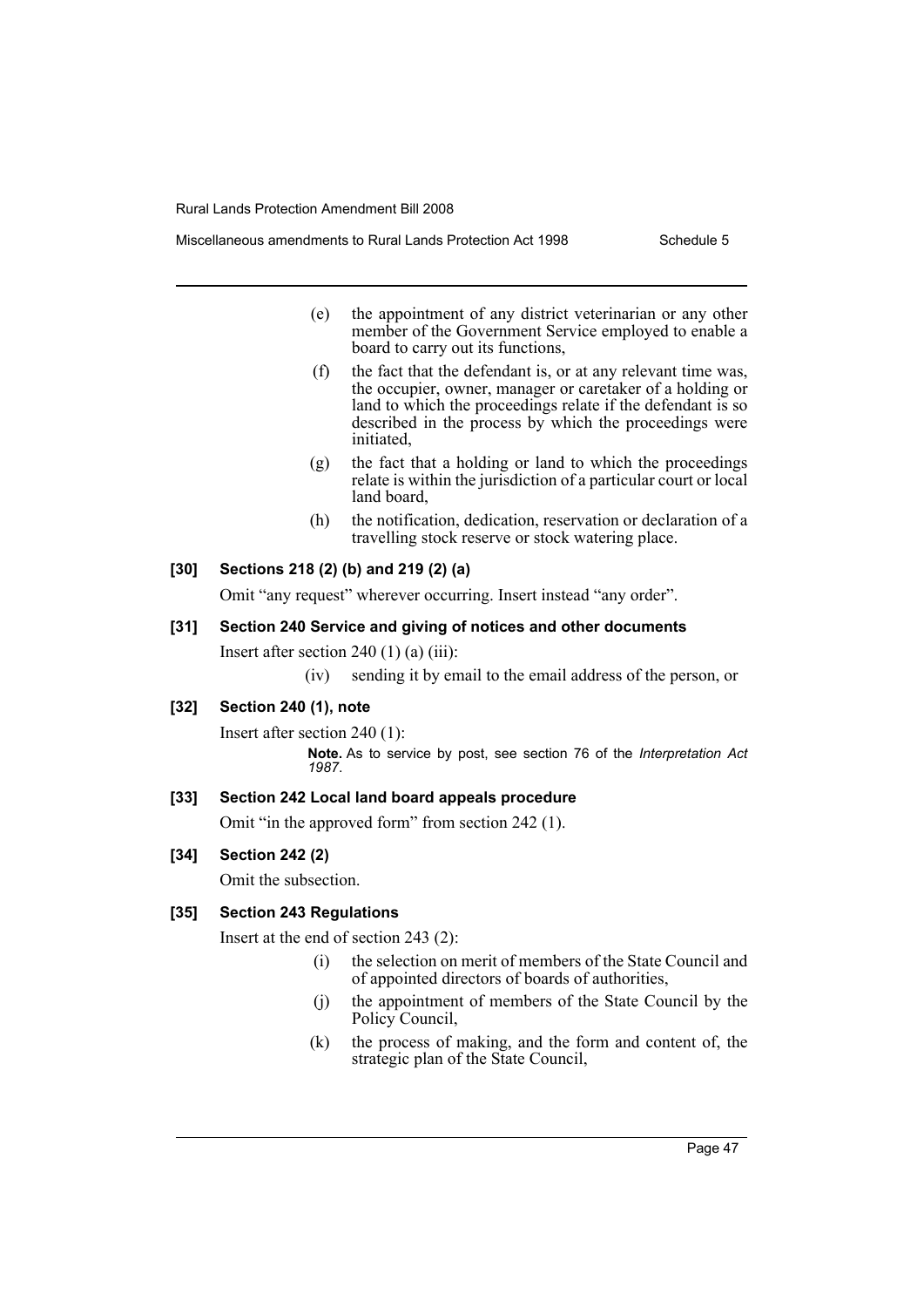(l) matters of a savings or transitional nature consequent on any amalgamation of districts.

#### **[36] Schedule 1 Constitution and procedure of State Council and boards of authorities**

Insert after clause 6 (5):

(6) A resignation of a member or director in accordance with subclause (1) (c) takes effect on the date specified in the instrument of resignation or on the date that the instrument is received, in the case of a member, by the Minister or, in the case of a director, by the authority (whichever is the later).

#### **[37] Schedule 1, clause 9**

Omit clause 9 (1) and (2). Insert instead:

- (1) The board must elect one of its directors to be Chairperson, and another to be Deputy Chairperson, of the board:
	- (a) at the first meeting of the board held after a general election, and
	- (b) at the next meeting held after each anniversary of the holding of that first meeting.
- (2) A person ceases to hold office as Chairperson or Deputy Chairperson:
	- (a) if he or she:
		- (i) resigns the office, or
		- (ii) is removed from that office by the board, or
		- (iii) ceases to hold office as a director, or
	- (b) at the conclusion of the meeting of the board at which a successor in office is elected.
- (2A) The Chairperson or Deputy Chairperson does not cease to be a director merely because he or she ceases to be Chairperson or Deputy Chairperson.
- (2B) If a vacancy occurs in the office of Chairperson or Deputy Chairperson, the board must, at the next meeting, elect one of its directors to fill that vacancy.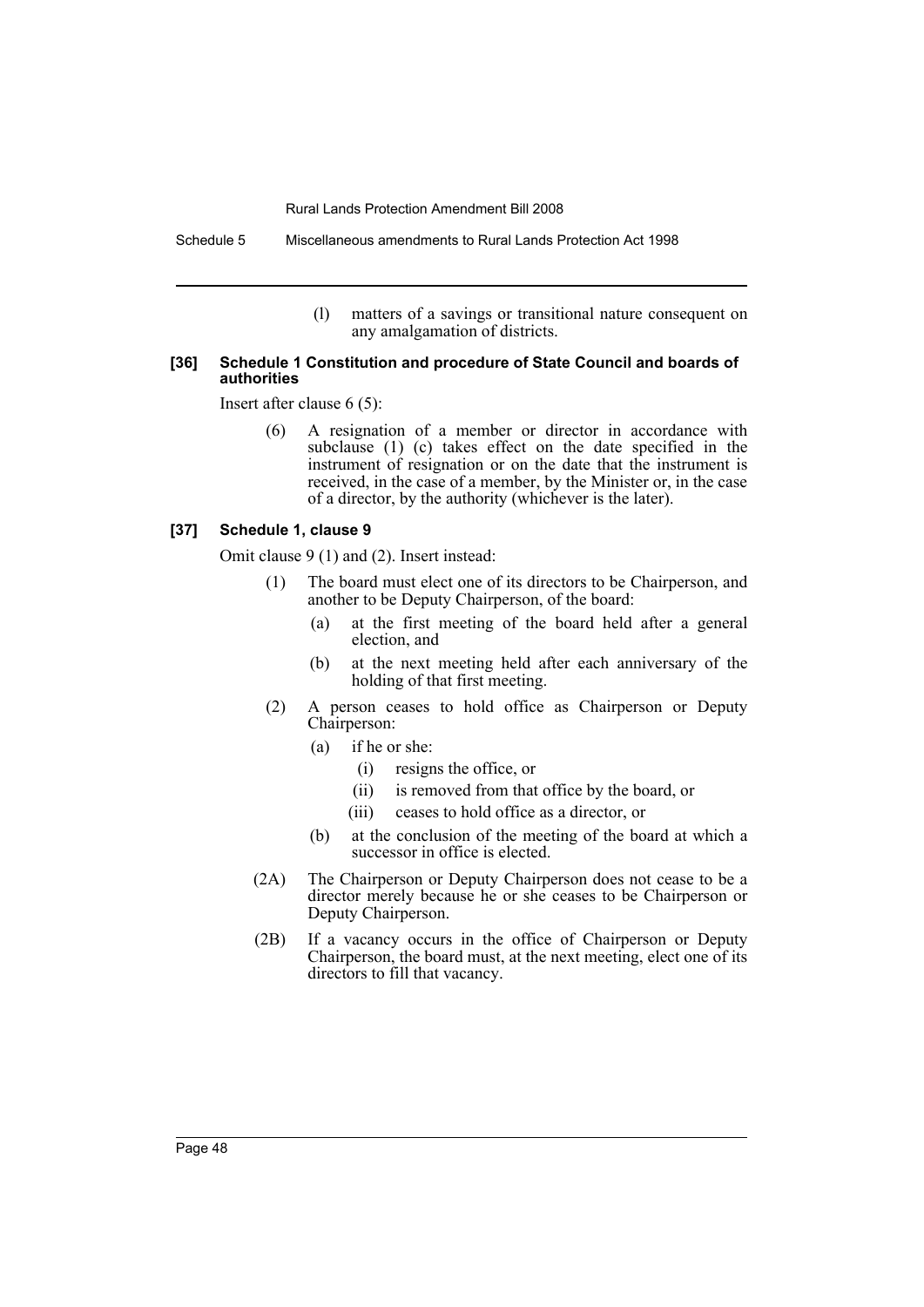### **[38] Schedule 1, clause 15**

Insert after clause 15 (2):

If the offices of Chairperson and Deputy Chairperson of a board of an authority are vacant, the senior administrative member of staff of the authority is to convene any meeting of the board required by this clause.

### **[39] Schedule 5 Sale of land for unpaid money owing to board**

Insert "and the expenses of the authority incurred in connection with the proposed sale" after "charges)" in clause  $\frac{5}{2}$  (2) (a).

### **[40] Schedule 5, clause 5 (2) (b)**

Omit "and charges". Insert instead ", charges and expenses".

### **[41] Schedule 7 Savings and transitional provisions**

Insert at the end of clause 1 (1):

*Rural Lands Protection Amendment Act 2008*

### **[42] Schedule 7, Part 6**

Insert at the end of the Schedule:

## **Part 6 Provisions consequent on enactment of Rural Lands Protection Amendment Act 2008**

### **38 Definition**

In this Part, *amending Act* means the *Rural Lands Protection Amendment Act 2008*.

### **39 Continuation of State Council**

- (1) The State Council is a continuation of, and the same legal entity as, the State Council of Rural Lands Protection Boards.
- (2) A reference to the State Council of Rural Lands Protection Boards (however described) in any other Act or instrument is taken to be a reference to the State Council.

### **40 Rural lands protection districts and boards**

(1) A rural lands protection district existing immediately before the commencement of the amending Act is taken to be a livestock health and pest district constituted under section 5.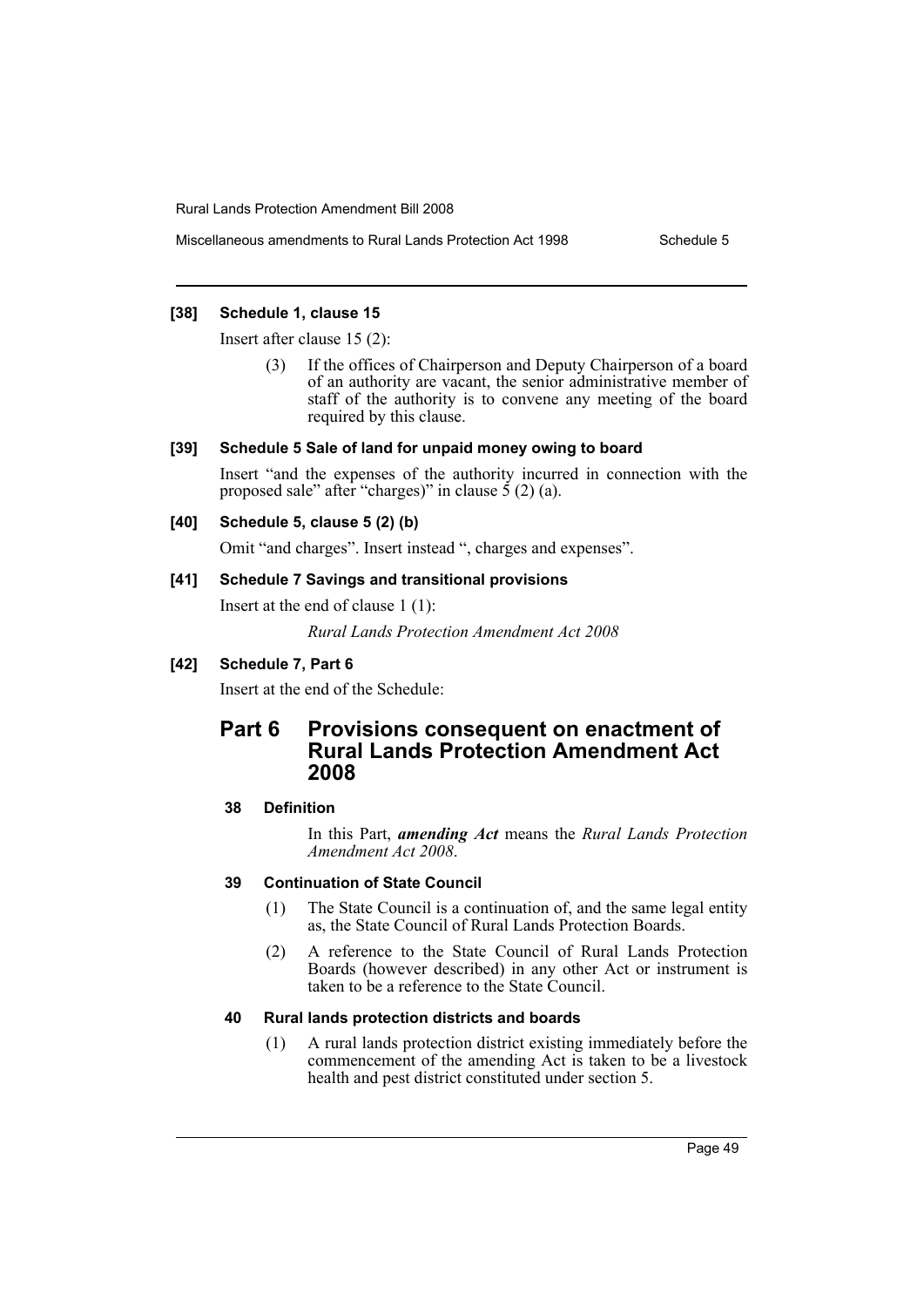Schedule 5 Miscellaneous amendments to Rural Lands Protection Act 1998

- (2) A rural lands protection board existing immediately before the commencement of the amending Act is taken to be a livestock health and pest authority constituted under section 37.
- (3) A reference to a rural lands protection district (however described) in any other Act or instrument is taken to be a reference to a livestock health and pest district constituted under this Act.
- (4) A reference to a rural lands protection board (however described) in any other Act or instrument is taken to be a reference to a livestock health and pest authority constituted under this Act.

#### **41 First periodic elections for boards of authorities**

- (1) At the first meeting of each board after the general election held in 2013, the directors so elected are to be divided, in accordance with the method set out in the regulations, into:
	- (a) two year term directors, and
	- (b) four year term directors.
- (2) The term of office of:
	- (a) a two year term director expires on the day immediately before the periodic election to be held in 2015, and
	- (b) a four year term director expires on the day immediately before the periodic election to be held in 2017.
- (3) The following periods of time in relation to a person are to be disregarded for the purposes of clause 9 (3) of Schedule 2:
	- (a) any term of office of a two year director between 2013 and 2015,
	- (b) any period of time served by a director on a board before 1 May 2009.

### **42 Authority contributions to State Council's fund in 2009**

Despite section 31, the contribution to be made by each authority to the State Council for the purpose of enabling the State Council to carry out its functions in calendar year 2009 is to be determined by the State Council.

### **43 Guidelines**

A guideline issued by the State Council under section 25 before its repeal by the amending Act is taken to have been made under section 23.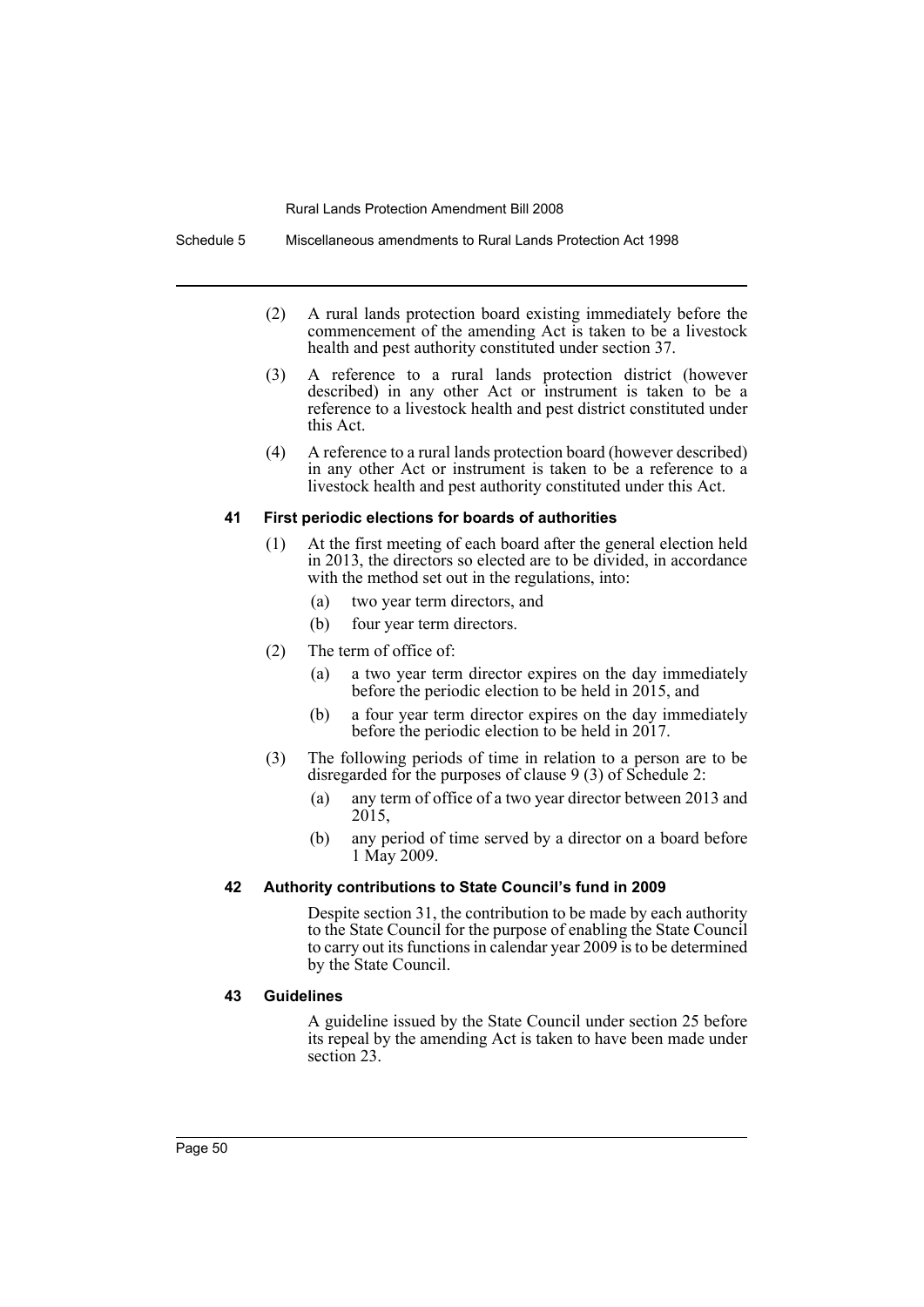#### **44 Rating during calendar year 2009**

- (1) During calendar year 2009, a rate may consist of:
	- (a) a base amount, and
	- (b) an amount payable for each stock unit based on the total notional carrying capacity of rateable land in the district.
- (2) During calendar year 2009, an authority of a district that was constituted by amalgamation on 1 January 2009 may make and levy different rates for the different constituent parts of its district.
- (3) In this clause, *constituent parts* of an amalgamated district means the divisions of districts and parts of divisions of districts that have been amalgamated by a proclamation under section 5 to constitute the amalgamated district.

### **45 Remuneration of members of State Council and directors**

- (1) A determination of remuneration for a member of the State Council under clause 5 (1) of Schedule 1, as in force immediately before its amendment by the amending Act, continues in force as if it had been made by the Minister after that amendment.
- (2) A determination of remuneration for a director of a board under clause 5 (2) of Schedule 1, as in force immediately before its amendment by the amending Act, continues in force as if it had been made by the Minister after that amendment.

#### **46 Interim State Council**

- (1) On the commencement of this clause, all members of the State Council cease to hold office.
- (2) The Minister may, by order published in the Gazette:
	- (a) appoint a person specified in the order as administrator of all the functions of the State Council, or
	- (b) appoint up to 9 persons (being persons who have previously served as members of the State Council) as interim members of the State Council.
- (3) The administrator or interim members hold office (subject to this Act) until immediately before the first meeting of the State Council (as constituted by members appointed in accordance with section 20).
- (4) An administrator appointed under this clause has and may exercise, subject to any conditions specified in the order appointing the administrator, the functions of the State Council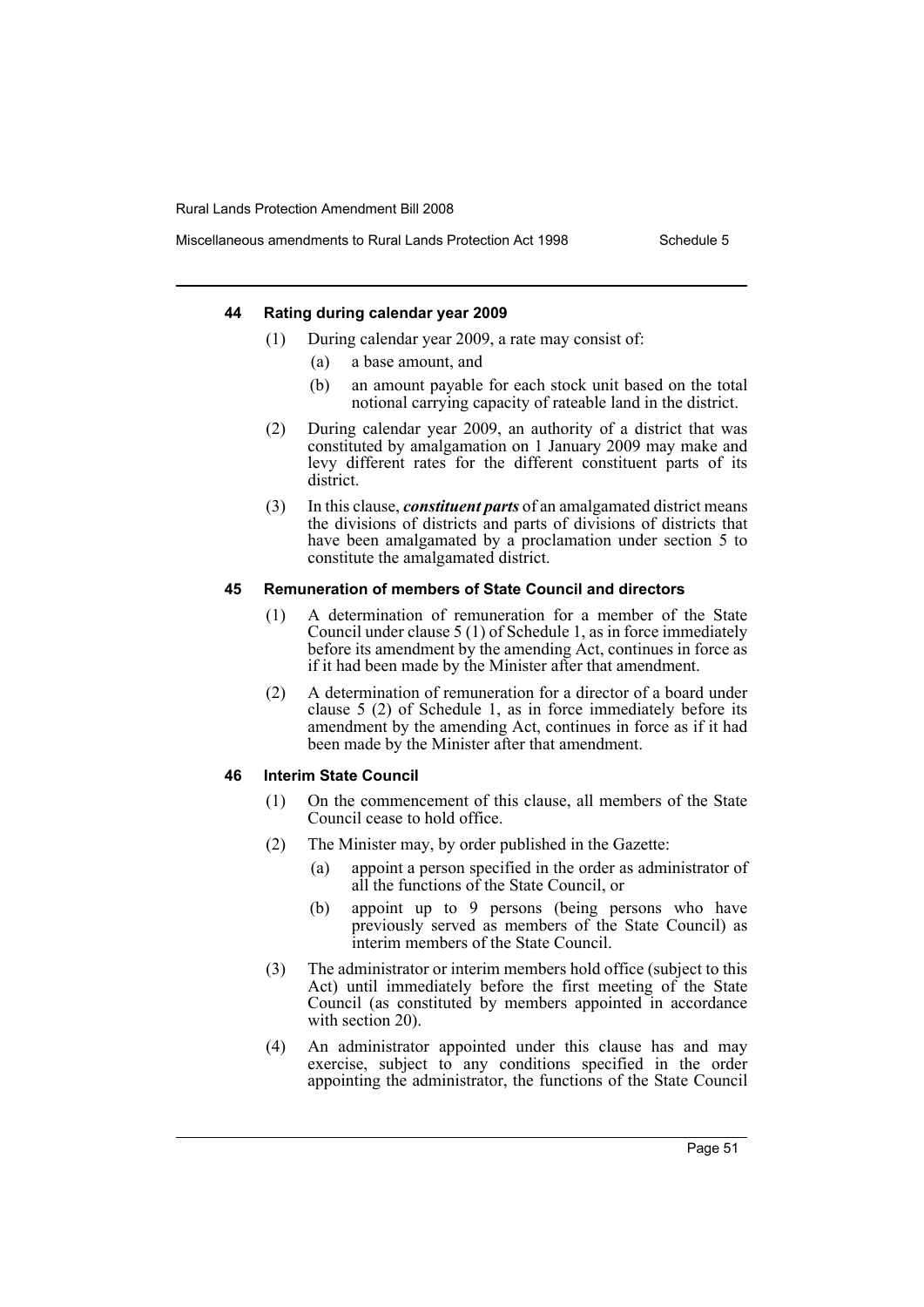Schedule 5 Miscellaneous amendments to Rural Lands Protection Act 1998

specified in the order. Any delegation or authority made or conferred by the State Council in respect of any function of the State Council that may be exercised by an administrator appointed under this clause ceases to have effect on that appointment.

- (5) A person appointed as an interim member of the State Council by an order under this clause has and may exercise, subject to any conditions specified in the order, all the functions of a member of the State Council.
- (6) The Minister is to call the first meeting of the State Council (as constituted by members appointed in accordance with section  $\hat{20}$ ) in such manner as the Minister thinks fit.
- (7) Schedule 1 applies, with such modifications as are necessary, to and in respect of any such interim State Council.

### **47 Changing of financial year**

The financial year of the State Council and an authority that commences on 1 January 2009 is taken to end on 30 June 2010.

### **[43] Dictionary**

Omit the definition of *district veterinarian*.

### **[44] Dictionary**

Insert in alphabetical order:

*local land board* means a local land board constituted under the *Crown Lands Act 1989* or under the *Western Lands Act 1901*.

### **[45] Dictionary, definition of "owner"**

Omit paragraph (c) of the definition. Insert instead:

- (c) the person entitled to an estate of freehold in possession:
	- (i) whether in fee simple or for life or otherwise, or
		- (ii) whether at law or in equity, or
	- (iii) whether absolutely or by way of mortgage, or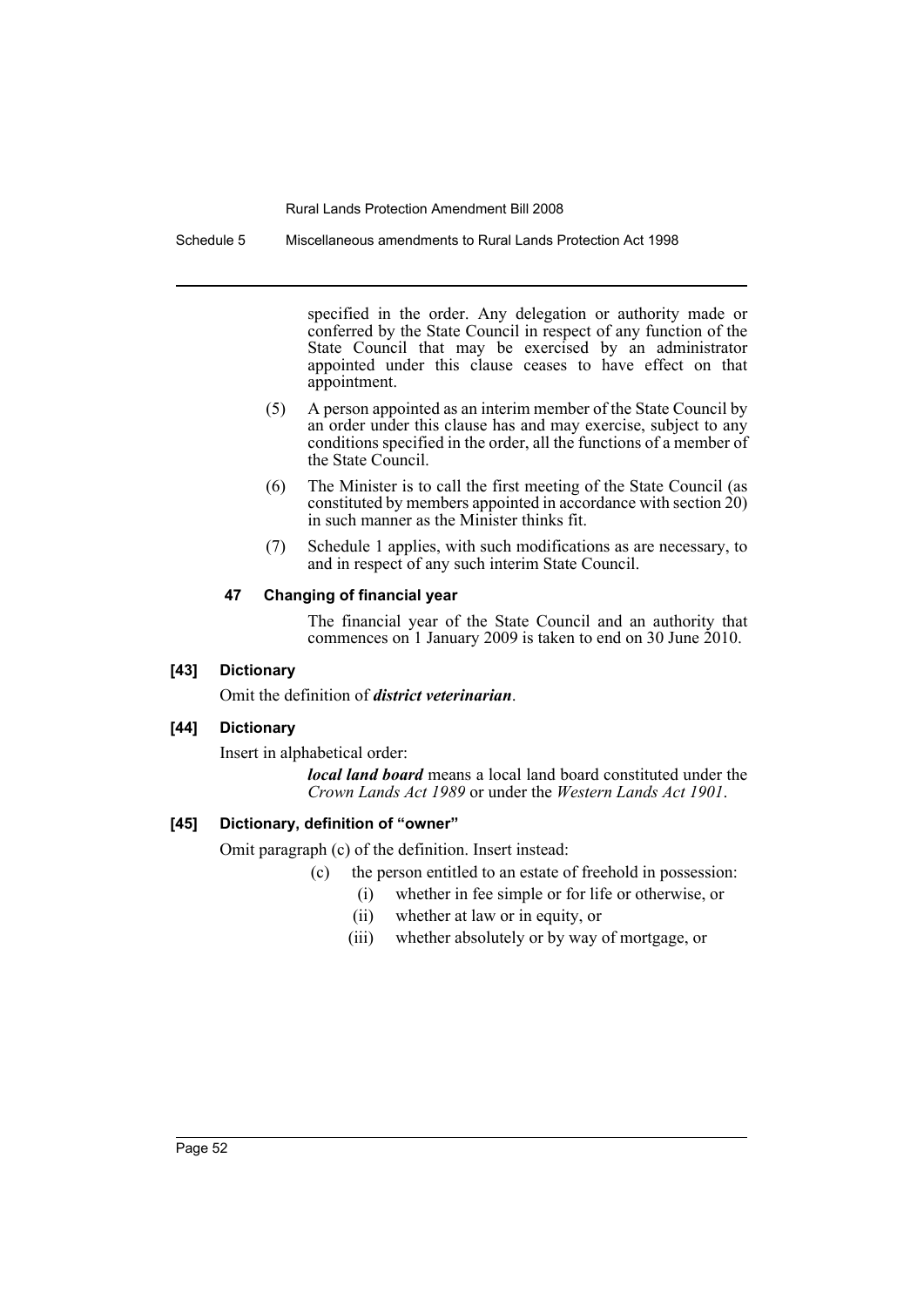Amendment of other Acts and instruments Schedule 6

## <span id="page-54-0"></span>**Schedule 6 Amendment of other Acts and instruments**

(Section 4)

## **6.1 Agricultural Livestock (Disease Control Funding) Act 1998 No 139**

### **[1] Section 3 Definitions**

Omit the definition of *carrying capacity*.

### **[2] Sections 7 (2) (c) and 8 (3) (c)**

Omit "State Council of Rural Lands Protection Boards" wherever occurring. Insert instead "State Management Council of Livestock Health and Pest Authorities".

### **[3] Section 12A Making of non-transaction based contributions**

Omit "rural lands protection boards" from section 12A (2).

Insert instead "livestock health and pest authorities".

### **[4] Section 14 Liability to pay industry levy**

Omit "levied according to the carrying capacity of the land" from section 14 (1).

Insert instead "made in accordance with the regulations".

### **[5] Section 16 Amount of industry levy**

Omit "if the carrying capacity of the ratable land does not exceed a minimum carrying capacity" from section 16 (2).

Insert instead "in the circumstances prescribed by the regulations".

### **[6] Sections 22, 23 and 24**

Omit "rural lands protection board", "such board" and "the board" wherever occurring.

Insert instead "livestock health and pest authority", "such authority" and "the authority", respectively.

### **[7] Section 25 Review of industry levy based funding decisions**

Omit section 25 (2).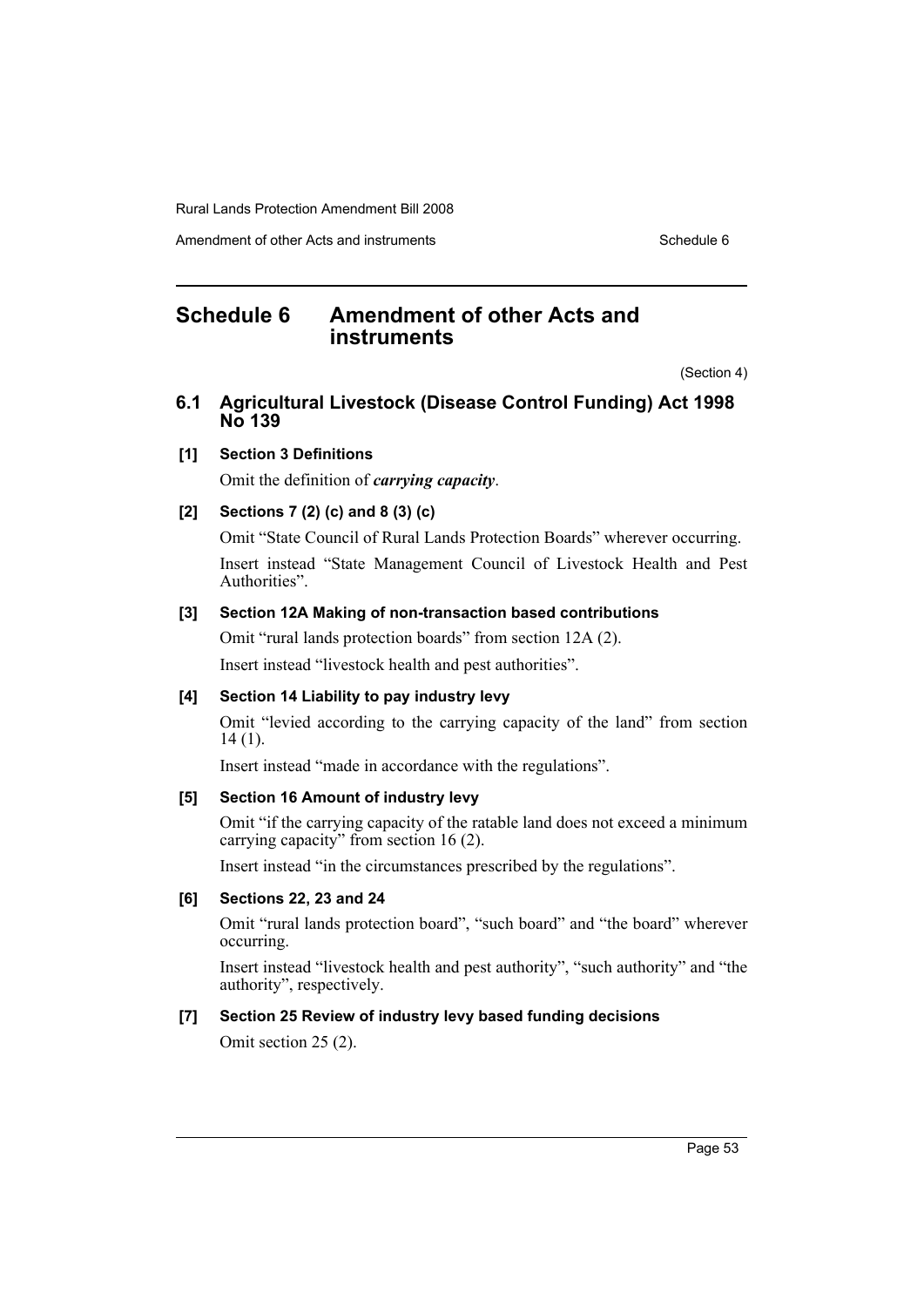Schedule 6 Amendment of other Acts and instruments

### **6.2 Apiaries Act 1985 No 16**

### **Section 15A Forfeiture of beehives in certain cases**

Omit "responsible board" from paragraph (c) of the definition of *controller* in section  $15A(11)$ .

Insert instead "responsible authority".

## **6.3 Criminal Procedure Act 1986 No 209**

### **Section 3 Definitions**

Omit "rural lands protection board" from the definition of *public officer* in section  $3(1)$ .

Insert instead "livestock health and pest authority".

### **6.4 Crown Lands Act 1989 No 6**

### **[1] Sections 3 (1), definition of "government agency" and 138 (5), definition of "public authority"**

Omit "rural lands protection board" wherever occurring.

Insert instead "livestock health and pest authority".

### **[2] Sections 34A (5) (c) and 102A (1)**

Omit "rural lands protection board" wherever occurring. Insert instead "livestock health and pest authority".

### **6.5 Crown Lands Regulation 2006**

#### **[1] Clause 49A**

Insert after clause 49:

### **49A Local land board hearings—rural lands protection appeals**

An appeal made to a local land board under section 242 of the *Rural Lands Protection Act 1998* is to be in an approved form and is to be accompanied by the fee specified in Schedule 1.

### **[2] Schedule 1 Fees and deposits**

Insert at the end of the Schedule:

16 Appeal to local land board under section 242 of the *Rural Lands Protection Act 1998* (clause 49A) 63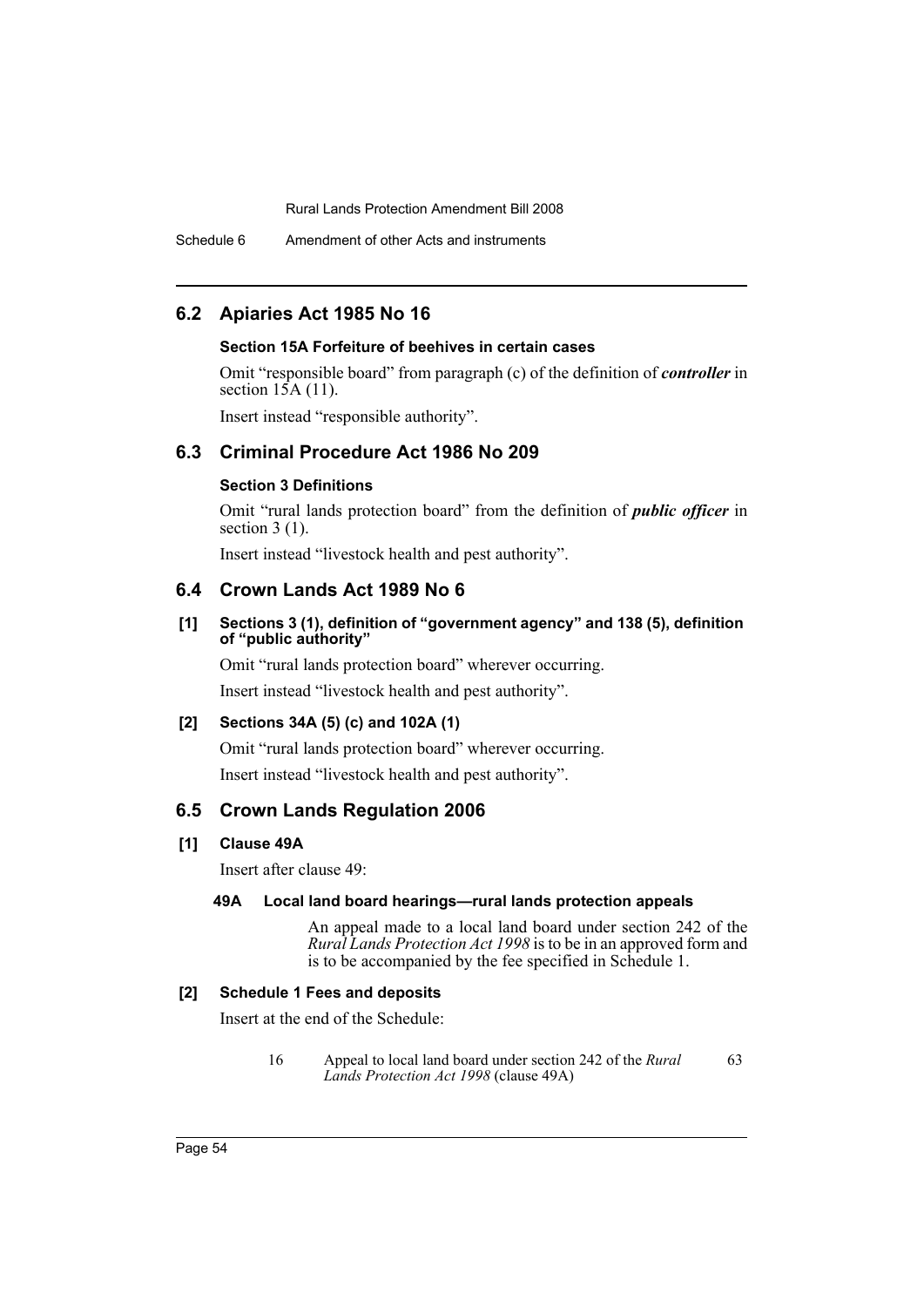## **6.6 Deer Act 2006 No 113**

### **[1] Section 9 Consultation and approval before making deer control order**

Omit "State Council of Rural Lands Protection Boards" from section 9 (1) (b). Insert instead "State Management Council of Livestock Health and Pest Authorities".

### **[2] Section 9 (1) (c)**

Omit "rural lands protection board".

Insert instead "livestock health and pest authority".

### **6.7 Duties Act 1997 No 123**

### **Section 267 Exemptions**

Omit "**Rural lands protection board**" and "rural lands protection board".

Insert instead "**Livestock health and pest authority**" and "livestock health and pest authority", respectively.

### **6.8 Fines Act 1996 No 99**

### **Section 3 Definitions**

Omit "rural lands protection board" from the definition of *law enforcement officer* in section  $3(1)$ .

Insert instead "livestock health and pest authority".

### **6.9 Firearms Act 1996 No 46**

### **Section 12 Genuine reasons for having a licence**

Omit "Rural Lands Protection Boards" from the Table to the section. Insert instead "Livestock Health and Pest Authorities".

### **6.10 First State Superannuation Act 1992 No 100**

#### **Schedule 1 Employers**

Omit "rural lands protection board". Insert instead "livestock health and pest authority".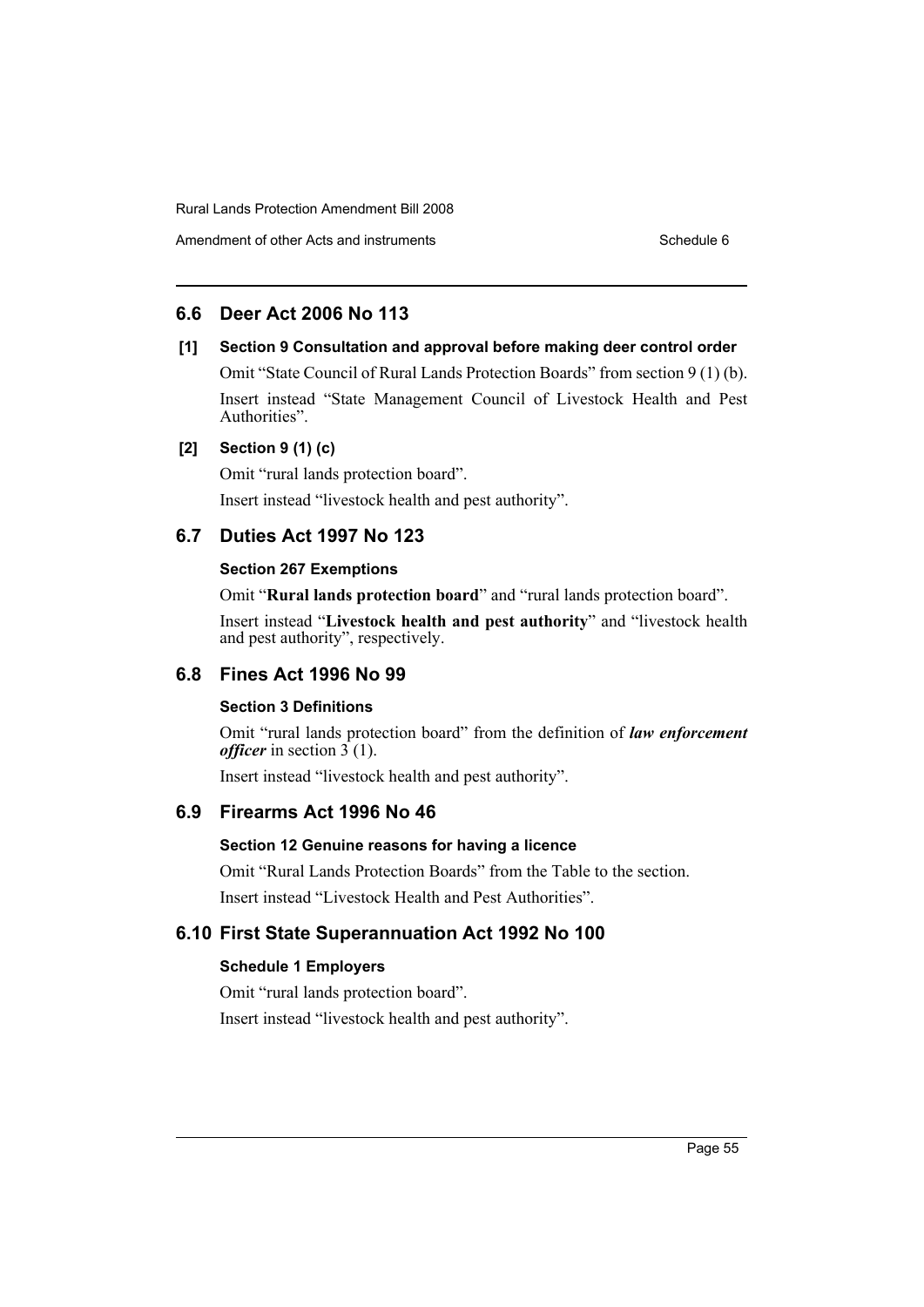## **6.11 Forestry Act 1916 No 55**

#### **[1] Section 30 Definitions**

Omit "rural lands protection board" and "the board" from paragraph (c) of the definition of *landholder*.

Insert instead "livestock health and pest authority" and "the authority", respectively.

#### **[2] Section 30**

Omit the definition of *responsible board*.

Insert instead:

*responsible authority* has the same meaning as it has in Part 8 of the *Rural Lands Protection Act 1998*.

### **[3] Sections 30E and 30F**

Omit "responsible board" wherever occurring. Insert instead "responsible authority".

## **6.12 Game and Feral Animal Control Act 2002 No 64**

### **[1] Sections 8 (2) (b) and 10 (3) (c)**

Omit "State Council of Rural Lands Protection Boards" wherever occurring. Insert instead "State Management Council of Livestock Health and Pest Authorities".

### **[2] Section 9 Functions of Game Council**

Omit "rural lands protection boards" from section 9 (1) (e). Insert instead "livestock health and pest authorities".

### **[3] Section 17 Exemptions from licensing**

Omit "rural lands protection board" from section 17 (1) (f). Insert instead "livestock health and pest authority".

### **6.13 Gene Technology (GM Crop Moratorium) Act 2003 No 12**

### **Section 9 Notification of making an order**

Omit "rural lands protection board" from section 9 (1A) (b) (ii). Insert instead "livestock health and pest authority".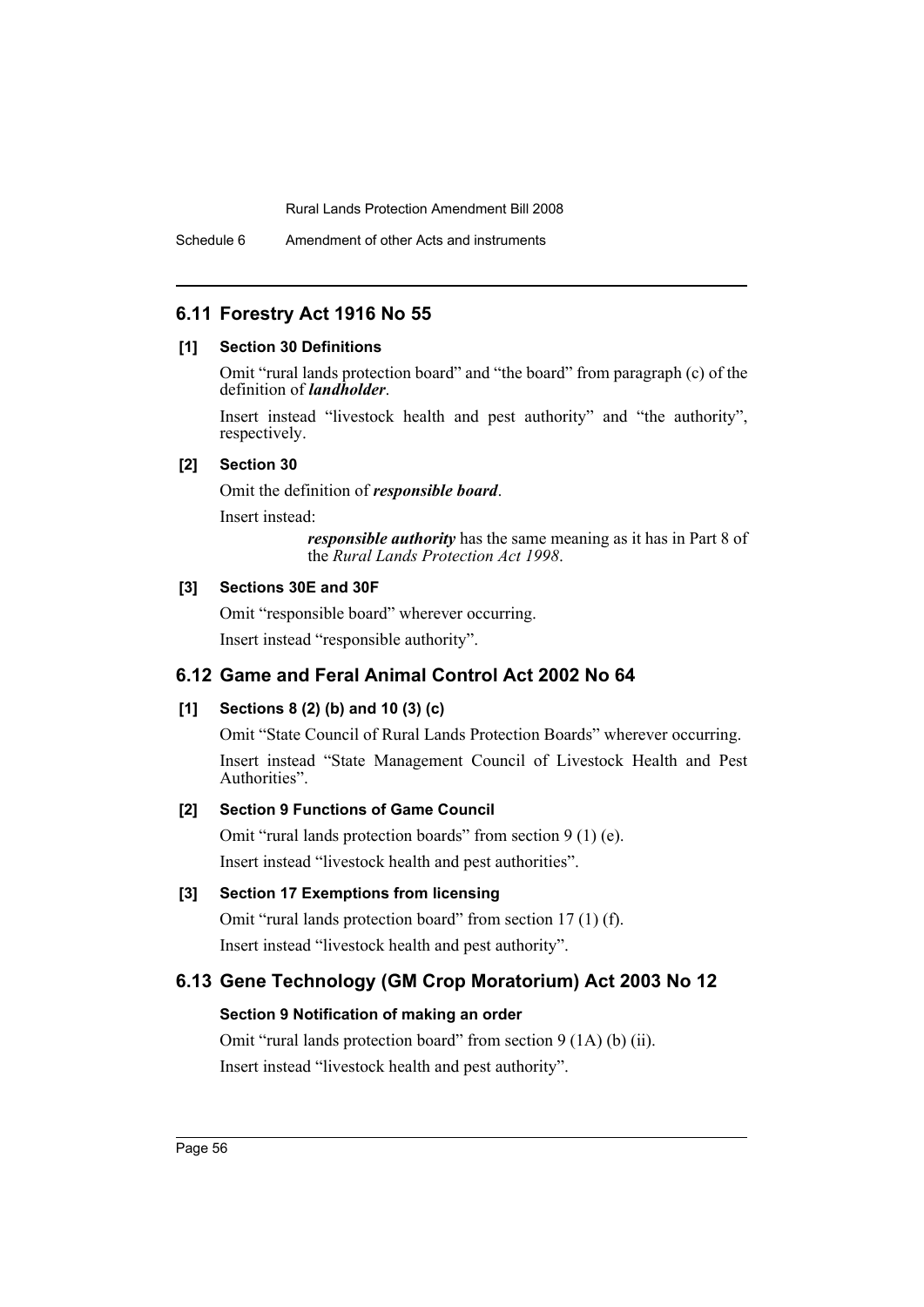## **6.14 Impounding Act 1993 No 31**

### **[1] Section 11 Impounded animals to be delivered to pound**

Omit "rural lands protection board" and "the board" wherever occurring.

Insert instead "livestock health and pest authority" and "the authority", respectively.

#### **[2] Section 11 (4A) (a)**

Omit "the district veterinarian".

Insert instead "a veterinarian employed under Chapter 1A of the *Public Sector Employment and Management Act 2002* in the Government Service (for example a veterinarian who is a member of staff of a livestock health and pest authority)".

### **[3] Dictionary**

Omit "rural lands protection board" and "the board" wherever occurring from the definitions of *area of operations* and *impounding authority*.

Insert instead "livestock health and pest authority" and "the authority", respectively.

### **6.15 Land and Environment Court Act 1979 No 204**

#### **Section 20 Class 4—environmental planning and protection and development contract civil enforcement**

Omit "clauses 14–17" from section 20 (1) (cn). Insert instead "clauses 15–18".

### **6.16 Land Tax Management Act 1956 No 26**

#### **Section 10 Land exempted from tax**

Omit "rural lands protection board" from section 10 (1) (b). Insert instead "livestock health and pest authority".

## **6.17 Local Court Act 2007 No 93**

### **Section 43 Definitions**

Omit "rural lands protection board" from the definition of *public officer*. Insert instead "livestock health and pest authority".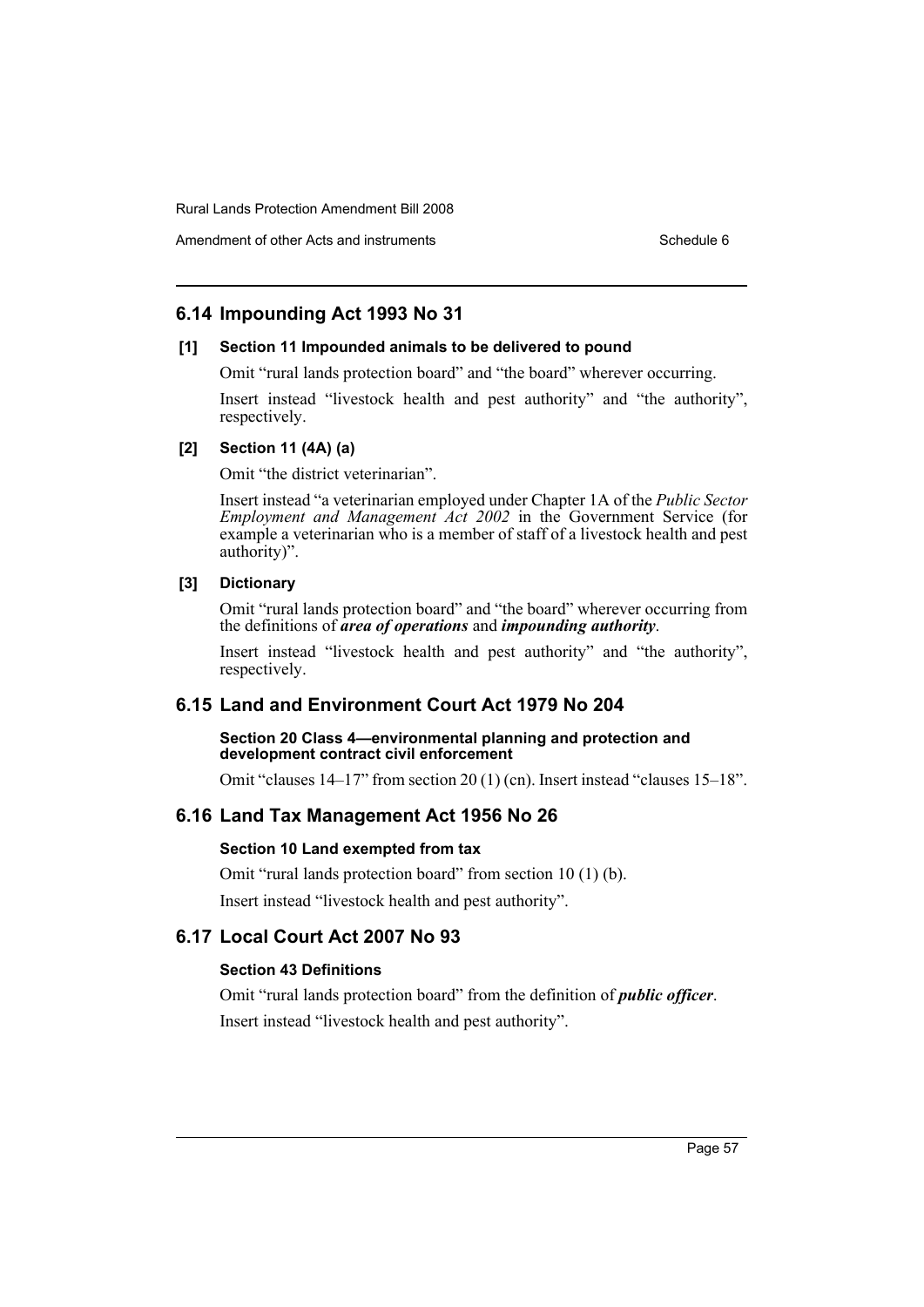Schedule 6 Amendment of other Acts and instruments

### **6.18 Local Courts Act 1982 No 164**

### **Section 4 Definitions**

Omit "rural lands protection board" from the definition of *public officer* in section  $4(1)$ .

Insert instead "livestock health and pest authority".

### **6.19 Meat Industry Act 1978 No 54**

### **[1] Section 59A Meat industry levy**

Omit section 59A (2). Insert instead:

- (2) The amount of the levy payable by an occupier under subsection (1) is the lesser of the following:
	- (a) the sum calculated in the manner prescribed by the regulations,
	- (b) \$130 (or such other amount as may be prescribed).

#### **[2] Section 59A (4) and (5)**

Omit the subsections. Insert instead:

(4) If an occupier of land within the same or different districts within the meaning of the *Rural Lands Protection Act 1998* pays to the Food Authority or its agents meat industry levies in respect of different parcels of land the total of which exceed \$130 (or, if an amount is prescribed for the purposes of subsection (2) (b), that amount), the Food Authority or its agent must, on the application of the occupier, refund to the occupier the amount of the excess.

#### **[3] Section 59J Collection of meat industry levies**

Omit "a board" and "boards" wherever occurring.

Insert instead "an authority" and "authorities", respectively.

### **6.20 National Parks and Wildlife Act 1974 No 80**

### **[1] Section 5 Definitions**

Omit the definition of *rural lands protection board* from section 5 (1).

Insert instead in alphabetical order:

*livestock health and pest authority* means a livestock health and pest authority constituted under the *Rural Lands Protection Act 1998*.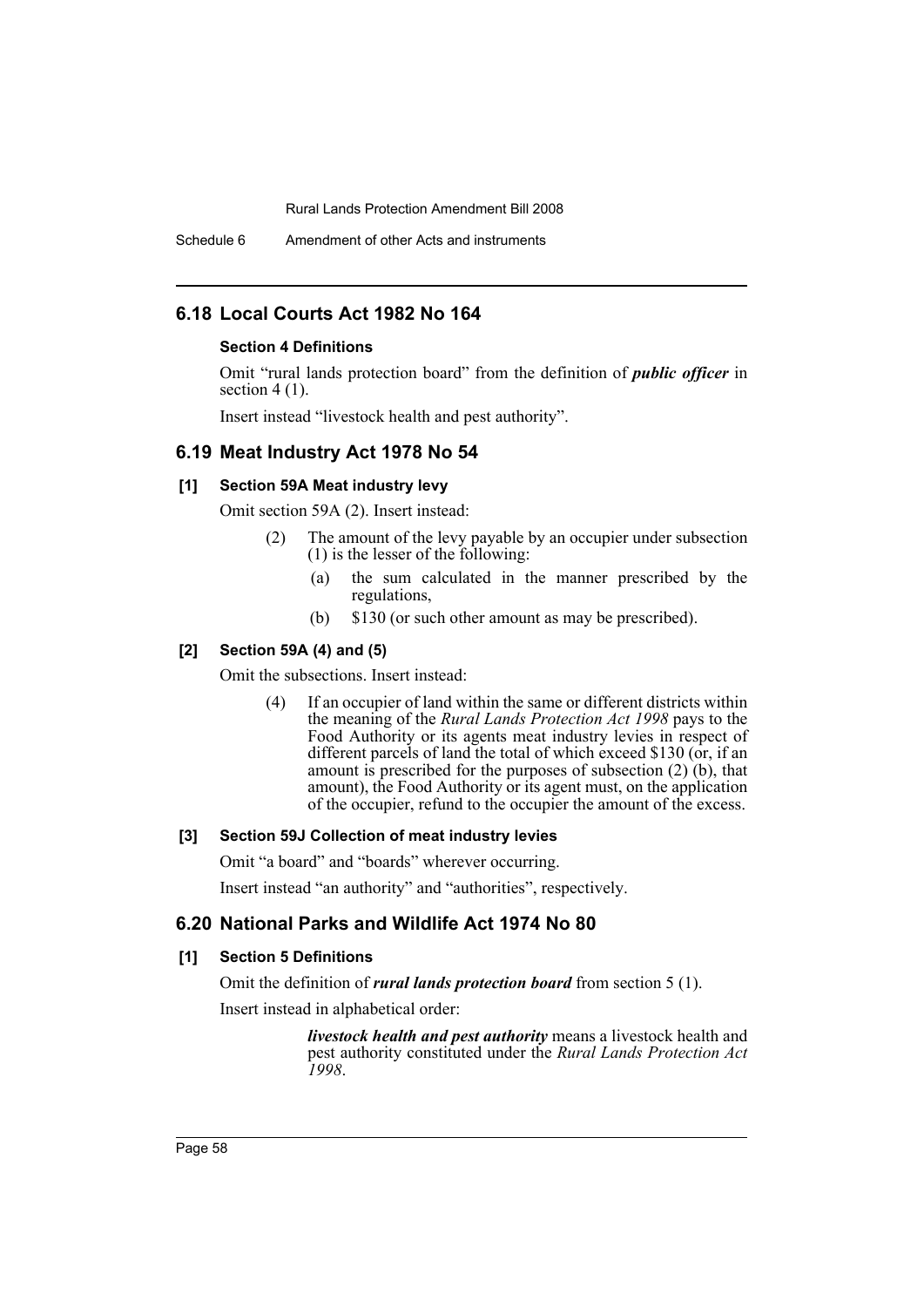### **[2] Sections 40 (2), 53 (2) and 139 (2) (n)**

Omit "rural lands protection board" wherever occurring.

Insert instead "livestock health and pest authority".

#### **[3] Section 141 Payment of rates to livestock health and pest authorities in Western Division**

Omit section 141 (1). Insert instead:

(1) In this section, *authority* means a livestock health and pest authority for a livestock health and pest district within the meaning of the *Rural Lands Protection Act 1998*.

### **[4] Section 141 (2) and (4)**

Omit "a board" and "the board" wherever occurring.

Insert instead "an authority" and "the authority", respectively.

### **6.21 Non-Indigenous Animals Act 1987 No 166**

#### **Section 7 The advisory committee**

Omit "State Council of Rural Lands Protection Boards" from section 7 (4) (e).

Insert instead "State Management Council of Livestock Health and Pest Authorities".

### **6.22 Noxious Weeds Act 1993 No 11**

### **[1] Dictionary**

Omit "rural lands protection board, the board" from paragraph (d) of the definition of *occupier of land*.

Insert instead "livestock health and pest authority constituted under the *Rural Lands Protection Act 1998*, the authority".

### **[2] Dictionary**

Omit the definition of *rural lands protection board*.

### **6.23 Poisons and Therapeutic Goods Act 1966 No 31**

#### **Section 5 Exemption from operation of Act**

Omit "rural lands protection board" wherever occurring in section 5 (1).

Insert instead "livestock health and pest authority".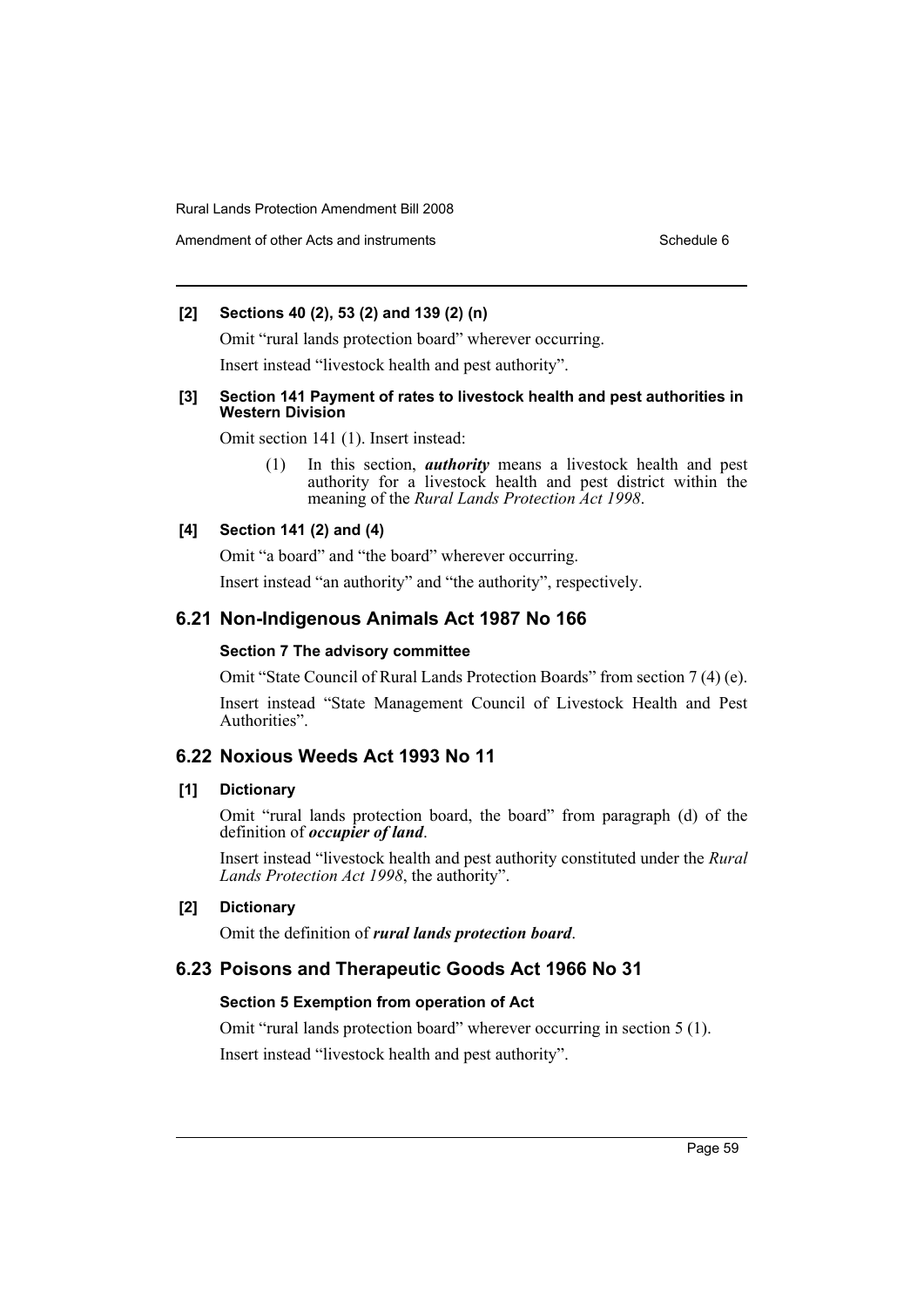Schedule 6 Amendment of other Acts and instruments

### **6.24 Prevention of Cruelty to Animals Act 1979 No 200**

### **Sections 8 (4) and 29C (3) (a)**

Omit "rural lands protection board" wherever occurring.

Insert instead "livestock health and pest authority".

### **6.25 Public Finance and Audit Act 1983 No 152**

### **Schedule 2 Statutory bodies**

Omit "State Council of Rural Lands Protection Boards".

Insert instead "State Management Council of Livestock Health and Pest Authorities".

### **6.26 Public Sector Employment and Management Act 2002 No 43**

### **[1] Schedule 1 Divisions of the Government Service**

Omit the matter relating to the Rural Lands Protection Boards Division from Part 2 of the Schedule. Insert instead in alphabetical order:

| Livestock Health and Pest Authorities | <b>Chief Execut</b> |
|---------------------------------------|---------------------|
| <b>Division</b>                       | Management          |
|                                       | Health and P        |
|                                       | Chairarocon         |

tive Officer of the State Council of Livestock est Authorities (and the Chairperson of the State Management Council in relation to the Chief Executive Officer)

### **[2] Schedule 1, Part 2**

Omit the matter relating to the State Council of Rural Lands Protection Boards Division from Columns 1 and 2. Insert instead in alphabetical order:

State Management Council of Livestock Chairperson of the State Management Health and Pest Authorities Division Council

## **6.27 Roads Act 1993 No 33**

#### **Section 133 (2) (b) and paragraph (c) of the definition of "unoccupied Crown land" in the Dictionary**

Omit "rural lands protection board" wherever occurring.

Insert instead "livestock health and pest authority".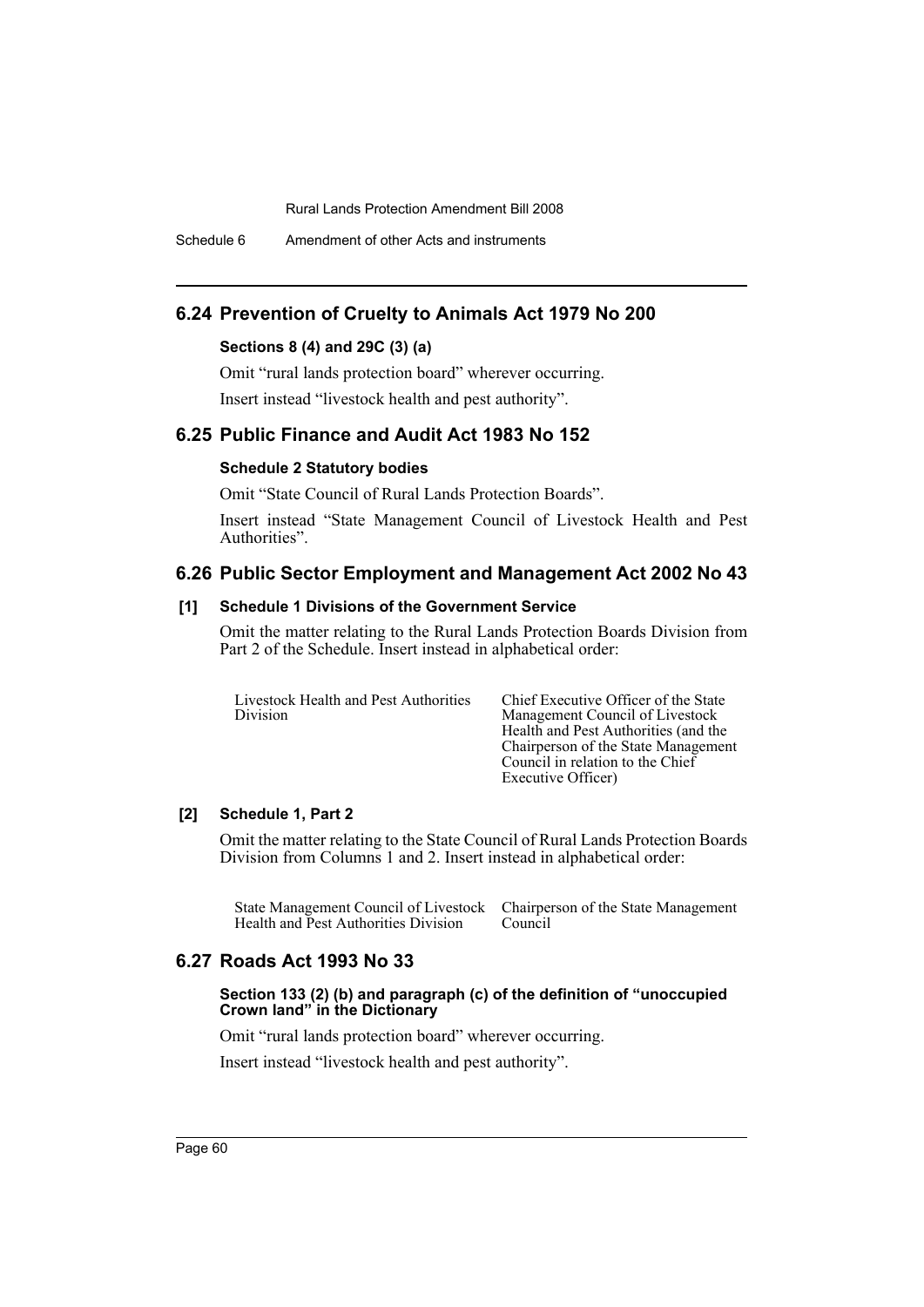## **6.28 Rural Lands Protection (General) Regulation 2001**

#### **[1] Clause 44 Applications for permits**

Omit clause 44 (4). Insert instead:

#### (4) **Fee for issue of permit**

For the purposes of section 102  $(2)$   $(c)$  and  $(d)$   $(ii)$  of the Act, the following fee (being a fee in respect of a stock permit that solely authorises a person to graze stock on a public road or a stock permit that solely authorises a person to graze stock on a controlled travelling stock reserve) is prescribed:

- (a) for small stock—\$1 per day for each 10 or less small stock,
- (b) for large stock—\$1 per day for each large stock.
- (5) For the purposes of section 102 (2) (e) of the Act, the fee of \$10 per annum is prescribed.

### **[2] Part 6B**

Insert after Part 6A:

### **Part 6B Pests**

#### **54D Minister to consult with NSW Pest Animal Council before making certain pest control orders**

The NSW Pest Animal Council is prescribed for the purposes of section 144 (2) of the Act.

#### **[3] Clause 61 Animal health functions of board**

Omit the clause.

#### **[4] Schedule 2 Elections**

Insert in alphabetical order in clause 1:

*enrolment officer* means the enrolment officer authorised by the State Council to act as the enrolment officer for an authority under Schedule 2 to the Act.

### **[5] Schedule 2, clause 29 (3) and (4)**

Omit "authorised officer" wherever occurring. Insert instead "enrolment officer".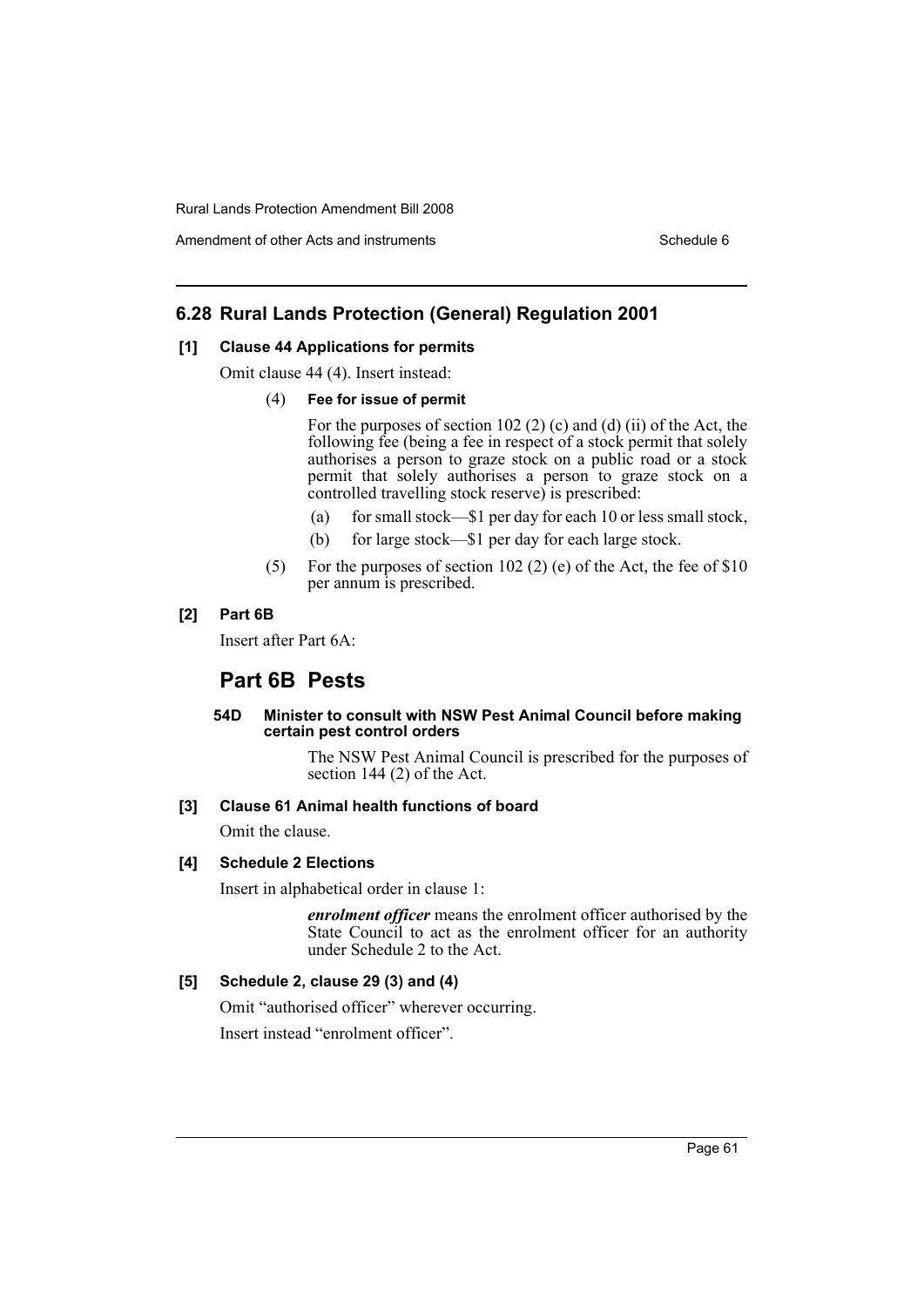Schedule 6 Amendment of other Acts and instruments

### **6.29 State Authorities Non-contributory Superannuation Act 1987 No 212**

#### **Schedule 1 Employers**

Omit "rural lands protection board".

Insert instead "livestock health and pest authority".

### **6.30 State Authorities Superannuation Act 1987 No 211**

### **Schedule 1 Employers**

Omit "rural lands protection board".

Insert instead "livestock health and pest authority".

### **6.31 Stock Diseases Act 1923 No 34**

### **[1] Section 9 Occupier etc to give notice**

Omit section 9 (3) (a) and (b). Insert instead:

(a) the livestock health and pest authority for the livestock health and pest district in which the stock are then located, or

#### **[2] Section 9 (4)**

Omit "ranger, district veterinarian". Insert instead "authority".

#### **[3] Section 23 Regulations**

Omit "rural lands protection board established under the *Rural Lands Protection Act 1989* (or any Act amending or replacing that Act)" from section 23 (4).

Insert instead "livestock health and pest authority constituted under the *Rural Lands Protection Act 1998*".

### **6.32 Superannuation Act 1916 No 28**

#### **Schedule 3 List of employers**

Omit "rural lands protection board".

Insert instead "livestock health and pest authority".